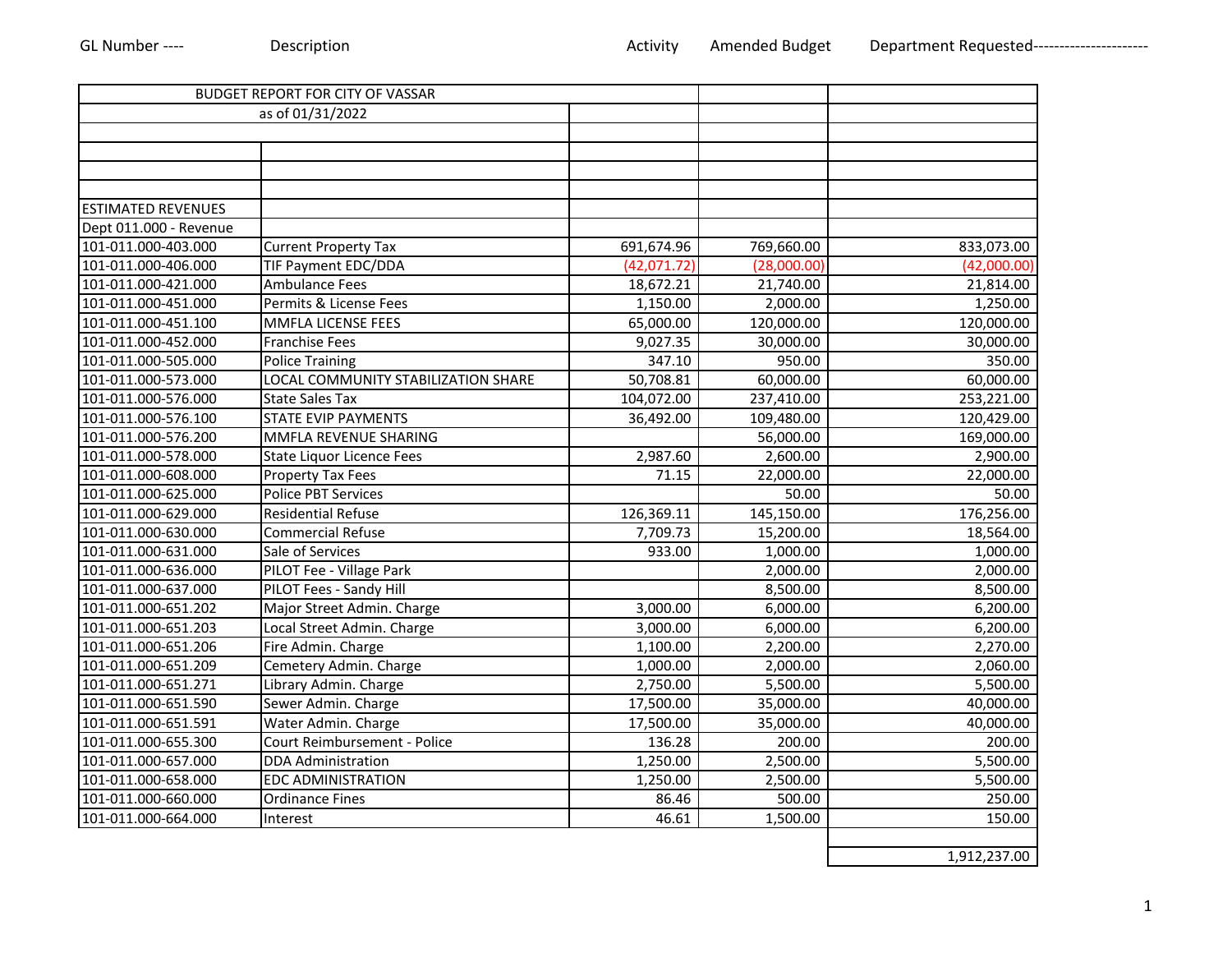|                                   |                                             |              |              | 1,912,237.00 |
|-----------------------------------|---------------------------------------------|--------------|--------------|--------------|
| 101-011.000-667.000               | Lease Payment Revenue                       | 1,200.00     | 1,200.00     | 1,200.00     |
| 101-011.000-668.000               | <b>Equipment Rental Charges</b>             | 42,503.01    | 75,000.00    | 90,600.00    |
| 101-011.000-674.300               | Police Dept. Donations                      | 100.00       |              |              |
| 101-011.000-682.000               | <b>VPS POLICE CONTRACTUAL REIMBURSEMENT</b> |              |              | 73,200.00    |
| 101-011.000-694.000               | Miscellaneous Revenue                       | 8,005.40     | 8,000.00     | 8,000.00     |
| 101-011.000-694.300               | <b>Police Reports</b>                       | 96.00        | 150.00       | 150.00       |
| Totals for dept 011.000 - Revenue |                                             | 1,173,667.06 | 1,758,990.00 | 2,085,387.00 |
|                                   |                                             |              |              |              |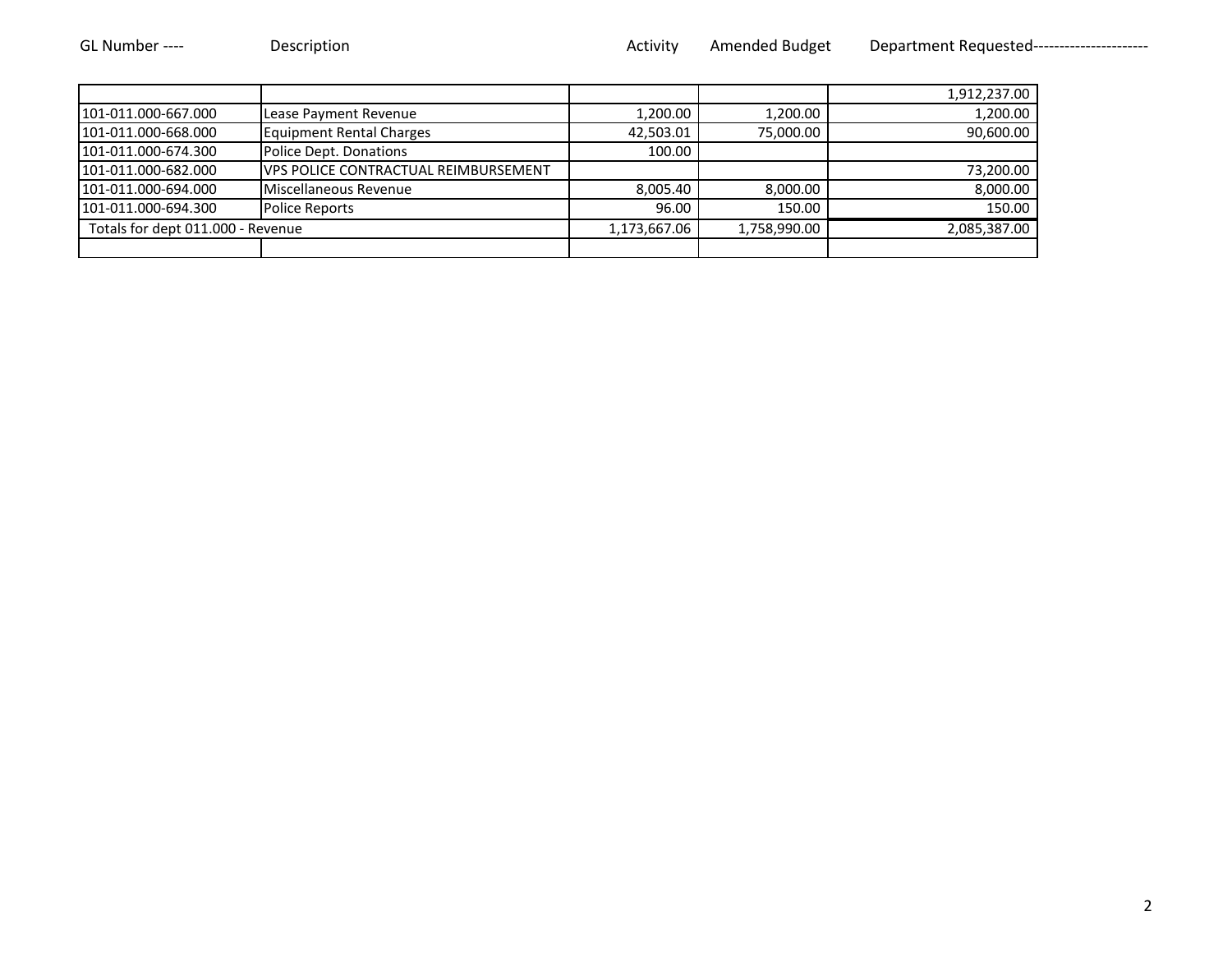| Dept 101.000 - Mayor & Council            |                              |           |            |            |
|-------------------------------------------|------------------------------|-----------|------------|------------|
| 101-101.000-702.000                       | <b>Salaries</b>              | 3,720.00  | 3,720.00   | 3,720.00   |
| 101-101.000-715.000                       | <b>Social Security</b>       | 284.58    | 285.00     | 285.00     |
| 101-101.000-873.000                       | Conference & Travel          | 740.00    | 500.00     | 500.00     |
| 101-101.000-900.000                       | Printing & Publishing        | 2,312.50  | 5,000.00   | 5,000.00   |
| Totals for dept 101.000 - Mayor & Council |                              | 7,057.08  | 9,505.00   | 9,505.00   |
|                                           |                              |           |            |            |
| Dept 172.000 - City Manager               |                              |           |            |            |
| 101-172.000-702.000                       | <b>Salaries</b>              | 44,294.08 | 71,978.00  | 74,489.00  |
| 101-172.000-702.125                       | <b>MEBS Section 125</b>      |           |            |            |
| 101-172.000-702.150                       | <b>Contractual Allowance</b> | 1,413.60  | 1,675.00   | 675.00     |
| 101-172.000-702.500                       | Longevity                    |           |            |            |
| 101-172.000-715.000                       | Social Security              | 3,392.27  | 5,600.00   | 5,795.00   |
| 101-172.000-716.000                       | Hospitalization              | 9,948.94  | 15,615.00  | 16,910.00  |
| 101-172.000-717.000                       | Life Insurance               | 113.97    | 200.00     | 130.00     |
| 101-172.000-718.000                       | Retirement                   | 4,529.44  | 7,200.00   | 7,450.00   |
| 101-172.000-721.000                       | <b>Worker's Compensation</b> | 31.50     | 50.00      | 50.00      |
| 101-172.000-723.000                       | Unemployment Compensation    |           | 30.00      | 30.00      |
| 101-172.000-724.000                       | <b>Deferred Compensation</b> | 600.00    | 600.00     | 600.00     |
| 101-172.000-740.000                       | <b>Operating Supplies</b>    | 57.50     | 750.00     | 750.00     |
| 101-172.000-820.000                       | Dues & Subscriptions         | 328.82    | 950.00     | 950.00     |
| 101-172.000-873.000                       | Conference & Travel          | 214.77    | 1,500.00   | 1,500.00   |
| 101-172.000-970.000                       | Capital Outlay               |           |            |            |
| Totals for dept 172.000 - City Manager    |                              | 64,924.89 | 106,148.00 | 109,329.00 |
|                                           |                              |           |            |            |
| Dept 209.000 - Assessor                   |                              |           |            |            |
| 101-209.000-707.000                       | Part Time Salary or Wages    | 10,153.92 | 18,000.00  | 18,000.00  |
| 101-209.000-715.000                       | Social Security              | 776.77    | 1,377.00   | 1,377.00   |
| 101-209.000-721.000                       | <b>Worker's Compensation</b> | 32.00     | 125.00     | 125.00     |
| 101-209.000-723.000                       | Unemployment Compensation    | 3.11      | 25.00      | 25.00      |
| 101-209.000-801.000                       | <b>Professional Service</b>  | 847.00    | 1,250.00   | 1,250.00   |
| 101-209.000-900.000                       | Printing & Publishing        | 55.00     | 1,000.00   | 1,000.00   |
| 101-209.000-956.000                       | Miscellaneous                |           | 300.00     | 300.00     |
| Totals for dept 209.000 - Assessor        |                              | 11,867.80 | 22,077.00  | 22,077.00  |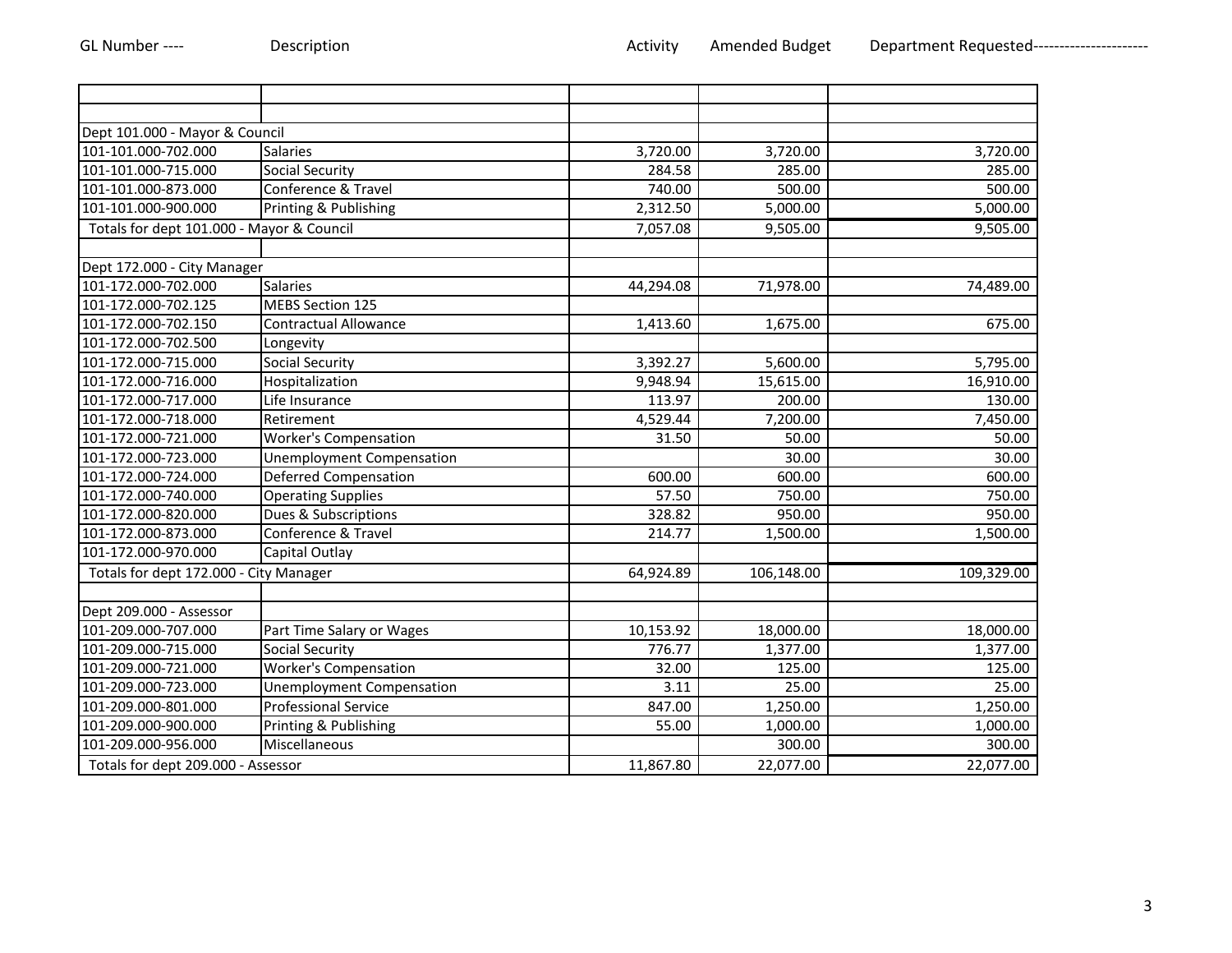| Dept 210.000 - City Attorney<br><b>Professional Service</b><br>1,606.00<br>15,000.00<br>15,000.00<br>15,000.00<br>Totals for dept 210.000 - City Attorney<br>15,000.00<br>1,606.00<br>41,347.68<br>67,190.00<br>69,542.00<br><b>Salaries</b><br><b>MEBS Section 125</b><br>4,715.84<br>7,696.00<br>8,974.00<br>500.00<br>Longevity<br>500.00<br>500.00<br>Election Labor<br>1,500.00<br>2,000.00<br><b>Social Security</b><br>6,091.00<br>3,605.89<br>5,820.00<br>871.76<br>1,257.00<br>1,465.00<br>Hospitalization<br>Life Insurance<br>160.00<br>240.00<br>240.00<br><b>Worker's Compensation</b><br>31.50<br>50.00<br>50.00<br>30.00<br>30.00<br><b>Unemployment Compensation</b><br><b>Deferred Compensation</b><br>600.00<br>600.00<br>600.00<br><b>Operating Supplies</b><br>600.00<br>1,000.00<br><b>Election Miscellaneous</b><br>693.28<br>3,800.00<br>4,500.00<br><b>Professional Service</b><br>505.00<br>550.00<br>0.00<br>825.00<br>Dues & Subscriptions<br>850.00<br>1,000.00<br>700.00<br>Communication<br>413.60<br>676.00<br>Conference & Travel<br>149.00<br>500.00<br>500.00<br>97,192.00<br>Totals for dept 215.000 - City Clerk<br>54,418.55<br>91,859.00<br>101-223.000-801.000<br><b>Professional Service</b><br>10,900.00<br>15,500.00<br>14,000.00<br>Totals for dept 223.000 - AUDIT<br>10,900.00<br>14,000.00<br>15,500.00<br>Dept 228.000 - COMPUTER I.T. SERVICE<br>750.00<br>750.00<br><b>Professional Service</b><br>8,375.02<br>10,000.00<br>10,000.00<br><b>Computer Services</b><br>Computer ISP Fees<br>101-228.000-970.000<br>3,000.00<br>10,000.00<br>Capital Outlay<br>Totals for dept 228.000 - COMPUTER I.T. SERVICE<br>20,750.00<br>8,375.02<br>13,750.00 |                           |  |  |
|----------------------------------------------------------------------------------------------------------------------------------------------------------------------------------------------------------------------------------------------------------------------------------------------------------------------------------------------------------------------------------------------------------------------------------------------------------------------------------------------------------------------------------------------------------------------------------------------------------------------------------------------------------------------------------------------------------------------------------------------------------------------------------------------------------------------------------------------------------------------------------------------------------------------------------------------------------------------------------------------------------------------------------------------------------------------------------------------------------------------------------------------------------------------------------------------------------------------------------------------------------------------------------------------------------------------------------------------------------------------------------------------------------------------------------------------------------------------------------------------------------------------------------------------------------------------------------------------------------------------------------------------------------------------------------------------------|---------------------------|--|--|
|                                                                                                                                                                                                                                                                                                                                                                                                                                                                                                                                                                                                                                                                                                                                                                                                                                                                                                                                                                                                                                                                                                                                                                                                                                                                                                                                                                                                                                                                                                                                                                                                                                                                                                    |                           |  |  |
|                                                                                                                                                                                                                                                                                                                                                                                                                                                                                                                                                                                                                                                                                                                                                                                                                                                                                                                                                                                                                                                                                                                                                                                                                                                                                                                                                                                                                                                                                                                                                                                                                                                                                                    | 101-210.000-801.000       |  |  |
|                                                                                                                                                                                                                                                                                                                                                                                                                                                                                                                                                                                                                                                                                                                                                                                                                                                                                                                                                                                                                                                                                                                                                                                                                                                                                                                                                                                                                                                                                                                                                                                                                                                                                                    |                           |  |  |
|                                                                                                                                                                                                                                                                                                                                                                                                                                                                                                                                                                                                                                                                                                                                                                                                                                                                                                                                                                                                                                                                                                                                                                                                                                                                                                                                                                                                                                                                                                                                                                                                                                                                                                    |                           |  |  |
|                                                                                                                                                                                                                                                                                                                                                                                                                                                                                                                                                                                                                                                                                                                                                                                                                                                                                                                                                                                                                                                                                                                                                                                                                                                                                                                                                                                                                                                                                                                                                                                                                                                                                                    | Dept 215.000 - City Clerk |  |  |
|                                                                                                                                                                                                                                                                                                                                                                                                                                                                                                                                                                                                                                                                                                                                                                                                                                                                                                                                                                                                                                                                                                                                                                                                                                                                                                                                                                                                                                                                                                                                                                                                                                                                                                    | 101-215.000-702.000       |  |  |
|                                                                                                                                                                                                                                                                                                                                                                                                                                                                                                                                                                                                                                                                                                                                                                                                                                                                                                                                                                                                                                                                                                                                                                                                                                                                                                                                                                                                                                                                                                                                                                                                                                                                                                    | 101-215.000-702.125       |  |  |
|                                                                                                                                                                                                                                                                                                                                                                                                                                                                                                                                                                                                                                                                                                                                                                                                                                                                                                                                                                                                                                                                                                                                                                                                                                                                                                                                                                                                                                                                                                                                                                                                                                                                                                    | 101-215.000-702.500       |  |  |
|                                                                                                                                                                                                                                                                                                                                                                                                                                                                                                                                                                                                                                                                                                                                                                                                                                                                                                                                                                                                                                                                                                                                                                                                                                                                                                                                                                                                                                                                                                                                                                                                                                                                                                    | 101-215.000-710.000       |  |  |
|                                                                                                                                                                                                                                                                                                                                                                                                                                                                                                                                                                                                                                                                                                                                                                                                                                                                                                                                                                                                                                                                                                                                                                                                                                                                                                                                                                                                                                                                                                                                                                                                                                                                                                    | 101-215.000-715.000       |  |  |
|                                                                                                                                                                                                                                                                                                                                                                                                                                                                                                                                                                                                                                                                                                                                                                                                                                                                                                                                                                                                                                                                                                                                                                                                                                                                                                                                                                                                                                                                                                                                                                                                                                                                                                    | 101-215.000-716.000       |  |  |
|                                                                                                                                                                                                                                                                                                                                                                                                                                                                                                                                                                                                                                                                                                                                                                                                                                                                                                                                                                                                                                                                                                                                                                                                                                                                                                                                                                                                                                                                                                                                                                                                                                                                                                    | 101-215.000-717.000       |  |  |
|                                                                                                                                                                                                                                                                                                                                                                                                                                                                                                                                                                                                                                                                                                                                                                                                                                                                                                                                                                                                                                                                                                                                                                                                                                                                                                                                                                                                                                                                                                                                                                                                                                                                                                    | 101-215.000-721.000       |  |  |
|                                                                                                                                                                                                                                                                                                                                                                                                                                                                                                                                                                                                                                                                                                                                                                                                                                                                                                                                                                                                                                                                                                                                                                                                                                                                                                                                                                                                                                                                                                                                                                                                                                                                                                    | 101-215.000-723.000       |  |  |
|                                                                                                                                                                                                                                                                                                                                                                                                                                                                                                                                                                                                                                                                                                                                                                                                                                                                                                                                                                                                                                                                                                                                                                                                                                                                                                                                                                                                                                                                                                                                                                                                                                                                                                    | 101-215.000-724.000       |  |  |
|                                                                                                                                                                                                                                                                                                                                                                                                                                                                                                                                                                                                                                                                                                                                                                                                                                                                                                                                                                                                                                                                                                                                                                                                                                                                                                                                                                                                                                                                                                                                                                                                                                                                                                    | 101-215.000-740.000       |  |  |
|                                                                                                                                                                                                                                                                                                                                                                                                                                                                                                                                                                                                                                                                                                                                                                                                                                                                                                                                                                                                                                                                                                                                                                                                                                                                                                                                                                                                                                                                                                                                                                                                                                                                                                    | 101-215.000-740.200       |  |  |
|                                                                                                                                                                                                                                                                                                                                                                                                                                                                                                                                                                                                                                                                                                                                                                                                                                                                                                                                                                                                                                                                                                                                                                                                                                                                                                                                                                                                                                                                                                                                                                                                                                                                                                    | 101-215.000-801.000       |  |  |
|                                                                                                                                                                                                                                                                                                                                                                                                                                                                                                                                                                                                                                                                                                                                                                                                                                                                                                                                                                                                                                                                                                                                                                                                                                                                                                                                                                                                                                                                                                                                                                                                                                                                                                    | 101-215.000-820.000       |  |  |
|                                                                                                                                                                                                                                                                                                                                                                                                                                                                                                                                                                                                                                                                                                                                                                                                                                                                                                                                                                                                                                                                                                                                                                                                                                                                                                                                                                                                                                                                                                                                                                                                                                                                                                    | 101-215.000-850.000       |  |  |
|                                                                                                                                                                                                                                                                                                                                                                                                                                                                                                                                                                                                                                                                                                                                                                                                                                                                                                                                                                                                                                                                                                                                                                                                                                                                                                                                                                                                                                                                                                                                                                                                                                                                                                    | 101-215.000-873.000       |  |  |
|                                                                                                                                                                                                                                                                                                                                                                                                                                                                                                                                                                                                                                                                                                                                                                                                                                                                                                                                                                                                                                                                                                                                                                                                                                                                                                                                                                                                                                                                                                                                                                                                                                                                                                    |                           |  |  |
|                                                                                                                                                                                                                                                                                                                                                                                                                                                                                                                                                                                                                                                                                                                                                                                                                                                                                                                                                                                                                                                                                                                                                                                                                                                                                                                                                                                                                                                                                                                                                                                                                                                                                                    |                           |  |  |
|                                                                                                                                                                                                                                                                                                                                                                                                                                                                                                                                                                                                                                                                                                                                                                                                                                                                                                                                                                                                                                                                                                                                                                                                                                                                                                                                                                                                                                                                                                                                                                                                                                                                                                    | Dept 223.000 - AUDIT      |  |  |
|                                                                                                                                                                                                                                                                                                                                                                                                                                                                                                                                                                                                                                                                                                                                                                                                                                                                                                                                                                                                                                                                                                                                                                                                                                                                                                                                                                                                                                                                                                                                                                                                                                                                                                    |                           |  |  |
|                                                                                                                                                                                                                                                                                                                                                                                                                                                                                                                                                                                                                                                                                                                                                                                                                                                                                                                                                                                                                                                                                                                                                                                                                                                                                                                                                                                                                                                                                                                                                                                                                                                                                                    |                           |  |  |
|                                                                                                                                                                                                                                                                                                                                                                                                                                                                                                                                                                                                                                                                                                                                                                                                                                                                                                                                                                                                                                                                                                                                                                                                                                                                                                                                                                                                                                                                                                                                                                                                                                                                                                    |                           |  |  |
|                                                                                                                                                                                                                                                                                                                                                                                                                                                                                                                                                                                                                                                                                                                                                                                                                                                                                                                                                                                                                                                                                                                                                                                                                                                                                                                                                                                                                                                                                                                                                                                                                                                                                                    |                           |  |  |
|                                                                                                                                                                                                                                                                                                                                                                                                                                                                                                                                                                                                                                                                                                                                                                                                                                                                                                                                                                                                                                                                                                                                                                                                                                                                                                                                                                                                                                                                                                                                                                                                                                                                                                    | 101-228.000-801.000       |  |  |
|                                                                                                                                                                                                                                                                                                                                                                                                                                                                                                                                                                                                                                                                                                                                                                                                                                                                                                                                                                                                                                                                                                                                                                                                                                                                                                                                                                                                                                                                                                                                                                                                                                                                                                    | 101-228.000-805.000       |  |  |
|                                                                                                                                                                                                                                                                                                                                                                                                                                                                                                                                                                                                                                                                                                                                                                                                                                                                                                                                                                                                                                                                                                                                                                                                                                                                                                                                                                                                                                                                                                                                                                                                                                                                                                    | 101-228.000-930.100       |  |  |
|                                                                                                                                                                                                                                                                                                                                                                                                                                                                                                                                                                                                                                                                                                                                                                                                                                                                                                                                                                                                                                                                                                                                                                                                                                                                                                                                                                                                                                                                                                                                                                                                                                                                                                    |                           |  |  |
|                                                                                                                                                                                                                                                                                                                                                                                                                                                                                                                                                                                                                                                                                                                                                                                                                                                                                                                                                                                                                                                                                                                                                                                                                                                                                                                                                                                                                                                                                                                                                                                                                                                                                                    |                           |  |  |
|                                                                                                                                                                                                                                                                                                                                                                                                                                                                                                                                                                                                                                                                                                                                                                                                                                                                                                                                                                                                                                                                                                                                                                                                                                                                                                                                                                                                                                                                                                                                                                                                                                                                                                    |                           |  |  |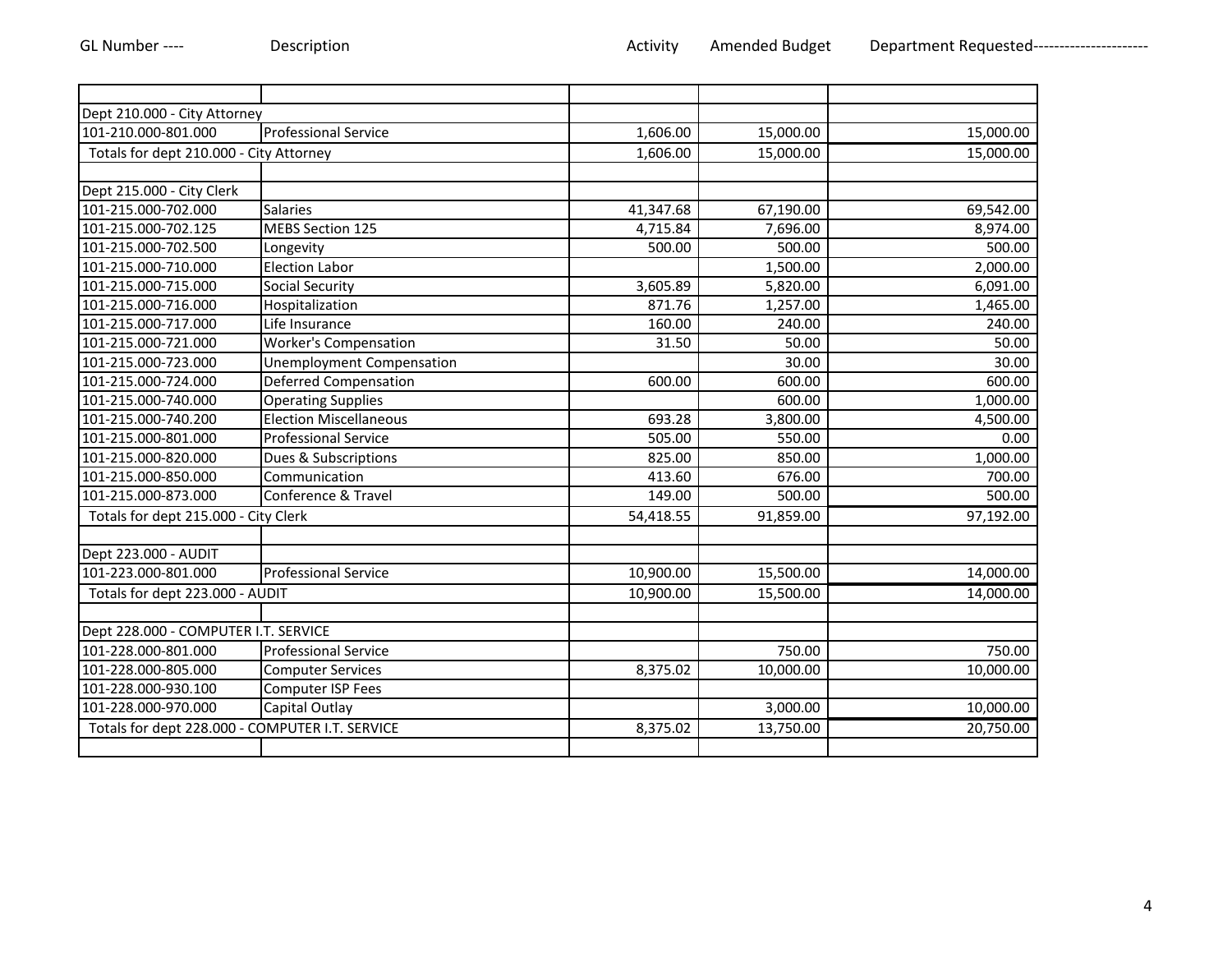| Dept 253.000 - City Treasurer            |                                  |           |           |            |
|------------------------------------------|----------------------------------|-----------|-----------|------------|
| 101-253.000-702.000                      | <b>Salaries</b>                  |           |           | 45,000.00  |
| 101-253.000-702.125                      | <b>MEBS Section 125</b>          |           |           |            |
| 101-253.000-702.500                      | Longevity                        |           |           |            |
| 101-253.000-715.000                      | <b>Social Security</b>           |           |           | 3,488.00   |
| 101-253.000-716.000                      | Hospitalization                  |           |           | 16,000.00  |
| 101-253.000-717.000                      | Life Insurance                   |           |           | 400.00     |
| 101-253.000-718.000                      | Retirement                       |           |           | 4,500.00   |
| 101-253.000-721.000                      | <b>Worker's Compensation</b>     |           |           | 50.00      |
| 101-253.000-723.000                      | <b>Unemployment Compensation</b> |           |           | 50.00      |
| 101-253.000-724.000                      | <b>Deferred Compensation</b>     |           |           | 600.00     |
| 101-253.000-820.000                      | Dues & Subscriptions             |           |           | 1,200.00   |
| 101-253.000-873.000                      | Conference & Travel              |           |           | 1,500.00   |
| 101-253.000-910.000                      | Insurance & Bonds                |           |           | 500.00     |
| 101-253.000-970.000                      | Capital Outlay                   |           |           | 2,500.00   |
| Totals for dept 253.000 - City Treasurer |                                  |           |           | 75,788.00  |
|                                          |                                  |           |           |            |
| Dept 265.000 - City Hall                 |                                  |           |           |            |
| 101-265.000-707.100                      | Part Time City Hall Wages        | 26,654.25 | 45,000.00 | 52,100.00  |
| 101-265.000-709.000                      | Overtime                         |           |           |            |
| 101-265.000-715.000                      | <b>Social Security</b>           | 2,174.00  | 3,678.00  | 4,325.00   |
| 101-265.000-716.000                      | Hospitalization                  | 871.76    | 4,020.00  | 713.00     |
| 101-265.000-720.000                      | Vacation                         | 1,461.00  | 2,580.00  | 3,400.00   |
| 101-265.000-721.000                      | <b>Worker's Compensation</b>     | 61.00     | 250.00    | 150.00     |
| 101-265.000-722.000                      | Sick Leave                       | 303.00    | 500.00    | 1,000.00   |
| 101-265.000-723.000                      | <b>Unemployment Compensation</b> | 6.71      | 25.00     | 50.00      |
| 101-265.000-727.000                      | <b>Office Supplies</b>           | 707.48    | 2,500.00  | 2,500.00   |
| 101-265.000-730.000                      | Postage                          | 5,409.05  | 5,000.00  | 6,000.00   |
| 101-265.000-740.000                      | <b>Operating Supplies</b>        | 1,810.87  | 3,500.00  | 3,500.00   |
| 101-265.000-775.000                      | Repair & Maintenance             | 2,858.38  | 3,000.00  | 2,500.00   |
| 101-265.000-801.000                      | <b>Professional Service</b>      | 192.00    | 1,000.00  | 1,000.00   |
| 101-265.000-801.600                      | Code                             | 800.00    | 6,000.00  | 6,000.00   |
| 101-265.000-820.000                      | Dues & Subscriptions             | 2,760.00  | 3,200.00  | 3,200.00   |
| 101-265.000-850.000                      | Communication                    | 1,664.45  | 4,000.00  | 4,000.00   |
| 101-265.000-873.000                      | Conference & Travel              |           | 500.00    | 500.00     |
| 101-265.000-920.000                      | <b>Utilities</b>                 | 8,603.91  | 14,400.00 | 14,400.00  |
| 101-265.000-930.000                      | Contractual Repair & Maintena    | 3,298.06  | 9,500.00  | 9,500.00   |
| 101-265.000-930.300                      | Contractual Lawn Mowing          | 472.50    | 1,000.00  | 1,000.00   |
| 101-265.000-956.000                      | Miscellaneous                    | 89.99     | 750.00    | 750.00     |
|                                          | Sub Total to next page           |           |           | 116,588.00 |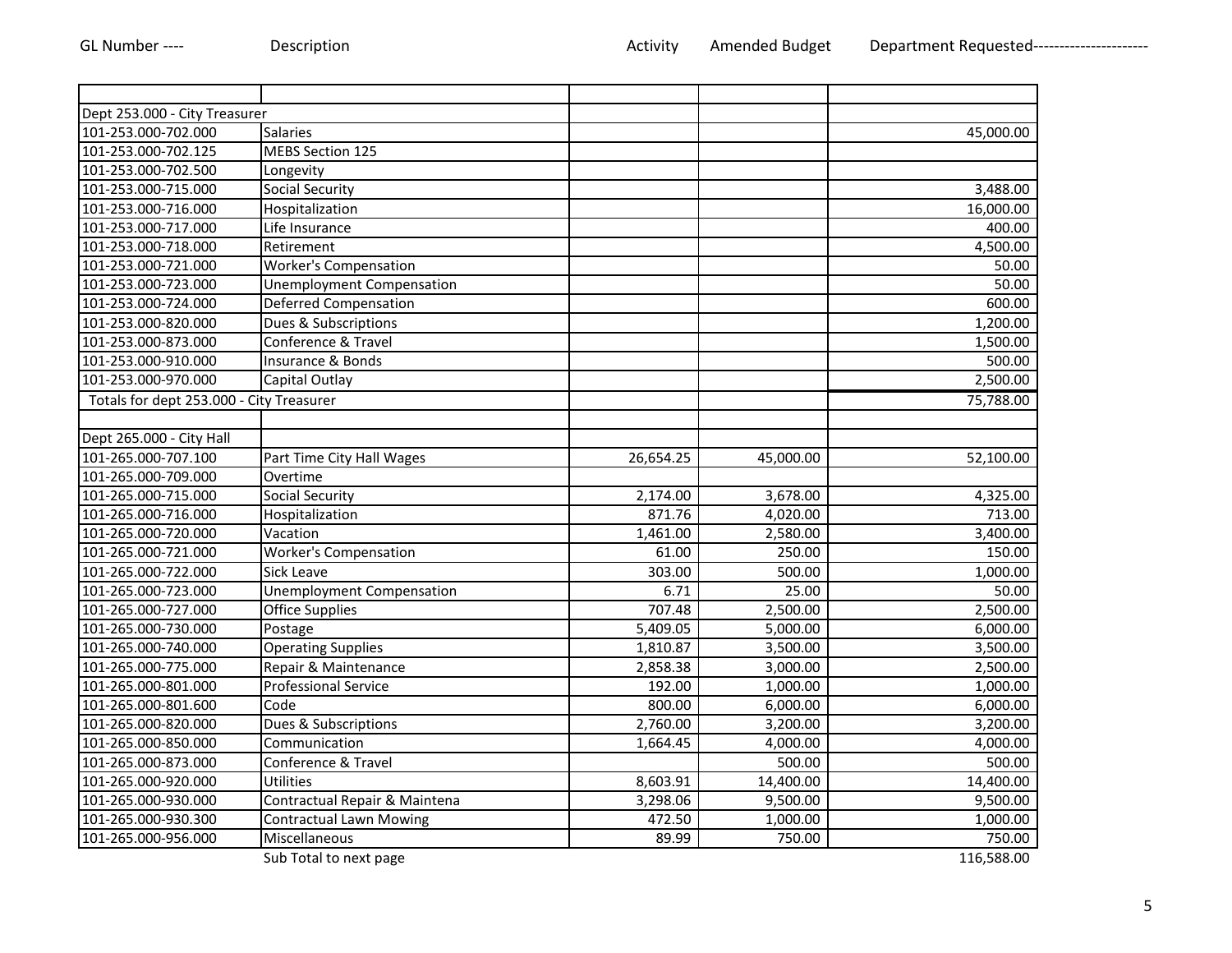|                                     | Total from previous page        |            |            | 116,588.00 |
|-------------------------------------|---------------------------------|------------|------------|------------|
| 101-265.000-970.000                 | Capital Outlay                  | 40,397.51  | 41,000.00  | 17,500.00  |
| 101-265.000-971.010                 | LAND ACQUISITION UTILITIES      | 79.86      |            | 0.00       |
| 101-265.000-971.100                 | Moore Drain                     | 432.37     | 50.00      | 500.00     |
| Totals for dept 265.000 - City Hall |                                 | 101,108.15 | 151,453.00 | 134,588.00 |
|                                     |                                 |            |            |            |
|                                     |                                 |            |            |            |
| Dept 298.000 - Insurance            |                                 |            |            |            |
| 101-298.000-715.000                 | <b>Social Security</b>          |            |            |            |
| 101-298.000-716.000                 | Hospitalization                 | 2,605.96   |            |            |
| 101-298.000-716.200                 | Hospitalization - City Treasu   |            |            |            |
| 101-298.000-716.300                 | Hospitalization - WWTP Supt.    |            |            |            |
| 101-298.000-716.400                 | Hospitalization - Police Chie   | 5,026.56   | 7,851.00   | 8,444.00   |
| 101-298.000-716.500                 | Hospitalization - DPW Supt.     | 7,447.11   | 11,653.00  | 13,131.00  |
| 101-298.000-716.600                 | <b>RETIREE INS</b>              | 1,200.00   | 1,800.00   | 1,800.00   |
| 101-298.000-910.000                 | Insurance & Bonds               | 13,732.53  | 13,750.00  | 14,165.00  |
| 101-298.000-911.400                 | <b>FLEX Administration Fees</b> | 1,230.00   | 1,500.00   | 1,750.00   |
| 101-298.000-911.800                 | Retirement                      | 9,829.56   | 20,450.00  | 39,718.00  |
| 101-298.000-995.000                 | Debt Service Interest           | 9,846.73   | 18,200.00  | 16,260.00  |
| 101-298.000-995.200                 | Principal                       | 102,153.62 | 102,160.00 | 178,175.00 |
| Totals for dept 298.000 - Insurance |                                 | 153,072.07 | 177,364.00 | 273,443.00 |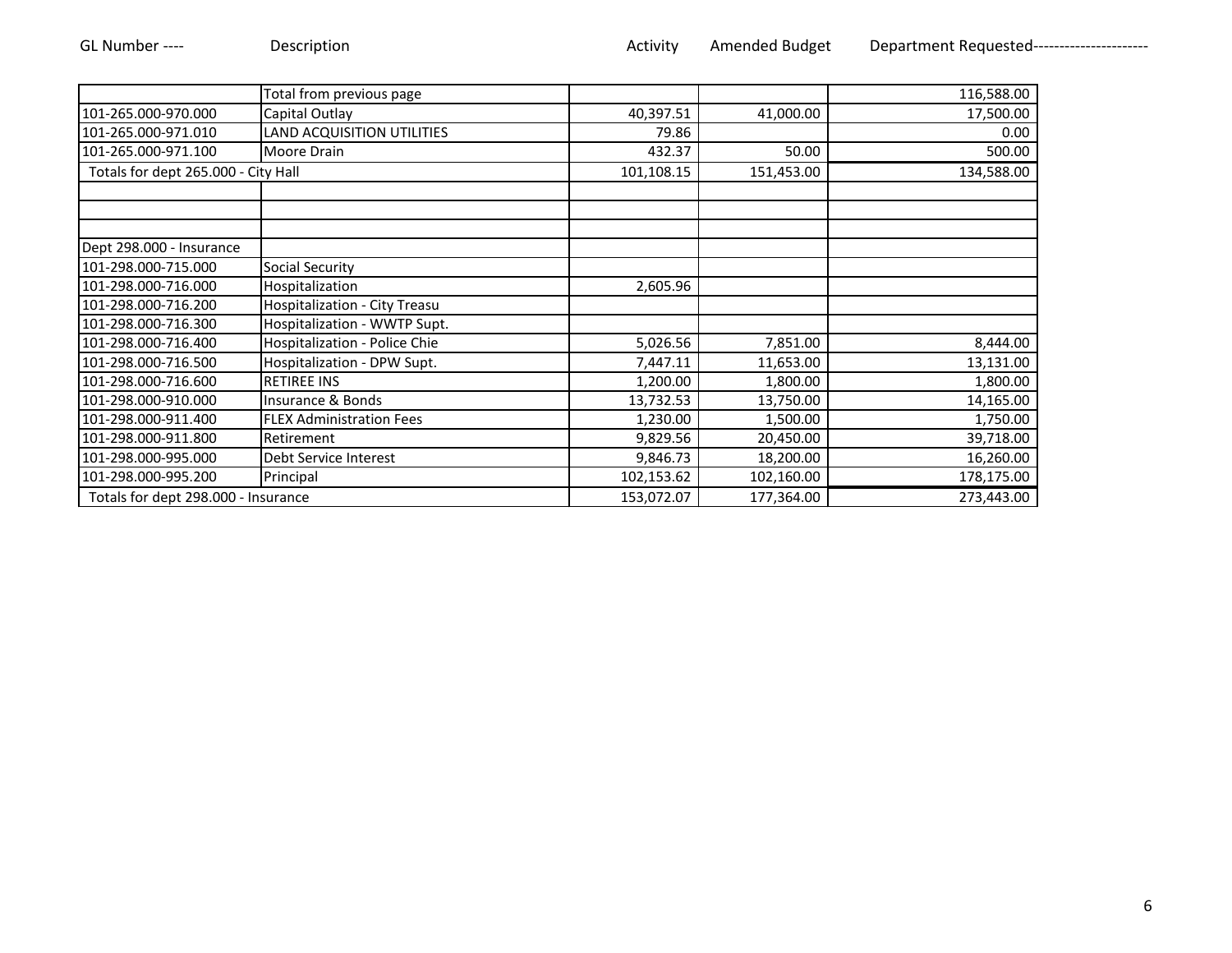| Dept 300.000 - POLICE DEPT            |                                     |            |                       |            |
|---------------------------------------|-------------------------------------|------------|-----------------------|------------|
| 101-300.000-702.000                   | <b>Salaries</b>                     | 64,652.13  | 119,000.00            | 122,000.00 |
| 101-300.000-702.100                   | Shift Premium Wages                 | 45,437.80  | 55,000.00             | 89,000.00  |
| 101-300.000-702.125                   | MEBS Section 125                    | 1,241.76   | 1,242.00              | 0.00       |
| 101-300.000-702.300                   | Chief & Detective                   | 41,538.40  | 67,500.00             | 69,862.00  |
| 101-300.000-702.500                   | Longevity                           | 800.00     | 800.00                | 1,100.00   |
| 101-300.000-703.000                   | DPW Wages                           |            | 500.00                | 500.00     |
| 101-300.000-703.100                   | DPW Vehicle Maintenance             |            |                       |            |
| 101-300.000-707.000                   | Part Time Salary or Wages           | 13,549.00  | 15,000.00             | 16,000.00  |
| 101-300.000-708.000                   | <b>School Crossing Guards</b>       | 3,742.50   | 10,500.00             | 13,500.00  |
| 101-300.000-709.000                   | Overtime                            | 17,230.79  | 32,000.00             | 35,562.00  |
| 101-300.000-709.100                   | <b>Overtime Shift Premium Wages</b> | 14,769.44  | 15,000.00             | 19,000.00  |
| 101-300.000-715.000                   | <b>Social Security</b>              | 16,075.84  | 24,600.00             | 29,000.00  |
| 101-300.000-716.000                   | Hospitalization                     | 38,478.80  | 61,384.00             | 64,000.00  |
| 101-300.000-717.000                   | Life Insurance                      | 424.24     | 1,000.00              | 1,000.00   |
| 101-300.000-718.000                   | Retirement                          | 11,981.46  | 12,000.00             | 21,000.00  |
| 101-300.000-720.000                   | Vacation                            | 8,268.85   | 8,736.00              | 6,705.00   |
| 101-300.000-720.100                   | Personal Leave                      | 2,598.84   | 3,140.00              | 3,420.00   |
| 101-300.000-721.000                   | <b>Worker's Compensation</b>        | 1,340.00   | 5,300.00              | 5,300.00   |
| 101-300.000-722.000                   | Sick Leave                          | 3,792.95   | 4,200.00              | 4,200.00   |
| 101-300.000-723.000                   | Unemployment Compensation           | 16.09      | 100.00                | 100.00     |
| 101-300.000-724.000                   | Deferred Compensation               | 1,800.00   | 1,800.00              | 1,800.00   |
| 101-300.000-725.000                   | Clothing & Boot Allowance           | 600.00     | 400.00                | 800.00     |
| 101-300.000-727.000                   | <b>Office Supplies</b>              | 351.09     | 700.00                | 750.00     |
| 101-300.000-740.000                   | <b>Operating Supplies</b>           | 585.48     | 800.00                | 800.00     |
| 101-300.000-751.000                   | Gas & Oil                           | 6,292.73   | 10,000.00             | 12,000.00  |
| 101-300.000-752.000                   | Uniforms & Cleaning                 | 2,162.57   | 4,500.00              | 5,000.00   |
| 101-300.000-775.000                   | Repair & Maintenance                | 1,599.19   | 5,500.00              | 5,500.00   |
| 101-300.000-801.000                   | <b>Professional Service</b>         | 1,228.00   | 1,300.00              | 1,500.00   |
| 101-300.000-820.000                   | Dues & Subscriptions                | 135.00     | 250.00                | 250.00     |
| 101-300.000-850.000                   | Communication                       | 3,185.31   | $\overline{5,000.00}$ | 5,000.00   |
| 101-300.000-873.000                   | Conference & Travel                 |            | 500.00                | 500.00     |
| 101-300.000-910.000                   | Insurance & Bonds                   | 5,752.40   | 5,755.00              | 5,930.00   |
| 101-300.000-940.000                   | <b>Equipment Rental</b>             |            | 150.00                | 150.00     |
| 101-300.000-956.000                   | Miscellaneous                       | 2,095.44   | 635.00                | 650.00     |
| 101-300.000-960.000                   | Training                            |            | 2,000.00              | 2,000.00   |
| 101-300.000-960.100                   | <b>Firearms Training</b>            |            | 100.00                | 100.00     |
| 101-300.000-960.302                   | POLICE 302 FUNDS                    | 347.10     | 1,000.00              | 750.00     |
| 101-300.000-970.000                   | Capital Outlay                      | 259.98     | 3,500.00              | 3,500.00   |
| Totals for dept 300.000 - POLICE DEPT |                                     | 312,333.18 | 480,892.00            | 548,229.00 |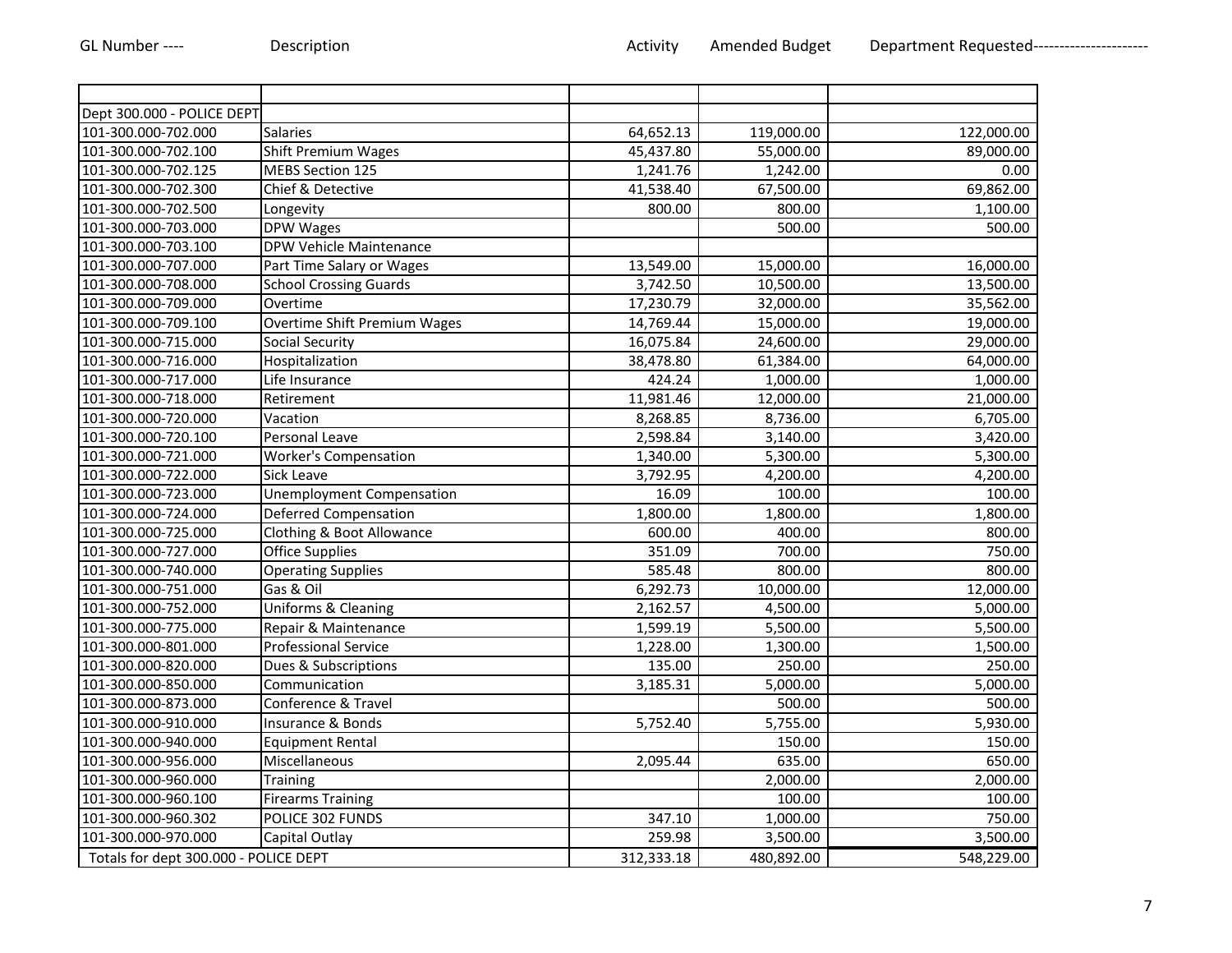| Dept 303.000 - SCHOOL RESOURCE OFFICER            |                                  |           |           |           |
|---------------------------------------------------|----------------------------------|-----------|-----------|-----------|
| 101-303.000-702.000                               | <b>Salaries</b>                  |           |           | 53,960.00 |
| 101-303.000-702.500                               | Longevity                        |           |           | 300.00    |
| 101-303.000-715.000                               | <b>Social Security</b>           |           |           | 4,500.00  |
| 101-303.000-716.000                               | Hospitalization                  |           |           | 20,790.00 |
| 101-303.000-717.000                               | Life Insurance                   |           |           | 192.00    |
| 101-303.000-718.000                               | Retirement                       |           |           | 5,850.00  |
| 101-303.000-720.000                               | Vacation                         |           |           | 3,376.00  |
| 101-303.000-720.100                               | Personal Leave                   |           |           | 845.00    |
| 101-303.000-721.000                               | <b>Worker's Compensation</b>     |           |           | 125.00    |
| 101-303.000-722.000                               | Sick Leave                       |           |           | 340.00    |
| 101-303.000-723.000                               | <b>Unemployment Compensation</b> |           |           | 100.00    |
| 101-303.000-724.000                               | <b>Deferred Compensation</b>     |           |           |           |
| 101-303.000-725.000                               | Clothing & Boot Allowance        |           |           | 125.00    |
| 101-303.000-740.000                               | <b>Operating Supplies</b>        |           |           | 500.00    |
| 101-303.000-752.000                               | Uniforms & Cleaning              |           |           | 500.00    |
| Totals for dept 303.000 - SCHOOL RESOURCE OFFICER |                                  |           |           | 91,503.00 |
|                                                   |                                  |           |           |           |
| Dept 441.000 - Motor Pool                         |                                  |           |           |           |
| 101-441.000-703.000                               | <b>DPW Wages</b>                 | 6,753.56  | 5,000.00  | 7,500.00  |
| 101-441.000-703.100                               | DPW Vehicle Maintenance          |           |           |           |
| 101-441.000-707.000                               | Part Time Salary or Wages        | 97.50     | 150.00    | 150.00    |
| 101-441.000-709.000                               | Overtime                         |           |           |           |
| 101-441.000-715.000                               | <b>Social Security</b>           | 496.26    | 395.00    | 585.00    |
| 101-441.000-740.000                               | <b>Operating Supplies</b>        |           | 500.00    | 500.00    |
| 101-441.000-751.000                               | Gas & Oil                        | 7,805.69  | 15,000.00 | 15,000.00 |
| 101-441.000-775.000                               | Repair & Maintenance             | 13,981.70 | 16,000.00 | 16,000.00 |
| Totals for dept 441.000 - Motor Pool              |                                  | 29,134.71 | 37,045.00 | 39,735.00 |
|                                                   |                                  |           |           |           |
| Dept 444.000 - Work for Others                    |                                  |           |           |           |
| 101-444.000-703.000                               | DPW Wages                        | 1,861.11  | 3,500.00  | 3,605.00  |
| 101-444.000-707.000                               | Part Time Salary or Wages        | 2,010.00  | 3,000.00  | 3,000.00  |
| 101-444.000-709.000                               | Overtime                         | 299.77    |           |           |
| 101-444.000-715.000                               | <b>Social Security</b>           | 318.92    | 500.00    | 506.00    |
| 101-444.000-801.000                               | <b>Professional Service</b>      | 298.84    | 500.00    | 500.00    |
| 101-444.000-940.000                               | <b>Equipment Rental</b>          | 376.08    | 500.00    | 600.00    |
| Totals for dept 444.000 - Work for Others         |                                  | 5,164.72  | 8,000.00  | 8,211.00  |
|                                                   |                                  |           |           |           |
|                                                   |                                  |           |           |           |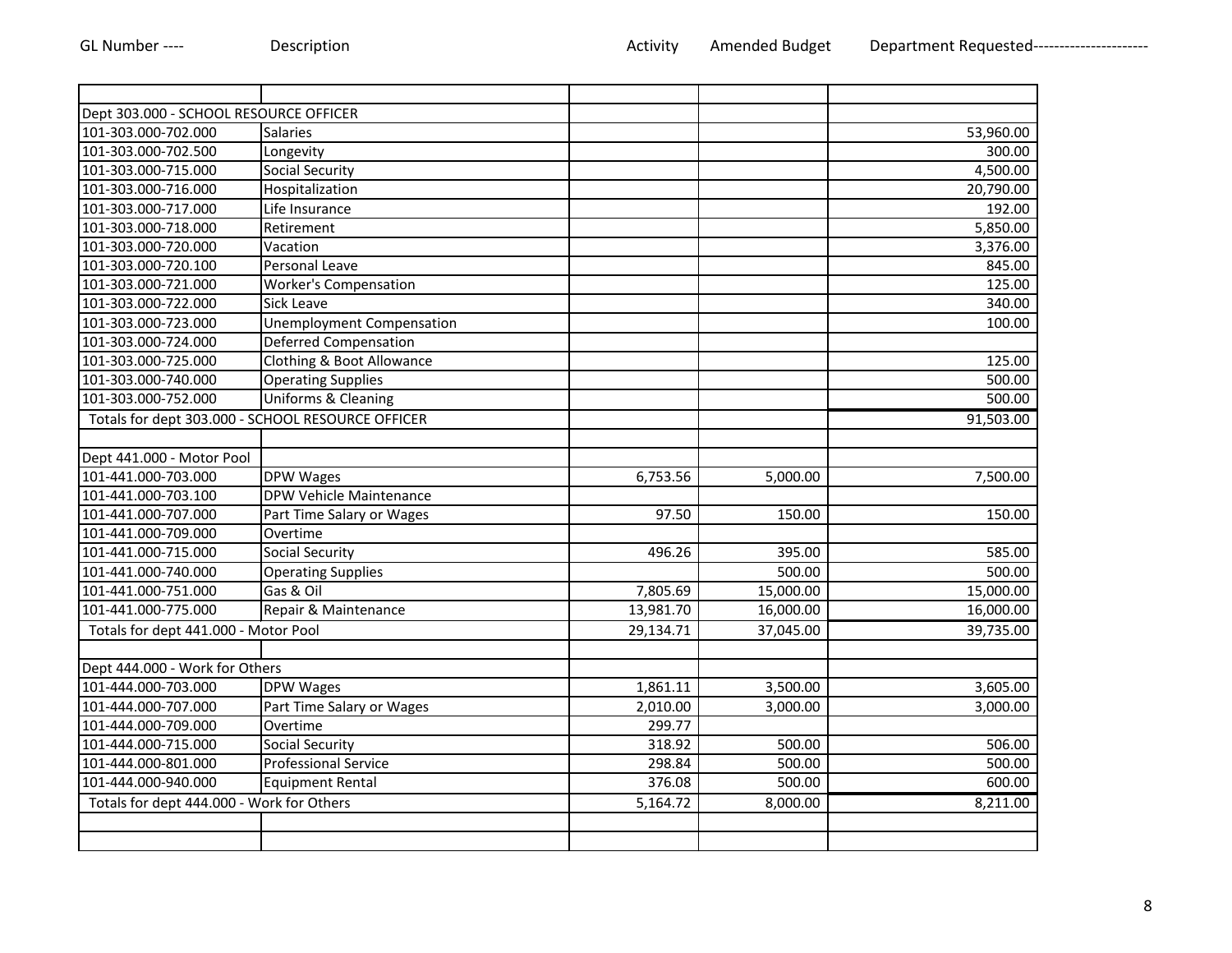| Dept 445.000 - Sidewalk Const. & Maintenance    |                                                         |           |            |            |
|-------------------------------------------------|---------------------------------------------------------|-----------|------------|------------|
| 101-445.000-703.000                             | <b>DPW Wages</b>                                        | 2,534.98  | 3,000.00   | 3,500.00   |
| 101-445.000-707.000                             | Part Time Salary or Wages                               |           | 100.00     |            |
| 101-445.000-709.000                             | Overtime                                                |           |            |            |
| 101-445.000-715.000                             | <b>Social Security</b>                                  | 190.50    | 125.00     | 268.00     |
| 101-445.000-930.000                             | Contractual Repair & Maintena                           | 1,394.00  | 5,000.00   | 5,000.00   |
| 101-445.000-940.000                             | <b>Equipment Rental</b>                                 | 1,587.94  | 3,000.00   | 3,000.00   |
|                                                 | Totals for dept 445.000 - Sidewalk Const. & Maintenance | 5,707.42  | 11,225.00  | 11,768.00  |
|                                                 |                                                         |           |            |            |
| Dept 450.000 - Street Lighting                  |                                                         |           |            |            |
| 101-450.000-920.000                             | Utilities                                               | 33,022.52 | 60,000.00  | 60,000.00  |
| Totals for dept 450.000 - Street Lighting       |                                                         | 33,022.52 | 60,000.00  | 60,000.00  |
|                                                 |                                                         |           |            |            |
| Dept 465.000 - Econ. Dev./Cool Cites            |                                                         |           |            |            |
| 101-465.000-707.000                             | Part Time Salary or Wages                               |           |            |            |
| 101-465.000-715.000                             | <b>Social Security</b>                                  | 182.84    |            |            |
| 101-465.000-801.000                             | <b>Professional Service</b>                             | 11,315.00 | 10,000.00  | 10,000.00  |
| 101-465.000-967.000                             | <b>Project Costs</b>                                    | 18,737.88 | 25,000.00  | 10,000.00  |
| Totals for dept 465.000 - Econ. Dev./Cool Cites |                                                         | 30,235.72 | 35,000.00  | 20,000.00  |
|                                                 |                                                         |           |            |            |
| Dept 470.000 - Parking Lot                      |                                                         |           |            |            |
| 101-470.000-703.000                             | DPW Wages                                               | 934.55    | 1,475.00   | 1,534.00   |
| 101-470.000-707.000                             | Part Time Salary or Wages                               | 30.00     | 100.00     | 100.00     |
| 101-470.000-709.000                             | Overtime                                                |           | 100.00     | 100.00     |
| 101-470.000-715.000                             | <b>Social Security</b>                                  | 69.55     | 130.00     | 133.00     |
| 101-470.000-740.000                             | <b>Operating Supplies</b>                               |           | 300.00     | 500.00     |
| 101-470.000-920.000                             | Utilities                                               | 2,140.80  | 3,500.00   | 3,500.00   |
| 101-470.000-940.000                             | <b>Equipment Rental</b>                                 | 493.26    | 750.00     | 750.00     |
| Totals for dept 470.000 - Parking Lot           |                                                         | 3,668.16  | 6,355.00   | 6,617.00   |
|                                                 |                                                         |           |            |            |
| Dept 528.000 - Residential Refuse               |                                                         |           |            |            |
| 101-528.000-801.000                             | <b>Professional Service</b>                             | 81,980.68 | 160,200.00 | 190,185.00 |
| Totals for dept 528.000 - Residential Refuse    |                                                         | 81,980.68 | 160,200.00 | 190,185.00 |
|                                                 |                                                         |           |            |            |
| Dept 651.000 - Ambulance Contract               |                                                         |           |            |            |
| 101-651.000-801.000                             | <b>Professional Service</b>                             | 21,576.00 | 21,576.00  | 21,816.00  |
| Totals for dept 651.000 - Ambulance Contract    |                                                         | 21,576.00 | 21,576.00  | 21,816.00  |
|                                                 |                                                         |           |            |            |
|                                                 |                                                         |           |            |            |
|                                                 |                                                         |           |            |            |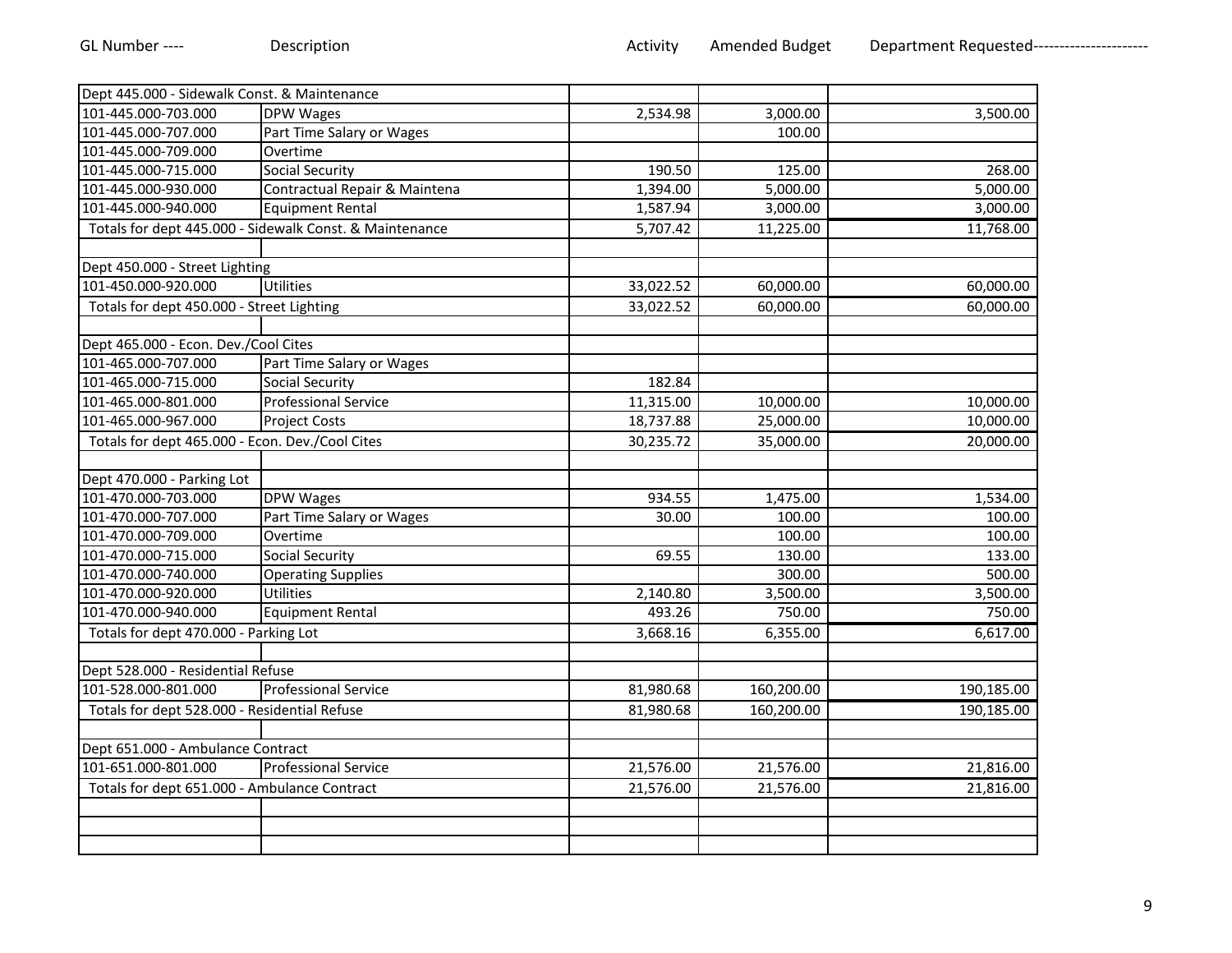| Dept 901.000 - Contributions               |                                         |              |              |              |
|--------------------------------------------|-----------------------------------------|--------------|--------------|--------------|
| 101-901.000-965.202                        | <b>Contribution to Major Streets</b>    | 15,000.00    | 30,000.00    | 0.00         |
| 101-901.000-965.203                        | <b>Contribution to Local Streets</b>    | 37,000.00    | 74,000.00    | 32,000.00    |
| 101-901.000-965.209                        | Contribution to Cemetery                | 10,000.00    | 20,000.00    | 24,000.00    |
| 101-901.000-965.211                        | Contribution to Band Fund               | 750.00       | 1,500.00     | 1,500.00     |
| 101-901.000-965.214                        | Contribution to Park Maint.             | 72,500.00    | 145,000.00   | 100,000.00   |
| 101-901.000-965.655                        | <b>Equipment Replacement Fund</b>       | 36,500.00    | 73,000.00    | 35,000.00    |
| 101-901.000-965.675                        | Accumulated Sick Leave Fund             | 2,000.00     | 4,000.00     | 4,000.00     |
| 101-901.000-965.677                        | Self Insurance Fund                     | 15,000.00    | 30,000.00    | 30,000.00    |
| 101-901.000-965.680                        | <b>CONTRIBUTION TO CONCERT SERIES</b>   | 5,000.00     | 10,000.00    | 10,000.00    |
|                                            | Totals for dept 901.000 - Contributions |              | 387,500.00   | 236,500.00   |
| Dept 907.000 - Moore Drain Debt            |                                         |              |              |              |
| 101-907.000-991.000                        | <b>Bond Principal</b>                   | 34,341.00    | 34,341.00    | 34,341.00    |
| 101-907.000-998.000                        | <b>Bond Interest</b>                    | 7,297.86     | 7,298.00     | 5,838.00     |
| Totals for dept 907.000 - Moore Drain Debt |                                         | 41,638.86    | 41,639.00    | 40,179.00    |
|                                            |                                         |              |              |              |
| <b>TOTAL APPROPRIATIONS</b>                |                                         | 1,171,541.53 | 1,852,088.00 | 2,046,415.00 |
|                                            |                                         |              |              |              |
| NET OF REVENUES/APPROPRIATIONS - FUND 101  |                                         | 2,125.53     | (93,098.00)  | 38,972.00    |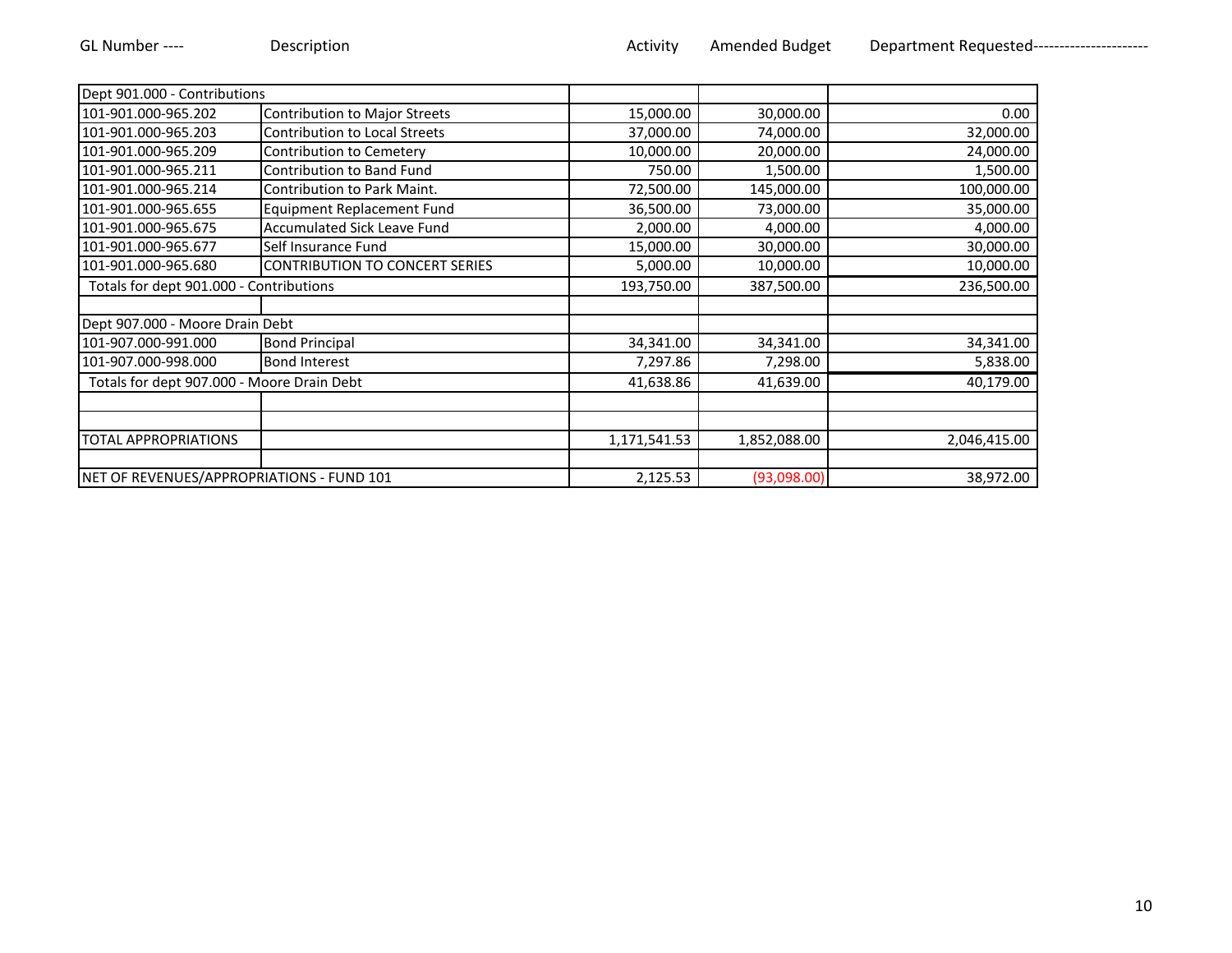| Fund 202 - Major Streets Fund      |                                      |            |                        |            |
|------------------------------------|--------------------------------------|------------|------------------------|------------|
|                                    |                                      |            |                        |            |
| <b>ESTIMATED REVENUES</b>          |                                      |            |                        |            |
| Dept 011.000 - Revenue             |                                      |            |                        |            |
| 202-011.000-424.100                | Road Improvement Taxes               |            | 44,000.00              | 45,000.00  |
| 202-011.000-546.000                | State Motor Veh. Highway Fund        | 115,962.13 | 275,367.00             | 292,840.00 |
| 202-011.000-546.100                | Local Road Program                   | 2,083.00   | 4,986.00               | 4,986.00   |
| 202-011.000-664.000                | Interest                             | 202.74     | 500.00                 | 500.00     |
| 202-011.000-676.101                | <b>Contribution from General Fun</b> | 15,000.00  | 30,000.00              | 0.00       |
| 202-011.000-683.000                | Metro Act Revenue                    |            | 9,000.00               | 9,000.00   |
| 202-011.000-694.000                | Miscellaneous Revenue                | 62,121.09  | 62,121.00              | 0.00       |
| Totals for dept 011.000 - Revenue  |                                      | 195,368.96 | 425,974.00             |            |
|                                    |                                      |            |                        |            |
| TOTAL ESTIMATED REVENUES           |                                      | 195,368.96 | 425,974.00             | 352,326.00 |
|                                    |                                      |            |                        |            |
|                                    |                                      |            |                        |            |
|                                    |                                      |            |                        |            |
|                                    |                                      |            |                        |            |
| <b>APPROPRIATIONS</b>              |                                      |            |                        |            |
| Dept 464.000 - Surface             |                                      |            |                        |            |
| 202-464.000-703.000                | DPW Wages                            | 2,210.62   | $\overline{2}$ ,100.00 | 2,600.00   |
| 202-464.000-707.000                | Part Time Salary or Wages            |            | 300.00                 | 300.00     |
| 202-464.000-709.000                | Overtime                             |            |                        |            |
| 202-464.000-715.000                | <b>Social Security</b>               | 165.67     | 185.00                 | 222.00     |
| 202-464.000-717.000                | Life Insurance                       |            |                        |            |
| 202-464.000-740.000                | <b>Operating Supplies</b>            | 7,893.01   | 7,700.00               | 5,000.00   |
| 202-464.000-940.000                | <b>Equipment Rental</b>              | 1,357.28   | 1,500.00               | 1,500.00   |
| Totals for dept 464.000 - Surface  |                                      | 11,626.58  | 11,785.00              | 9,622.00   |
| Dept 466.000 - Sweeping            |                                      |            |                        |            |
| 202-466.000-703.000                | DPW Wages                            | 664.92     | 1,160.00               | 1,200.00   |
| 202-466.000-707.000                | Part Time Salary or Wages            |            |                        |            |
| 202-466.000-709.000                | Overtime                             |            | 500.00                 | 500.00     |
| 202-466.000-715.000                | Social Security                      | 50.08      | 130.00                 | 130.00     |
| 202-466.000-940.000                | <b>Equipment Rental</b>              | 2,115.47   | 4,000.00               | 4,000.00   |
| Totals for dept 466.000 - Sweeping |                                      | 2,830.47   | 5,790.00               | 5,830.00   |
|                                    |                                      |            |                        |            |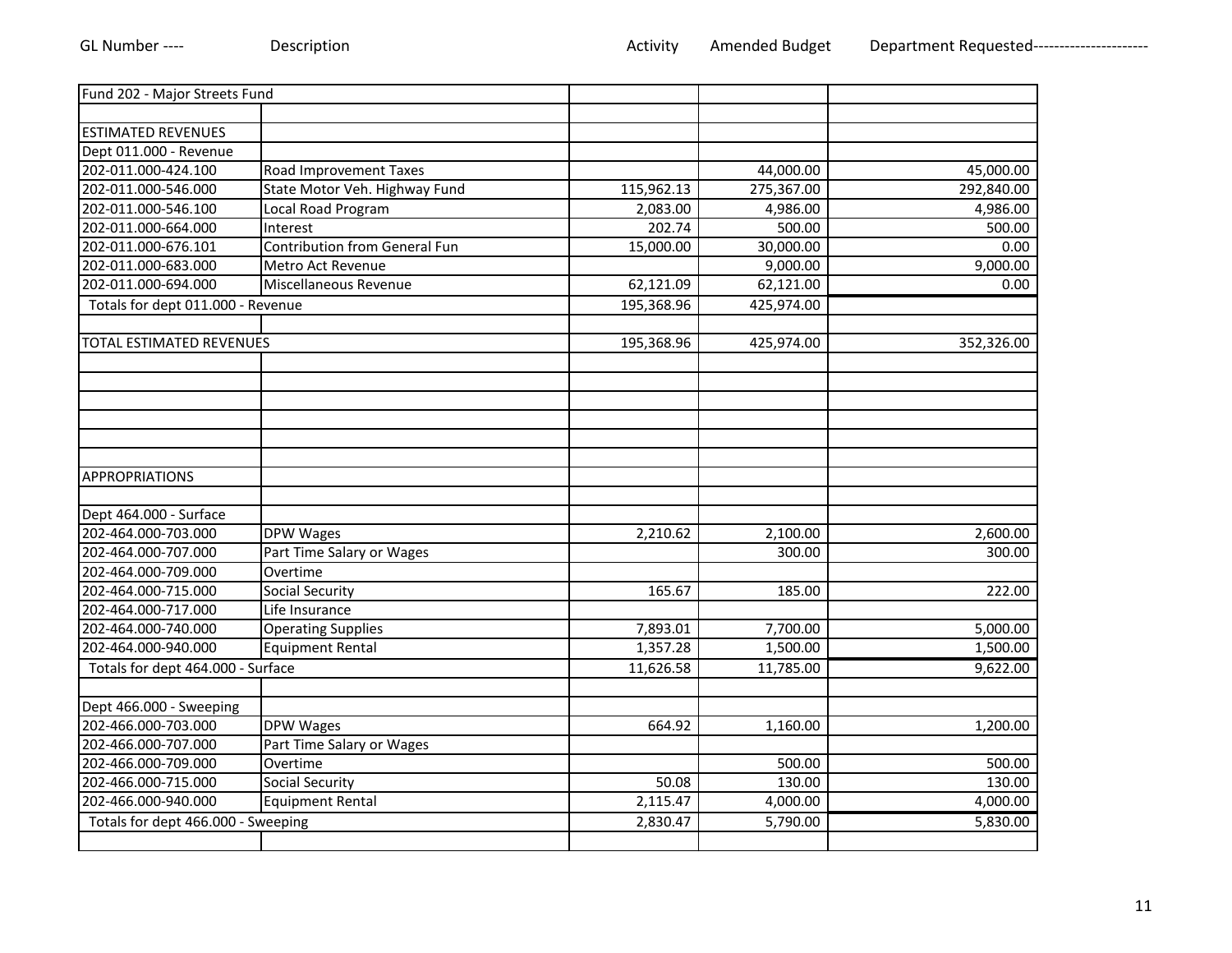| Dept 468.000 - Tree                          |                               |                       |           |           |
|----------------------------------------------|-------------------------------|-----------------------|-----------|-----------|
| 202-468.000-703.000                          | DPW Wages                     | 5,179.87              | 5,900.00  | 6,400.00  |
| 202-468.000-707.000                          | Part Time Salary or Wages     | 180.00                | 750.00    | 750.00    |
| 202-468.000-709.000                          | Overtime                      | 223.15                | 500.00    | 600.00    |
| 202-468.000-715.000                          | <b>Social Security</b>        | 403.10                | 550.00    | 595.00    |
| 202-468.000-740.000                          | <b>Operating Supplies</b>     | 33.93                 | 500.00    | 500.00    |
| 202-468.000-930.000                          | Contractual Repair & Maintena |                       | 4,000.00  | 4,000.00  |
| 202-468.000-940.000                          | <b>Equipment Rental</b>       | 4,772.12              | 7,500.00  | 7,500.00  |
| Totals for dept 468.000 - Tree               |                               | 10,792.17             | 19,700.00 | 20,345.00 |
| Dept 469.000 - Storm Sewer                   |                               |                       |           |           |
|                                              |                               |                       |           |           |
| 202-469.000-703.000                          | <b>DPW Wages</b>              | 1,407.90              | 5,250.00  | 5,400.00  |
| 202-469.000-704.100                          | Superintendent Wages          |                       |           |           |
| 202-469.000-707.000                          | Part Time Salary or Wages     |                       | 200.00    | 200.00    |
| 202-469.000-709.000                          | Overtime                      |                       | 200.00    | 200.00    |
| 202-469.000-715.000                          | Social Security               | 105.28                | 435.00    | 445.00    |
| 202-469.000-740.000                          | <b>Operating Supplies</b>     | 750.00                | 1,000.00  | 1,250.00  |
| 202-469.000-801.000                          | <b>Professional Service</b>   |                       | 1,500.00  | 1,500.00  |
| 202-469.000-930.000                          | Contractual Repair & Maintena | 4,404.89              | 5,000.00  | 5,000.00  |
| 202-469.000-940.000                          | <b>Equipment Rental</b>       | 650.73                | 3,500.00  | 3,500.00  |
| Totals for dept 469.000 - Storm Sewer        |                               | 7,318.80              | 17,085.00 | 17,495.00 |
|                                              |                               |                       |           |           |
| Dept 476.000 - Sign                          |                               |                       |           |           |
| 202-476.000-703.000                          | DPW Wages                     | 225.40                | 300.00    | 325.00    |
| 202-476.000-707.000                          | Part Time Salary or Wages     |                       | 50.00     | 50.00     |
| 202-476.000-709.000                          | Overtime                      | 67.62                 |           | 100.00    |
| 202-476.000-715.000                          | <b>Social Security</b>        | 22.39                 | 30.00     | 36.00     |
| 202-476.000-740.000                          | <b>Operating Supplies</b>     | 13.99                 | 150.00    | 150.00    |
| 202-476.000-940.000                          | <b>Equipment Rental</b>       | 201.78                | 200.00    | 250.00    |
| Totals for dept 476.000 - Sign               |                               | 531.18                | 730.00    | 911.00    |
|                                              |                               |                       |           |           |
| Dept 480.000 - Winter Maintenance            |                               |                       |           |           |
| 202-480.000-703.000                          | <b>DPW</b> Wages              | 583.76                | 3,900.00  | 4,025.00  |
| 202-480.000-707.000                          | Part Time Salary or Wages     | 75.00                 | 100.00    | 150.00    |
| 202-480.000-709.000                          | Overtime                      | 410.22                | 1,155.00  | 1,200.00  |
| 202-480.000-715.000                          | <b>Social Security</b>        | 77.36                 | 395.00    | 415.00    |
| 202-480.000-740.000                          | <b>Operating Supplies</b>     | 2,222.29              | 7,000.00  | 7,000.00  |
| 202-480.000-940.000                          | <b>Equipment Rental</b>       | 1,944.72              | 4,000.00  | 4,000.00  |
| Totals for dept 480.000 - Winter Maintenance |                               | $\overline{5,}313.35$ | 16,550.00 | 16,790.00 |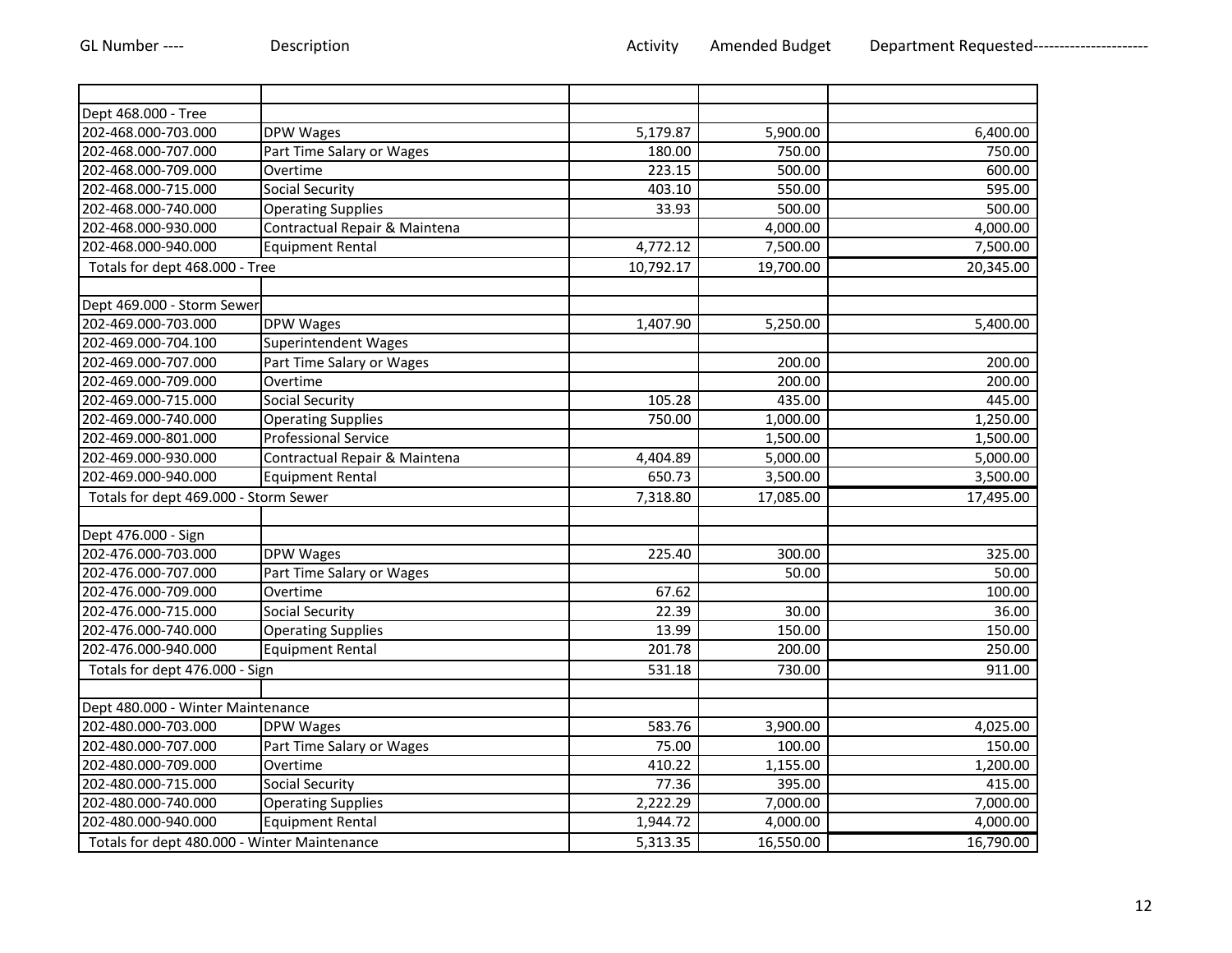| Dept 482.000 - Administration            |                               |            |            |            |
|------------------------------------------|-------------------------------|------------|------------|------------|
| 202-482.000-702.000                      | <b>Salaries</b>               |            |            |            |
| 202-482.000-702.125                      | <b>MEBS Section 125</b>       |            |            |            |
| 202-482.000-702.500                      | Longevity                     | 600.00     | 800.00     | 800.00     |
| 202-482.000-703.000                      | DPW Wages                     | 4,307.23   | 6,965.00   | 7,175.00   |
| 202-482.000-704.100                      | <b>Superintendent Wages</b>   | 9,821.24   | 15,250.00  | 22,080.00  |
| 202-482.000-707.000                      | Part Time Salary or Wages     | 172.50     | 400.00     | 400.00     |
| 202-482.000-709.000                      | Overtime                      | 8.45       | 100.00     | 100.00     |
| 202-482.000-715.000                      | <b>Social Security</b>        | 1,179.70   | 2,425.00   | 2,895.00   |
| 202-482.000-716.000                      | Hospitalization               | 12,570.78  | 16,271.00  | 22,860.00  |
| 202-482.000-717.000                      | Life Insurance                | 87.84      | 500.00     | 250.00     |
| 202-482.000-718.000                      | Retirement                    | 7,321.79   | 12,050.00  | 16,669.00  |
| 202-482.000-720.000                      | Vacation                      | 3,759.26   | 3,810.00   | 3,032.00   |
| 202-482.000-720.100                      | Personal Leave                | 2,630.26   | 2,600.00   | 1,631.00   |
| 202-482.000-721.000                      | <b>Worker's Compensation</b>  | 520.00     | 3,000.00   | 3,000.00   |
| 202-482.000-722.000                      | Sick Leave                    | 2,755.19   | 2,600.00   | 2,600.00   |
| 202-482.000-723.000                      | Unemployment Compensation     | 16.78      | 75.00      | 75.00      |
| 202-482.000-724.000                      | <b>Deferred Compensation</b>  | 1,200.00   | 1,200.00   | 1,200.00   |
| 202-482.000-725.000                      | Clothing & Boot Allowance     |            | 850.00     | 640.00     |
| 202-482.000-727.000                      | <b>Office Supplies</b>        | 228.37     | 400.00     | 400.00     |
| 202-482.000-740.000                      | <b>Operating Supplies</b>     | 3,174.35   | 1,700.00   | 4,000.00   |
| 202-482.000-775.000                      | Repair & Maintenance          | 2,496.33   | 3,000.00   | 4,000.00   |
| 202-482.000-801.000                      | <b>Professional Service</b>   | 1,322.78   | 2,000.00   | 2,500.00   |
| 202-482.000-803.000                      | <b>Engineering Services</b>   | 45,004.25  | 49,000.00  | 10,000.00  |
| 202-482.000-850.000                      | Communication                 | 829.35     | 1,500.00   | 1,600.00   |
| 202-482.000-873.000                      | Conference & Travel           |            |            |            |
| 202-482.000-910.000                      | Insurance & Bonds             | 7,790.69   | 8,000.00   | 8,025.00   |
| 202-482.000-911.100                      | Medical Reimbursement Employe |            |            |            |
| 202-482.000-920.000                      | <b>Utilities</b>              | 2,818.09   | 4,000.00   | 4,200.00   |
| 202-482.000-940.000                      | <b>Equipment Rental</b>       | 493.50     | 500.00     | 750.00     |
| 202-482.000-970.000                      | Capital Outlay                | 20,664.20  | 132,731.00 | 15,000.00  |
| 202-482.000-995.000                      | Debt Service Interest         | 1,833.01   | 3,400.00   | 3,030.00   |
| 202-482.000-995.200                      | Principal                     | 19,016.28  | 19,100.00  | 33,168.00  |
| Totals for dept 482.000 - Administration |                               | 152,622.22 | 294,227.00 | 172,080.00 |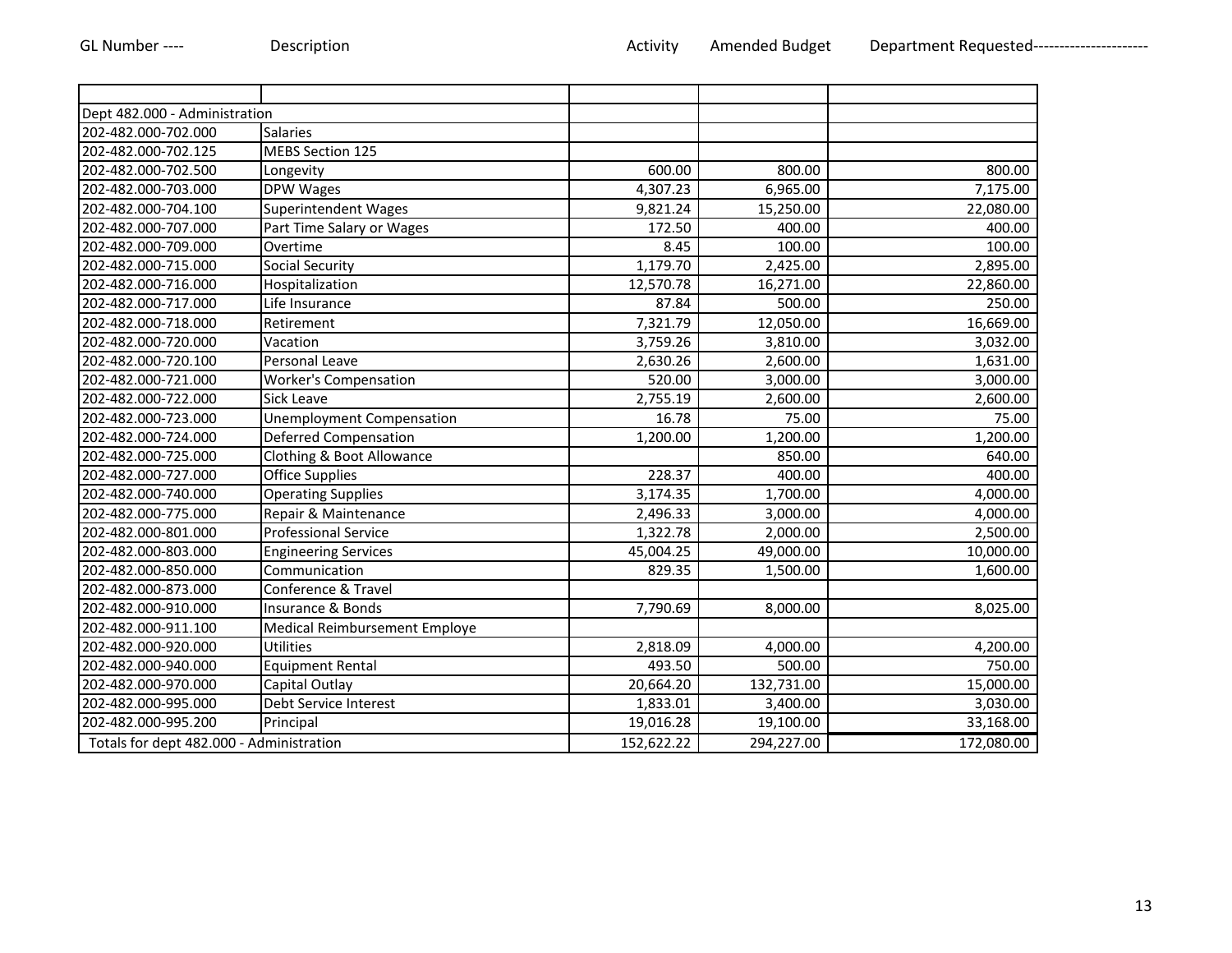| Dept 901.000 - Contributions              |                               |              |            |            |
|-------------------------------------------|-------------------------------|--------------|------------|------------|
| 202-901.000-962.101                       | Administration to General Fun | 3,000.00     | 6,000.00   | 6,200.00   |
| 202-901.000-965.203                       | Contribution to Local Streets | 18,000.00    | 36,000.00  | 60,000.00  |
| Totals for dept 901.000 - Contributions   |                               | 21,000.00    | 42,000.00  | 66,200.00  |
|                                           |                               |              |            |            |
| <b>TOTAL APPROPRIATIONS</b>               |                               | 212,034.77   | 407,867.00 | 309,273.00 |
|                                           |                               |              |            |            |
| NET OF REVENUES/APPROPRIATIONS - FUND 202 |                               | (16, 665.81) | 18,107.00  | 43,053.00  |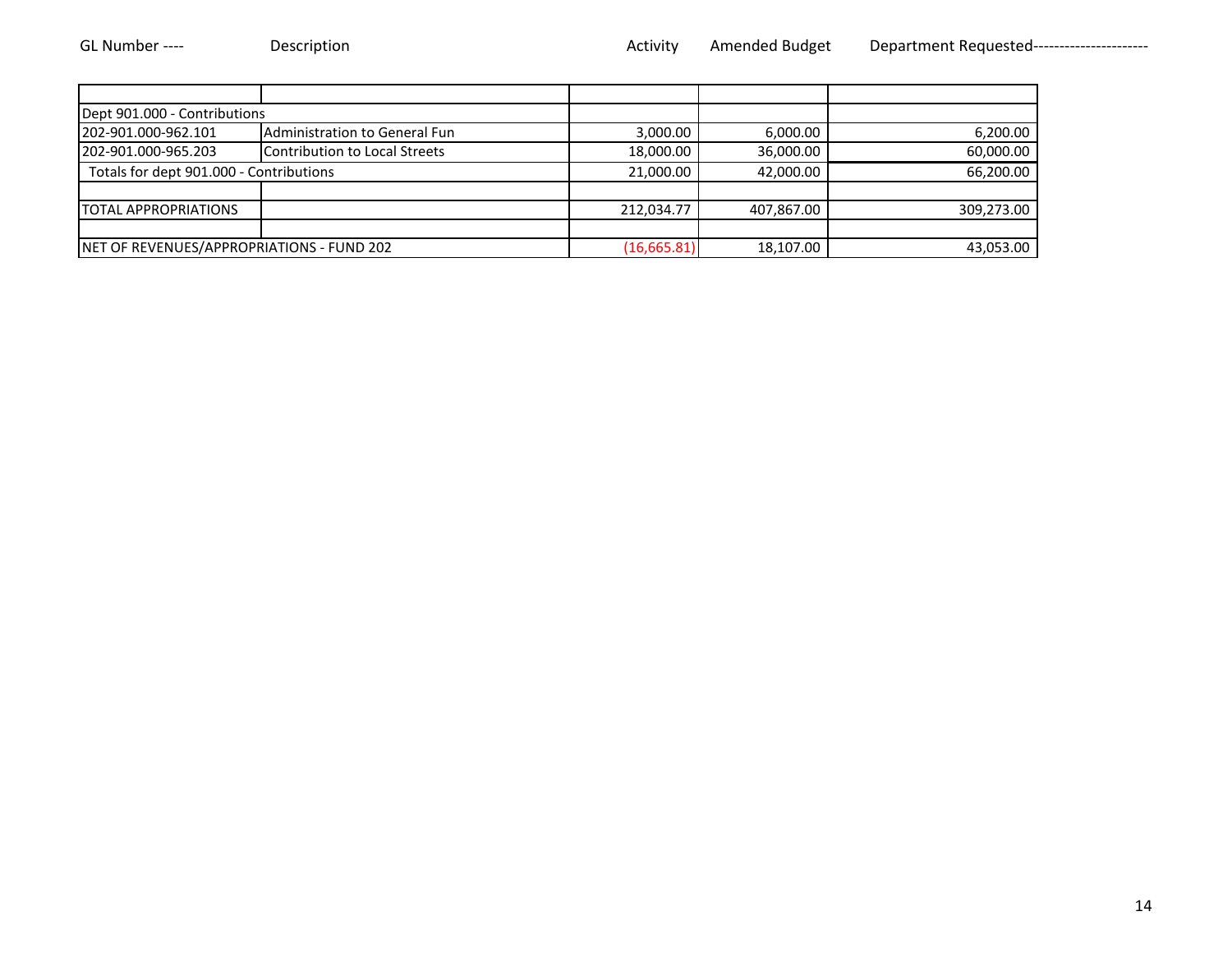| Fund 203 - Local Streets Fund      |                                      |            |            |            |
|------------------------------------|--------------------------------------|------------|------------|------------|
|                                    |                                      |            |            |            |
| <b>ESTIMATED REVENUES</b>          |                                      |            |            |            |
| Dept 011.000 - Revenue             |                                      |            |            |            |
| 203-011.000-424.000                | Road-Bridge Taxes                    |            | 20,100.00  | 21,000.00  |
| 203-011.000-546.000                | State Motor Veh. Highway Fund        | 44,820.80  | 106,498.00 | 113,037.00 |
| 203-011.000-546.100                | Local Road Program                   | 805.03     | 1,931.00   | 1,930.00   |
| 203-011.000-664.000                | Interest                             | 148.62     | 100.00     | 200.00     |
| 203-011.000-676.101                | <b>Contribution from General Fun</b> | 37,000.00  | 74,000.00  | 32,000.00  |
| 203-011.000-676.202                | <b>Transfer from Major Street</b>    | 18,000.00  | 36,000.00  | 60,000.00  |
| 203-011.000-683.000                | Metro Act Revenue                    |            | 3,000.00   | 3,000.00   |
| 203-011.000-694.000                | Miscellaneous Revenue                |            |            |            |
| Totals for dept 011.000 - Revenue  |                                      | 100,774.45 | 241,629.00 |            |
|                                    |                                      |            |            |            |
| <b>TOTAL ESTIMATED REVENUES</b>    |                                      | 100,774.45 | 241,629.00 | 231,167.00 |
|                                    |                                      |            |            |            |
|                                    |                                      |            |            |            |
|                                    |                                      |            |            |            |
|                                    |                                      |            |            |            |
|                                    |                                      |            |            |            |
|                                    |                                      |            |            |            |
| <b>APPROPRIATIONS</b>              |                                      |            |            |            |
|                                    |                                      |            |            |            |
| Dept 464.000 - Surface             |                                      |            |            |            |
| 203-464.000-703.000                | DPW Wages                            | 1,519.89   | 2,000.00   | 2,060.00   |
| 203-464.000-707.000                | Part Time Salary or Wages            |            | 50.00      | 50.00      |
| 203-464.000-709.000                | Overtime                             |            |            |            |
| 203-464.000-715.000                | <b>Social Security</b>               | 112.51     | 157.00     | 160.00     |
| 203-464.000-740.000                | <b>Operating Supplies</b>            | 2,494.60   | 2,400.00   | 2,400.00   |
| 203-464.000-940.000                | <b>Equipment Rental</b>              | 833.41     | 1,500.00   | 1,500.00   |
| Totals for dept 464.000 - Surface  |                                      | 4,960.41   | 6,107.00   | 6,170.00   |
|                                    |                                      |            |            |            |
| Dept 466.000 - Sweeping            |                                      |            |            |            |
| 203-466.000-703.000                | DPW Wages                            | 876.77     | 900.00     | 1,133.00   |
| 203-466.000-709.000                | Overtime                             |            | 100.00     | 100.00     |
| 203-466.000-715.000                | Social Security                      | 62.74      | 75.00      | 95.00      |
| 203-466.000-940.000                | Equipment Rental                     | 2,385.53   | 2,500.00   | 3,000.00   |
| Totals for dept 466.000 - Sweeping |                                      | 3,325.04   | 3,575.00   | 4,328.00   |
|                                    |                                      |            |            |            |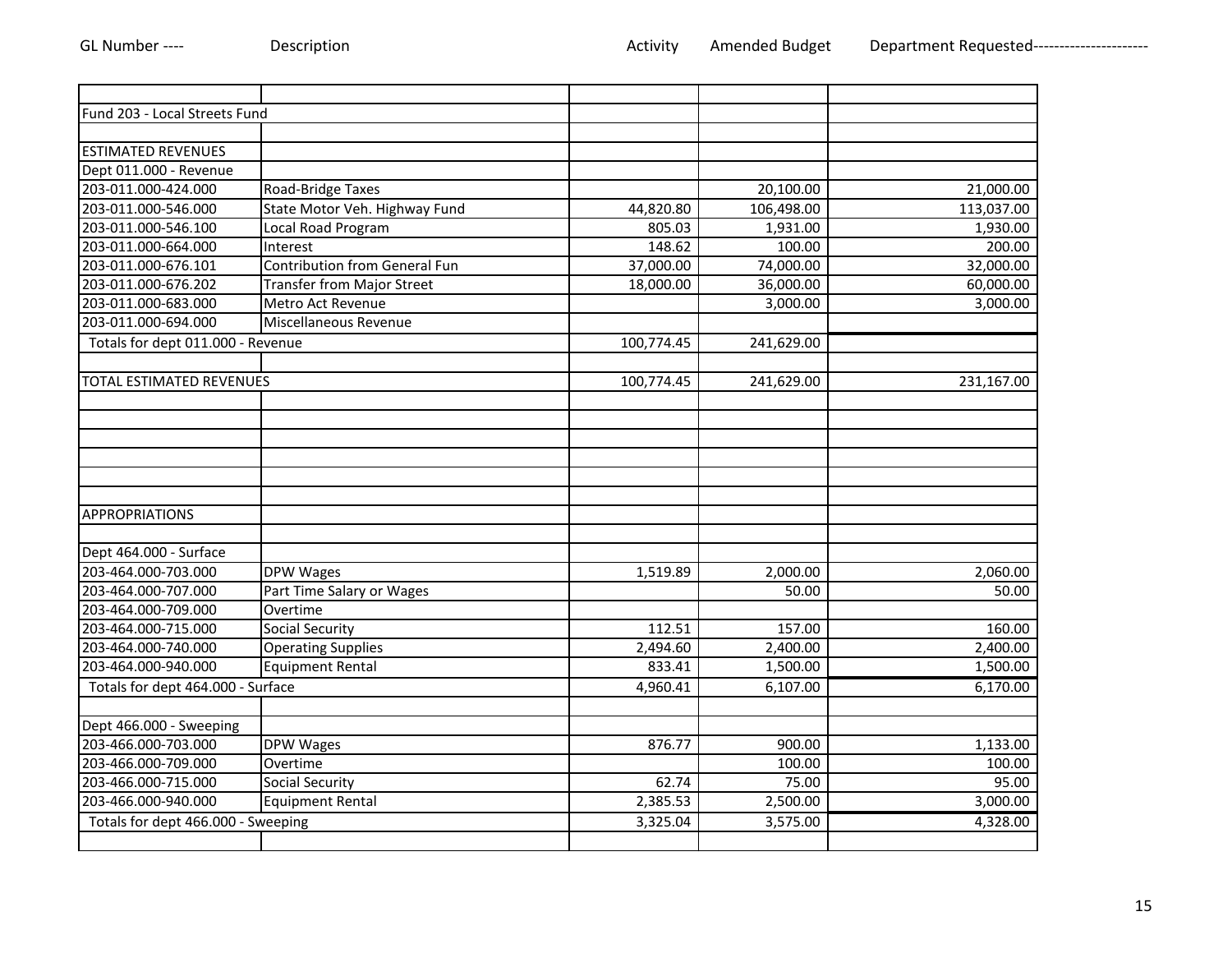| Dept 468.000 - Tree                          |                               |           |           |           |
|----------------------------------------------|-------------------------------|-----------|-----------|-----------|
| 203-468.000-703.000                          | DPW Wages                     | 7,802.60  | 15,000.00 | 15,000.00 |
| 203-468.000-707.000                          | Part Time Salary or Wages     | 517.50    | 1,000.00  | 1,000.00  |
| 203-468.000-709.000                          | Overtime                      | 398.95    |           | 500.00    |
| 203-468.000-715.000                          | <b>Social Security</b>        | 630.28    | 1,225.00  | 1,265.00  |
| 203-468.000-740.000                          | <b>Operating Supplies</b>     | 33.92     | 500.00    | 500.00    |
| 203-468.000-930.000                          | Contractual Repair & Maintena |           | 7,000.00  | 5,000.00  |
| 203-468.000-940.000                          | <b>Equipment Rental</b>       | 8,559.84  | 14,000.00 | 14,000.00 |
| Totals for dept 468.000 - Tree               |                               | 17,943.09 | 38,725.00 | 37,265.00 |
|                                              |                               |           |           |           |
| Dept 469.000 - Storm Sewer                   |                               |           |           |           |
| 203-469.000-703.000                          | <b>DPW Wages</b>              | 1,190.76  | 6,000.00  | 6,000.00  |
| 203-469.000-707.000                          | Part Time Salary or Wages     |           | 250.00    | 250.00    |
| 203-469.000-709.000                          | Overtime                      |           |           |           |
| 203-469.000-715.000                          | <b>Social Security</b>        | 86.71     | 480.00    | 480.00    |
| 203-469.000-740.000                          | <b>Operating Supplies</b>     |           | 2,000.00  | 2,000.00  |
| 203-469.000-801.000                          | <b>Professional Service</b>   |           | 1,500.00  | 1,500.00  |
| 203-469.000-930.000                          | Contractual Repair & Maintena | 3,025.00  | 3,500.00  | 3,500.00  |
| 203-469.000-940.000                          | <b>Equipment Rental</b>       | 615.08    | 7,500.00  | 7,500.00  |
| Totals for dept 469.000 - Storm Sewer        |                               | 4,917.55  | 21,230.00 | 21,230.00 |
|                                              |                               |           |           |           |
| Dept 476.000 - Sign                          |                               |           |           |           |
| 203-476.000-703.000                          | <b>DPW Wages</b>              | 182.57    | 500.00    | 500.00    |
| 203-476.000-707.000                          | Part Time Salary or Wages     |           | 100.00    | 100.00    |
| 203-476.000-709.000                          | Overtime                      |           |           |           |
| 203-476.000-715.000                          | Social Security               | 13.03     | 50.00     | 50.00     |
| 203-476.000-717.000                          | Life Insurance                |           |           |           |
| 203-476.000-740.000                          | <b>Operating Supplies</b>     | 165.82    | 1,000.00  | 1,000.00  |
| 203-476.000-940.000                          | <b>Equipment Rental</b>       | 55.30     | 500.00    | 500.00    |
| Totals for dept 476.000 - Sign               |                               | 416.72    | 2,150.00  | 2,150.00  |
|                                              |                               |           |           |           |
| Dept 480.000 - Winter Maintenance            |                               |           |           |           |
| 203-480.000-703.000                          | <b>DPW Wages</b>              | 1,286.99  | 3,575.00  | 3,600.00  |
| 203-480.000-707.000                          | Part Time Salary or Wages     | 75.00     | 100.00    | 150.00    |
| 203-480.000-709.000                          | Overtime                      | 13.52     | 500.00    | 500.00    |
| 203-480.000-715.000                          | Social Security               | 99.49     | 325.00    | 325.00    |
| 203-480.000-717.000                          | Life Insurance                |           |           |           |
| 203-480.000-740.000                          | <b>Operating Supplies</b>     | 2,309.68  | 5,500.00  | 5,500.00  |
| 203-480.000-940.000                          | <b>Equipment Rental</b>       | 2,463.25  | 5,000.00  | 5,000.00  |
| Totals for dept 480.000 - Winter Maintenance |                               | 6,247.93  | 15,000.00 | 15,075.00 |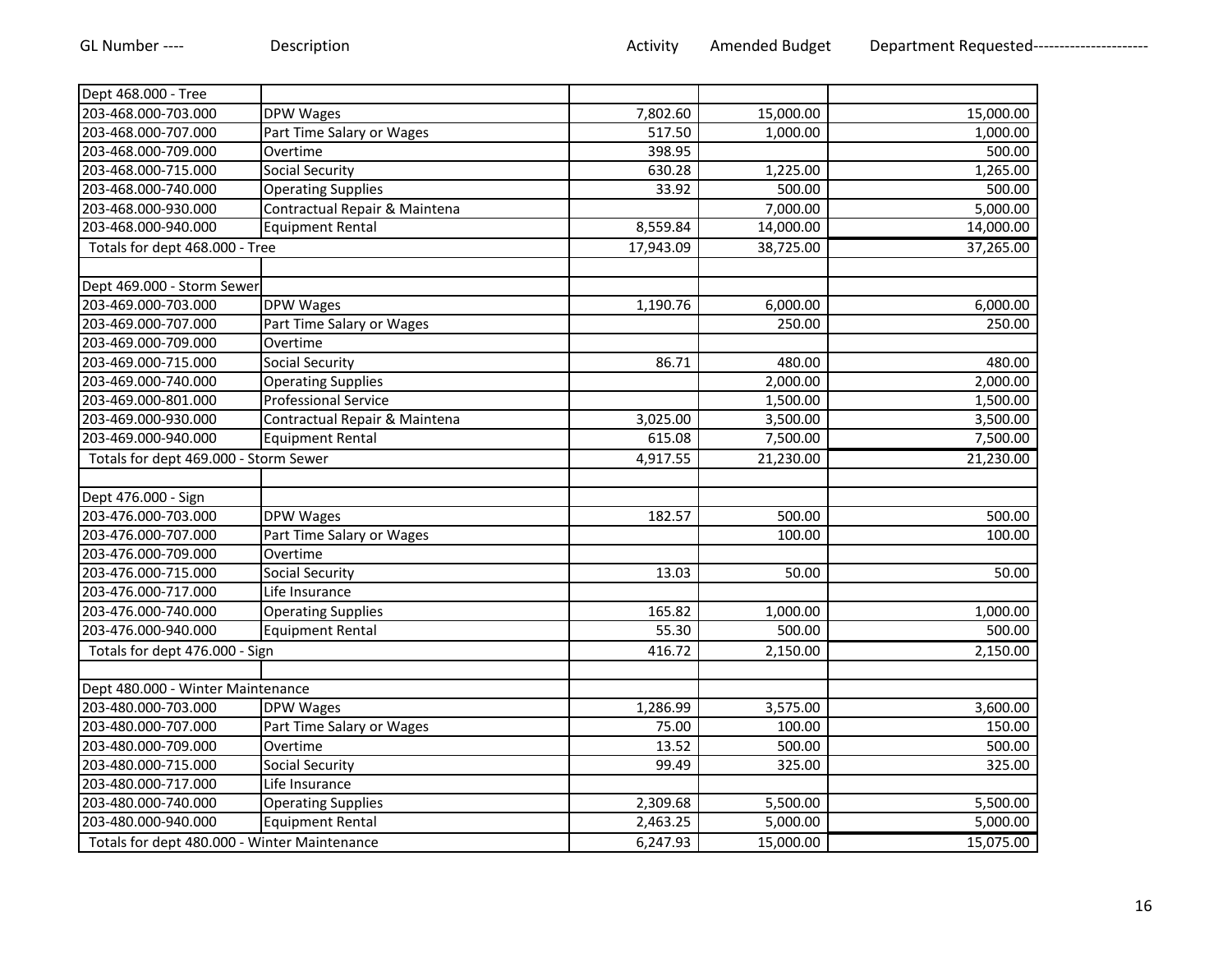| Dept 482.000 - Administration             |                                  |              |            |            |
|-------------------------------------------|----------------------------------|--------------|------------|------------|
| 203-482.000-703.000                       | <b>DPW Wages</b>                 | 4,577.30     | 4,290.00   | 7,175.00   |
| 203-482.000-703.500                       | Longevity                        |              |            |            |
| 203-482.000-704.100                       | Superintendent Wages             | 9,821.07     | 15,250.00  | 22,080.00  |
| 203-482.000-707.000                       | Part Time Salary or Wages        | 172.50       | 750.00     | 750.00     |
| 203-482.000-709.000                       | Overtime                         | 8.45         |            |            |
| 203-482.000-715.000                       | <b>Social Security</b>           | 1,153.32     | 1,552.00   | 2,851.00   |
| 203-482.000-716.000                       | Hospitalization                  | 12,880.60    | 16,271.00  | 22,860.00  |
| 203-482.000-717.000                       | Life Insurance                   | 87.76        | 500.00     | 250.00     |
| 203-482.000-718.000                       | Retirement                       | 6,434.56     | 10,250.00  | 13,084.00  |
| 203-482.000-720.000                       | Vacation                         | 3,758.70     | 3,810.00   | 3,032.00   |
| 203-482.000-720.100                       | Personal Leave                   | 2,629.50     | 2,103.00   | 1,631.00   |
| 203-482.000-721.000                       | <b>Worker's Compensation</b>     | 520.00       | 3,000.00   | 3,000.00   |
| 203-482.000-722.000                       | Sick Leave                       | 2,754.04     | 2,103.00   | 2,600.00   |
| 203-482.000-723.000                       | <b>Unemployment Compensation</b> | 16.78        | 750.00     | 750.00     |
| 203-482.000-725.000                       | Clothing & Boot Allowance        |              | 850.00     | 640.00     |
| 203-482.000-727.000                       | <b>Office Supplies</b>           | 228.34       | 400.00     | 750.00     |
| 203-482.000-740.000                       | <b>Operating Supplies</b>        | 3,300.97     | 1,000.00   | 4,000.00   |
| 203-482.000-775.000                       | Repair & Maintenance             | 2,321.04     | 2,500.00   | 3,500.00   |
| 203-482.000-801.000                       | <b>Professional Service</b>      | 822.76       | 10,800.00  | 4,000.00   |
| 203-482.000-803.000                       | <b>Engineering Services</b>      |              |            | 5,000.00   |
| 203-482.000-850.000                       | Communication                    | 186.44       | 1,200.00   | 1,200.00   |
| 203-482.000-873.000                       | Conference & Travel              |              |            |            |
| 203-482.000-910.000                       | Insurance & Bonds                | 7,790.69     | 8,000.00   | 8,000.00   |
| 203-482.000-920.000                       | <b>Utilities</b>                 | 2,800.11     | 4,000.00   | 4,400.00   |
| 203-482.000-940.000                       | <b>Equipment Rental</b>          | 493.50       | 500.00     | 500.00     |
| 203-482.000-970.000                       | Capital Outlay                   | 20,653.19    | 48,365.00  | 15,000.00  |
| 203-482.000-995.000                       | Debt Service Interest            | 944.28       | 1,800.00   | 1,560.00   |
| 203-482.000-995.200                       | Principal                        | 9,796.26     | 9,800.00   | 17,087.00  |
| Totals for dept 482.000 - Administration  |                                  | 94,152.16    | 149,844.00 | 145,700.00 |
|                                           |                                  |              |            |            |
| Dept 901.000 - Contributions              |                                  |              |            |            |
| 203-901.000-962.101                       | Administration to General Fun    | 3,000.00     | 6,000.00   | 6,200.00   |
| Totals for dept 901.000 - Contributions   |                                  | 3,000.00     | 6,000.00   | 6,200.00   |
|                                           |                                  |              |            |            |
| <b>TOTAL APPROPRIATIONS</b>               |                                  | 134,962.90   | 242,631.00 | 238,118.00 |
|                                           |                                  |              |            |            |
| NET OF REVENUES/APPROPRIATIONS - FUND 203 |                                  | (34, 188.45) | (1,002.00) | (6,951.00) |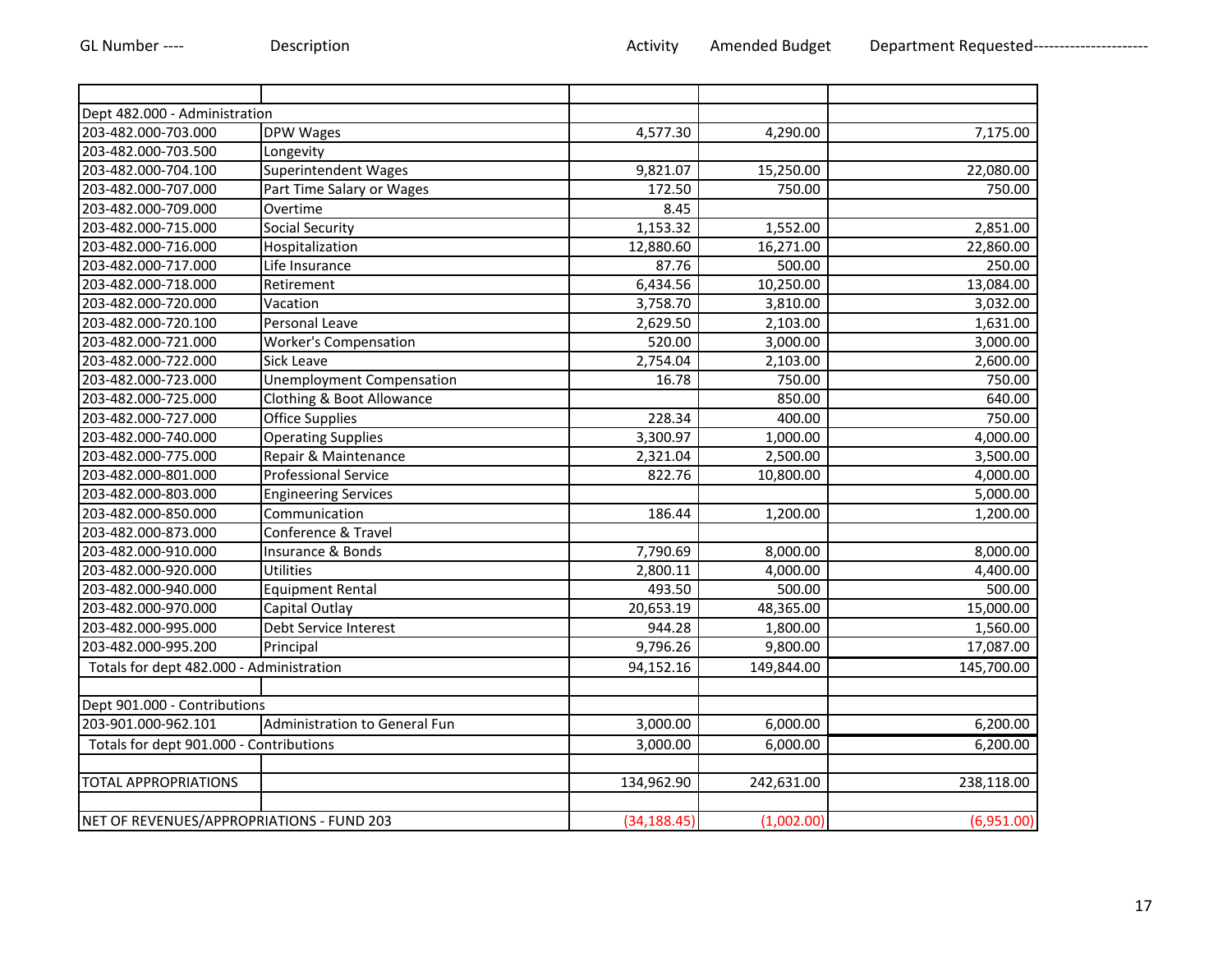| Fund 204 - Highway Fund            |                           |          |           |           |
|------------------------------------|---------------------------|----------|-----------|-----------|
|                                    |                           |          |           |           |
| <b>ESTIMATED REVENUES</b>          |                           |          |           |           |
| Dept 011.000 - Revenue             |                           |          |           |           |
| 204-011.000-547.000                | <b>Highway Contract</b>   | 7,640.98 | 46,600.00 | 47,340.00 |
| 204-011.000-664.000                | Interest                  | 10.27    | 25.00     | 25.00     |
| Totals for dept 011.000 - Revenue  |                           | 7,651.25 | 46,625.00 |           |
|                                    |                           |          |           |           |
| <b>TOTAL ESTIMATED REVENUES</b>    |                           | 7,651.25 | 46,625.00 | 47,365.00 |
|                                    |                           |          |           |           |
|                                    |                           |          |           |           |
|                                    |                           |          |           |           |
|                                    |                           |          |           |           |
|                                    |                           |          |           |           |
|                                    |                           |          |           |           |
| <b>APPROPRIATIONS</b>              |                           |          |           |           |
| Dept 109.000 - Surface             |                           |          |           |           |
| 204-109.000-703.000                | <b>DPW Wages</b>          | 391.66   | 1,545.00  | 1,590.00  |
| 204-109.000-707.000                | Part Time Salary or Wages | 15.00    | 250.00    | 250.00    |
| 204-109.000-709.000                | Overtime                  | 135.24   | 150.00    | 200.00    |
| 204-109.000-715.000                | Social Security           | 39.80    | 150.00    | 156.00    |
| 204-109.000-740.000                | <b>Operating Supplies</b> | 216.82   | 700.00    | 700.00    |
| 204-109.000-940.000                | <b>Equipment Rental</b>   | 401.44   | 750.00    | 750.00    |
| Totals for dept 109.000 - Surface  |                           | 1,199.96 | 3,545.00  | 3,646.00  |
|                                    |                           |          |           |           |
| Dept 119.000 - Shoulder            |                           |          |           |           |
| 204-119.000-703.000                | <b>DPW Wages</b>          |          | 525.00    | 525.00    |
| 204-119.000-715.000                | <b>Social Security</b>    |          | 40.00     | 40.00     |
| 204-119.000-940.000                | <b>Equipment Rental</b>   |          | 500.00    | 500.00    |
| Totals for dept 119.000 - Shoulder |                           |          | 1,065.00  | 1,065.00  |
|                                    |                           |          |           |           |
| Dept 121.000 - Tree                |                           |          |           |           |
| 204-121.000-703.000                | DPW Wages                 | 112.70   | 100.00    | 250.00    |
| 204-121.000-707.000                | Part Time Salary or Wages |          | 25.00     | 25.00     |
| 204-121.000-709.000                | Overtime                  |          | 375.00    | 375.00    |
| 204-121.000-715.000                | Social Security           | 8.02     | 10.00     | 50.00     |
| 204-121.000-940.000                | <b>Equipment Rental</b>   | 96.36    | 150.00    | 150.00    |
| Totals for dept 121.000 - Tree     |                           | 217.08   | 660.00    | 850.00    |
|                                    |                           |          |           |           |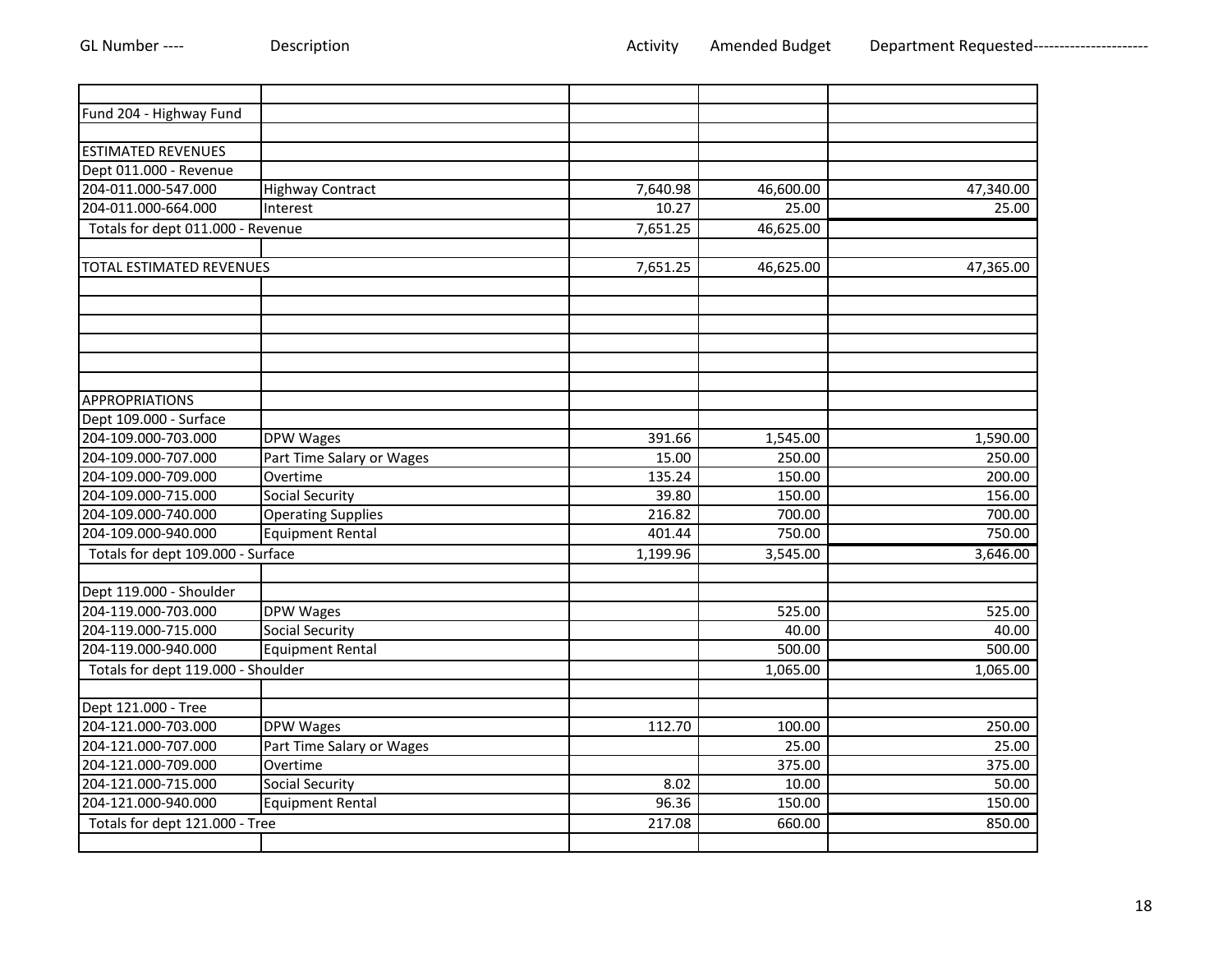| Dept 122.000 - Storm Sewer            |                           |          |           |           |
|---------------------------------------|---------------------------|----------|-----------|-----------|
| 204-122.000-703.000                   | <b>DPW Wages</b>          | 45.08    | 500.00    | 500.00    |
| 204-122.000-709.000                   | Overtime                  |          |           |           |
| 204-122.000-715.000                   | <b>Social Security</b>    | 3.15     | 40.00     | 40.00     |
| 204-122.000-740.000                   | <b>Operating Supplies</b> |          | 100.00    | 100.00    |
| 204-122.000-940.000                   | <b>Equipment Rental</b>   |          | 400.00    | 400.00    |
| Totals for dept 122.000 - Storm Sewer |                           | 48.23    | 1,040.00  | 1,040.00  |
|                                       |                           |          |           |           |
| Dept 132.000                          |                           |          |           |           |
| 204-132.000-703.000                   | DPW Wages                 | 153.27   | 300.00    | 300.00    |
| 204-132.000-709.000                   | Overtime                  | 273.86   | 1,200.00  | 1,200.00  |
| 204-132.000-715.000                   | <b>Social Security</b>    | 30.68    | 115.00    | 115.00    |
| 204-132.000-940.000                   | <b>Equipment Rental</b>   | 1,139.52 | 3,000.00  | 3,000.00  |
| Totals for dept 132.000 -             |                           | 1,597.33 | 4,615.00  | 4,615.00  |
|                                       |                           |          |           |           |
| Dept 141.000                          |                           |          |           |           |
| 204-141.000-703.000                   | DPW Wages                 | 169.04   | 1,300.00  | 1,340.00  |
| 204-141.000-707.000                   | Part Time Salary or Wages |          | 25.00     | 25.00     |
| 204-141.000-709.000                   | Overtime                  | 1,480.29 | 4,800.00  | 4,950.00  |
| 204-141.000-715.000                   | <b>Social Security</b>    | 118.70   | 465.00    | 480.00    |
| 204-141.000-740.000                   | <b>Operating Supplies</b> | 4,880.72 | 15,000.00 | 15,000.00 |
| 204-141.000-940.000                   | <b>Equipment Rental</b>   | 2,406.32 | 5,500.00  | 5,500.00  |
| Totals for dept 141.000 -             |                           | 9,055.07 | 27,090.00 | 27,295.00 |
|                                       |                           |          |           |           |
| Dept 149.000                          |                           |          |           |           |
| 204-149.000-703.000                   | DPW Wages                 | 18.03    | 250.00    | 250.00    |
| 204-149.000-709.000                   | Overtime                  |          | 450.00    | 450.00    |
| 204-149.000-715.000                   | <b>Social Security</b>    | 1.31     | 55.00     | 55.00     |
| 204-149.000-940.000                   | <b>Equipment Rental</b>   |          | 75.00     | 75.00     |
| Totals for dept 149.000 -             |                           | 19.34    | 830.00    | 830.00    |
|                                       |                           |          |           |           |
| Dept 160.000                          |                           |          |           |           |
| 204-160.000-703.000                   | <b>DPW Wages</b>          | 67.62    | 200.00    | 200.00    |
| 204-160.000-707.000                   | Part Time Salary or Wages |          |           |           |
| 204-160.000-709.000                   | Overtime                  |          |           |           |
| 204-160.000-715.000                   | Social Security           | 4.89     | 150.00    | 150.00    |
| 204-160.000-740.000                   | <b>Operating Supplies</b> |          | 500.00    | 500.00    |
| 204-160.000-940.000                   | <b>Equipment Rental</b>   | 77.31    | 100.00    | 100.00    |
| Totals for dept 160.000 -             |                           | 149.82   | 950.00    | 950.00    |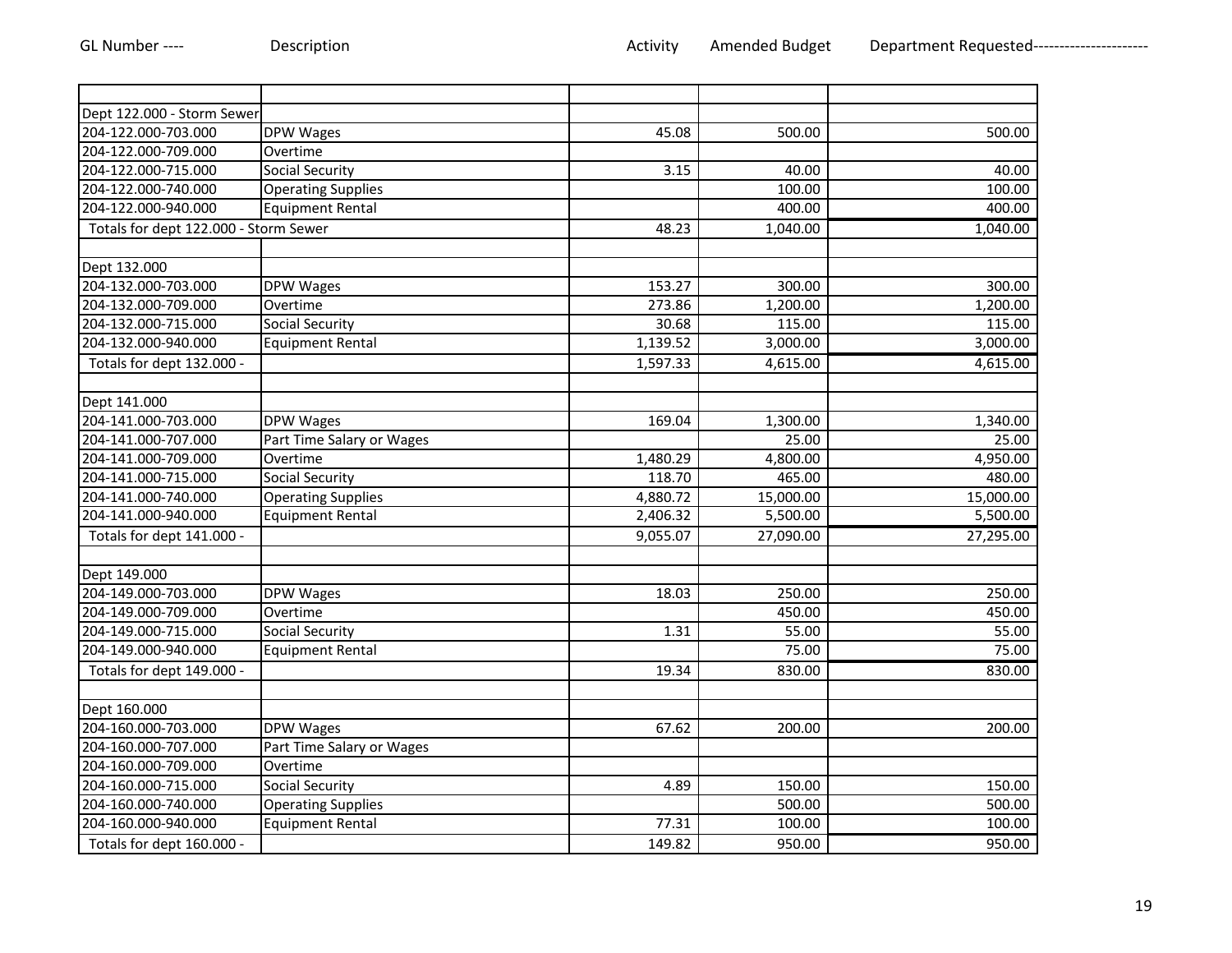| Dept 161.000 - Signals                    |                              |            |           |           |
|-------------------------------------------|------------------------------|------------|-----------|-----------|
| 204-161.000-703.000                       | <b>DPW Wages</b>             |            |           |           |
| 204-161.000-715.000                       | <b>Social Security</b>       |            |           |           |
| 204-161.000-740.000                       | <b>Operating Supplies</b>    |            | 500.00    | 500.00    |
| Totals for dept 161.000 - Signals         |                              |            | 500.00    | 500.00    |
|                                           |                              |            |           |           |
| Dept 482.000 - Administration             |                              |            |           |           |
| 204-482.000-702.000                       | <b>Salaries</b>              |            | 465.00    | 480.00    |
| 204-482.000-715.000                       | <b>Social Security</b>       |            | 35.00     | 37.00     |
| 204-482.000-716.000                       | Hospitalization              |            | 1,500.00  | 1,680.00  |
| 204-482.000-717.000                       | Life Insurance               |            | 60.00     | 60.00     |
| 204-482.000-718.000                       | Retirement                   |            | 1,200.00  | 1,200.00  |
| 204-482.000-720.000                       | Vacation                     |            | 1,250.00  | 1,250.00  |
| 204-482.000-721.000                       | <b>Worker's Compensation</b> |            | 300.00    | 300.00    |
| 204-482.000-725.000                       | Clothing & Boot Allowance    |            | 40.00     | 40.00     |
| 204-482.000-740.000                       | <b>Operating Supplies</b>    |            | 1,500.00  | 1,500.00  |
| Totals for dept 482.000 - Administration  |                              |            | 6,350.00  | 6,547.00  |
|                                           |                              |            |           |           |
| <b>TOTAL APPROPRIATIONS</b>               |                              | 12,286.83  | 46,645.00 | 47,338.00 |
| NET OF REVENUES/APPROPRIATIONS - FUND 204 |                              | (4,635.58) | (20.00)   | 27.00     |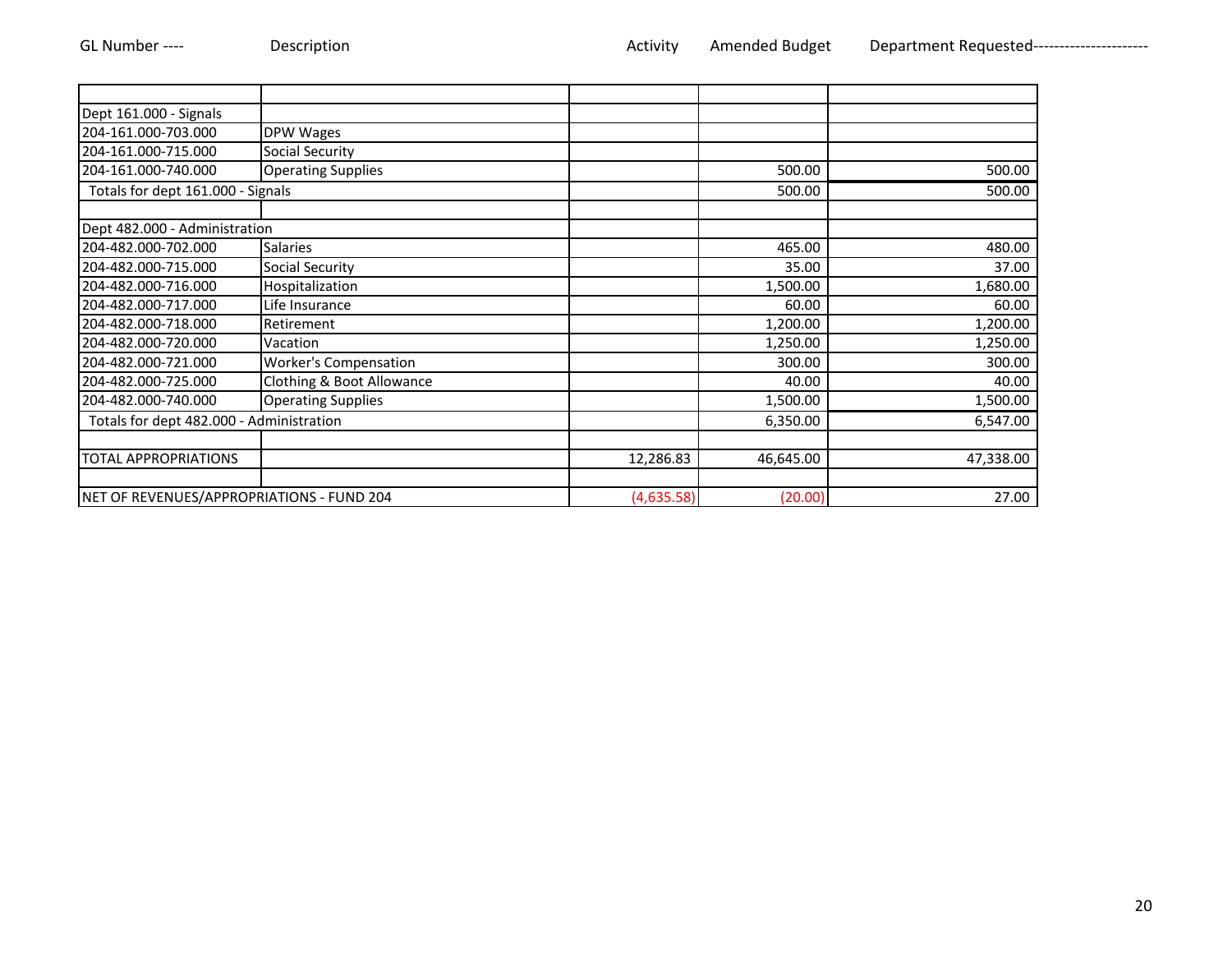| Fund 206 - Fire Fund                      |                                   |            |            |             |
|-------------------------------------------|-----------------------------------|------------|------------|-------------|
|                                           |                                   |            |            |             |
| <b>ESTIMATED REVENUES</b>                 |                                   |            |            |             |
| Dept 011.000 - Revenue                    |                                   |            |            |             |
| 206-011.000-403.150                       | <b>Fire Service Assessment</b>    | 37,721.58  | 43,680.00  | 54,400.00   |
| 206-011.000-628.000                       | <b>Fire Services</b>              | 29,697.34  | 62,000.00  | 60,000.00   |
| 206-011.000-628.100                       | Fire Service - Truck              |            |            | 44,385.00   |
| 206-011.000-664.000                       | Interest                          | 60.53      | 100.00     | 100.00      |
| 206-011.000-694.000                       | Miscellaneous Revenue             | 33,031.55  | 24,500.00  | 100.00      |
| 206-011.000-694.100                       | <b>Miscellaneous Fire Reports</b> |            | 25.00      | 25.00       |
| Totals for dept 011.000 - Revenue         |                                   | 100,511.00 | 130,305.00 | 159,010.00  |
|                                           |                                   |            |            |             |
| <b>APPROPRIATIONS</b>                     |                                   |            |            |             |
| Dept 335.000 - Fire Department            |                                   |            |            |             |
| 206-335.000-702.000                       | <b>Salaries</b>                   |            | 4,867.00   | 5,037.00    |
| 206-335.000-703.000                       | DPW Wages                         | 446.29     | 375.00     | 500.00      |
| 206-335.000-703.100                       | DPW Vehicle Maintenance           | 386.87     | 1,000.00   | 1,000.00    |
| 206-335.000-707.000                       | Part Time Salary or Wages         | 13,835.75  | 24,000.00  | 24,000.00   |
| 206-335.000-715.000                       | <b>Social Security</b>            | 1,090.11   | 2,696.00   | 2,340.00    |
| 206-335.000-721.000                       | <b>Worker's Compensation</b>      | 424.00     | 1,500.00   | 1,500.00    |
| 206-335.000-740.000                       | <b>Operating Supplies</b>         | 670.10     | 6,000.00   | 4,500.00    |
| 206-335.000-751.000                       | Gas & Oil                         | 1,304.02   | 2,000.00   | 2,000.00    |
| 206-335.000-752.000                       | Uniforms & Cleaning               | 1,068.76   | 1,500.00   | 500.00      |
| 206-335.000-775.000                       | Repair & Maintenance              | 11,471.16  | 11,000.00  | 6,000.00    |
| 206-335.000-820.000                       | Dues & Subscriptions              | 3,237.00   | 3,500.00   | 3,000.00    |
| 206-335.000-850.000                       | Communication                     | 5,929.04   | 6,000.00   | 3,000.00    |
| 206-335.000-873.000                       | Conference & Travel               | 307.77     | 1,000.00   | 1,200.00    |
| 206-335.000-910.000                       | Insurance & Bonds                 | 6,798.69   | 6,540.00   | 7,000.00    |
| 206-335.000-920.000                       | Utilities                         | 17,098.26  | 24,000.00  | 24,000.00   |
| 206-335.000-930.000                       | Contractual Repair & Maintena     | 423.42     | 5,000.00   | 3,500.00    |
| 206-335.000-940.000                       | <b>Equipment Rental</b>           | 222.31     | 150.00     | 300.00      |
| 206-335.000-956.000                       | Miscellaneous                     | 3,542.24   | 3,600.00   | 1,500.00    |
| 206-335.000-960.000                       | Training                          | 41.58      | 2,400.00   | 2,400.00    |
| 206-335.000-962.101                       | Administration to General Fun     | 1,100.00   | 2,200.00   | 2,260.00    |
| 206-335.000-970.000                       | Capital Outlay                    | 5,687.00   | 20,000.00  | 60,100.00   |
| 206-335.000-970.001                       | <b>Equipment Purchases</b>        |            |            | 18,000.00   |
| Totals for dept 335.000 - Fire Department |                                   | 75,084.37  | 129,328.00 | 173,637.00  |
|                                           |                                   |            |            |             |
| NET OF REVENUES/APPROPRIATIONS - FUND 206 |                                   | 25,426.63  | 977.00     | (14,627.00) |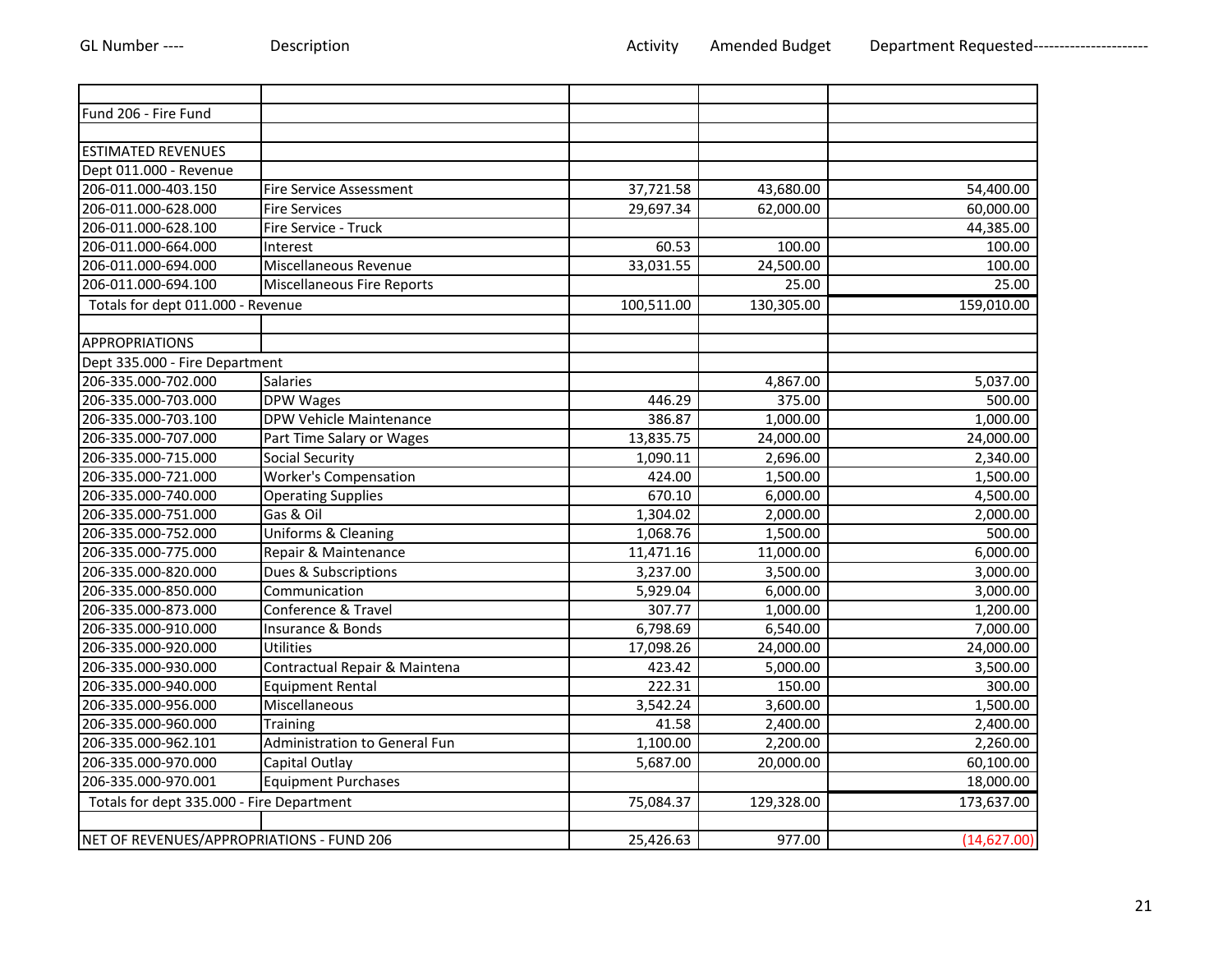| Fund 209 - Cemetery Fund                  |                                 |             |            |            |
|-------------------------------------------|---------------------------------|-------------|------------|------------|
|                                           |                                 |             |            |            |
| <b>ESTIMATED REVENUES</b>                 |                                 |             |            |            |
| Dept 011.000 - Revenue                    |                                 |             |            |            |
| 209-011.000-627.000                       | Cemetery Interments/Foundations | 10,132.00   | 12,000.00  | 12,000.00  |
| 209-011.000-643.000                       | <b>Cemetery Space</b>           | 2,950.00    | 2,500.00   | 2,500.00   |
| 209-011.000-664.000                       | Interest                        | 32.06       | 25.00      | 50.00      |
| 209-011.000-676.101                       | Contribution from General Fun   | 10,000.00   | 20,000.00  | 24,000.00  |
| 209-011.000-676.711                       | Contri. from Perpetual Care     |             | 250.00     | 250.00     |
| 209-011.000-694.000                       | Miscellaneous Revenue           |             |            |            |
| Totals for dept 011.000 - Revenue         |                                 | 23,114.06   | 34,775.00  | 38,800.00  |
|                                           |                                 |             |            |            |
|                                           |                                 |             |            |            |
| <b>APPROPRIATIONS</b>                     |                                 |             |            |            |
| Dept 276.000 - Cemetery                   |                                 |             |            |            |
| 209-276.000-703.000                       | DPW Wages                       | 8,168.61    | 10,700.00  | 11,020.00  |
| 209-276.000-707.000                       | Part Time Salary or Wages       | 17,302.50   | 21,000.00  | 22,000.00  |
| 209-276.000-709.000                       | Overtime                        | 480.58      | 1,000.00   | 1,200.00   |
| 209-276.000-715.000                       | <b>Social Security</b>          | 1,959.89    | 1,940.00   | 2,617.00   |
| 209-276.000-721.000                       | <b>Worker's Compensation</b>    | 317.18      | 500.00     | 500.00     |
| 209-276.000-740.000                       | <b>Operating Supplies</b>       | 1,919.76    | 3,000.00   | 3,000.00   |
| 209-276.000-740.050                       | Cemetery Refund                 | 750.00      | 750.00     |            |
| 209-276.000-775.000                       | Repair & Maintenance            |             |            |            |
| 209-276.000-801.000                       | <b>Professional Service</b>     | 750.00      | 1,000.00   | 1,000.00   |
| 209-276.000-910.000                       | Insurance & Bonds               | 247.13      | 275.00     | 275.00     |
| 209-276.000-920.000                       | <b>Utilities</b>                | 848.04      | 1,500.00   | 1,500.00   |
| 209-276.000-930.000                       | Contractual Repair & Maintena   |             |            |            |
| 209-276.000-962.101                       | Administration to General Fun   | 1,000.00    | 2,000.00   | 2,060.00   |
| Totals for dept 276.000 - Cemetery        |                                 | 33,743.69   | 43,665.00  | 45,172.00  |
|                                           |                                 |             |            |            |
|                                           |                                 |             |            |            |
| NET OF REVENUES/APPROPRIATIONS - FUND 209 |                                 | (10,629.63) | (8,890.00) | (6,372.00) |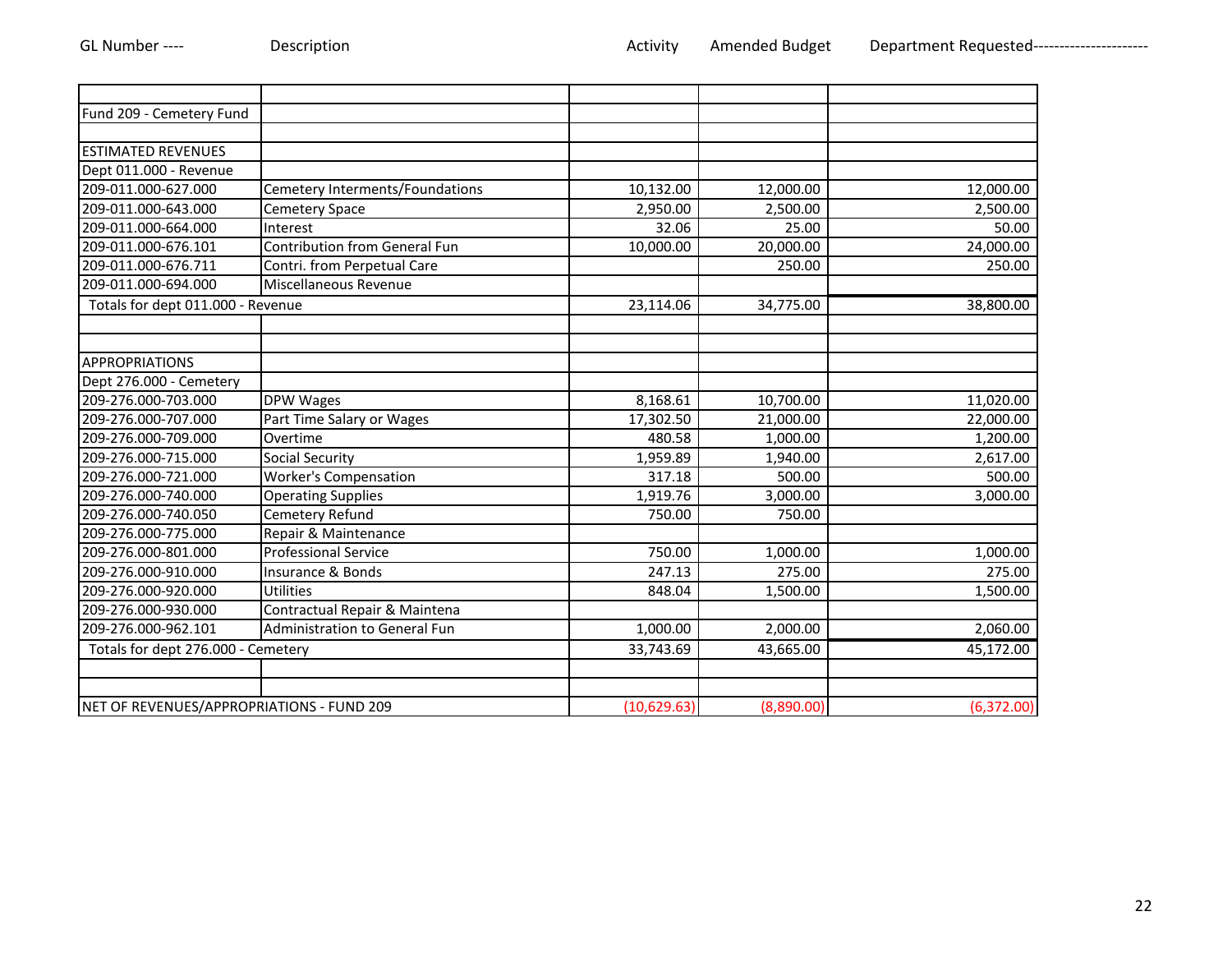| Fund 211 - City Band Fund                 |                                      |        |          |          |
|-------------------------------------------|--------------------------------------|--------|----------|----------|
|                                           |                                      |        |          |          |
| <b>ESTIMATED REVENUES</b>                 |                                      |        |          |          |
| Dept 011.000 - Revenue                    |                                      |        |          |          |
| 211-011.000-571.502                       | <b>Grant Revenue</b>                 |        |          |          |
| 211-011.000-664.000                       | Interest                             | 2.90   | 5.00     | 5.00     |
| 211-011.000-674.000                       | Donations                            |        | 25.00    | 25.00    |
| 211-011.000-676.101                       | <b>Contribution from General Fun</b> | 750.00 | 1,500.00 | 1,500.00 |
| Totals for dept 011.000 - Revenue         |                                      | 752.90 | 1,530.00 | 1,530.00 |
|                                           |                                      |        |          |          |
|                                           |                                      |        |          |          |
| <b>APPROPRIATIONS</b>                     |                                      |        |          |          |
| Dept 725.000                              |                                      |        |          |          |
| 211-725.000-740.000                       | <b>Operating Supplies</b>            |        | 1,500.00 | 1,500.00 |
| 211-725.000-801.000                       | <b>Professional Service</b>          |        |          |          |
| Totals for dept 725.000 -                 |                                      |        | 1,500.00 | 1,500.00 |
|                                           |                                      |        |          |          |
|                                           |                                      |        |          |          |
| NET OF REVENUES/APPROPRIATIONS - FUND 211 |                                      | 752.90 | 30.00    | 30.00    |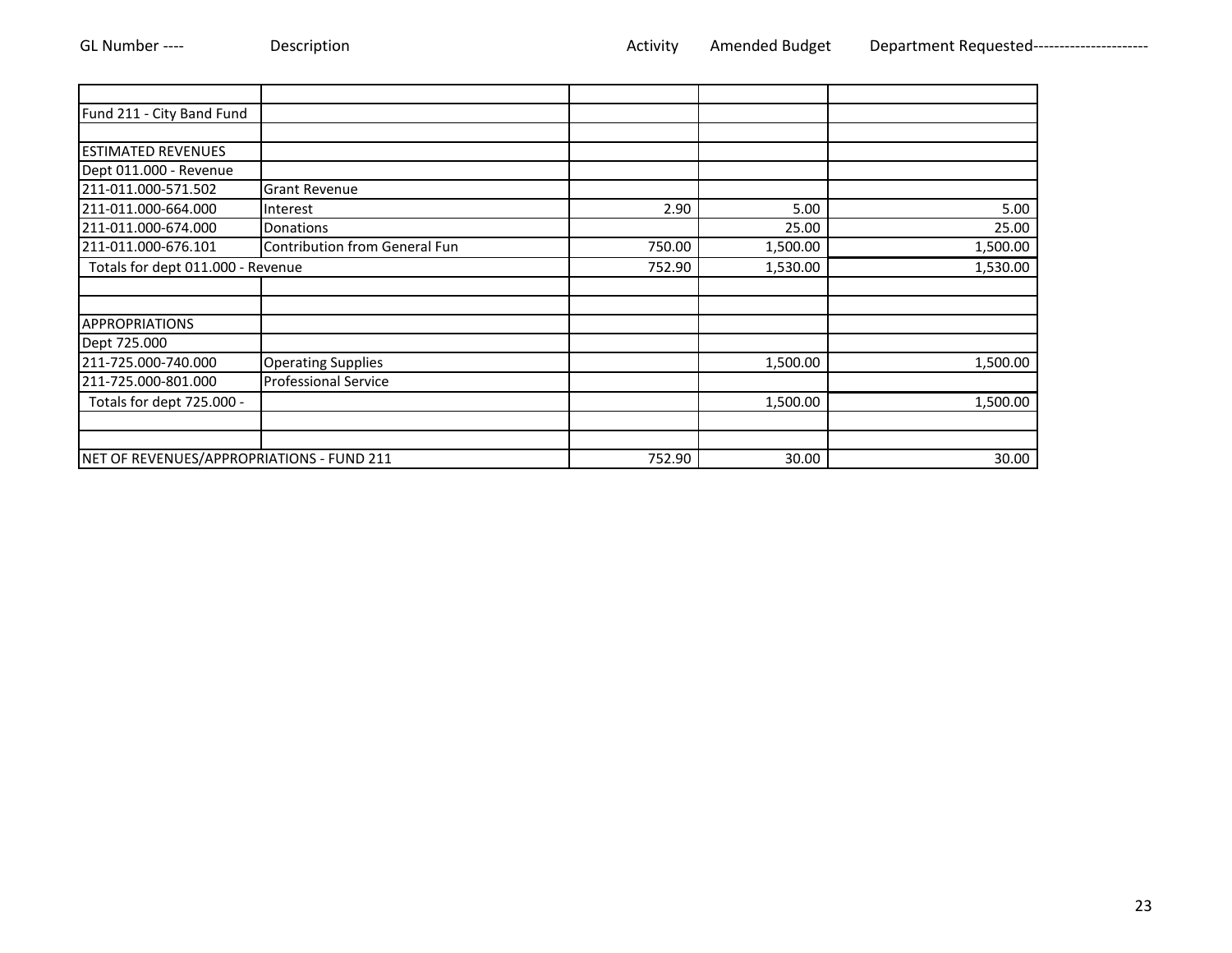| Fund 214 - Park/Recreation Fund   |                                      |            |            |            |
|-----------------------------------|--------------------------------------|------------|------------|------------|
|                                   |                                      |            |            |            |
| <b>ESTIMATED REVENUES</b>         |                                      |            |            |            |
| Dept 011.000 - Revenue            |                                      |            |            |            |
| 214-011.000-621.000               | <b>Township Fees</b>                 |            |            |            |
| 214-011.000-622.000               | <b>Maintenance Fees</b>              |            |            |            |
| 214-011.000-664.000               | Interest                             | 118.17     | 150.00     | 150.00     |
| 214-011.000-670.000               | Ivan Middleton hall                  | 3,600.00   | 5,000.00   | 5,000.00   |
| 214-011.000-672.100               | <b>Campground Use Fees</b>           |            | 100.00     |            |
| 214-011.000-674.000               | Donations                            | 3,000.00   | 15,000.00  | 3,000.00   |
| 214-011.000-676.101               | <b>Contribution from General Fun</b> | 72,500.00  | 145,000.00 | 100,000.00 |
| 214-011.000-694.000               | Miscellaneous Revenue                | 1,215.27   | 1,200.00   | 25,000.00  |
| 214-011.000-694.202               | Pumpkin Roll                         | 8,720.40   | 7,700.00   | 5,000.00   |
| Totals for dept 011.000 - Revenue |                                      | 89,153.84  | 174,150.00 | 138,150.00 |
|                                   |                                      |            |            |            |
|                                   |                                      |            |            |            |
|                                   |                                      |            |            |            |
| <b>APPROPRIATIONS</b>             |                                      |            |            |            |
| Dept 040.000                      |                                      |            |            |            |
| 214-040.000-703.000               | DPW Wages                            | 9,242.47   | 7,500.00   | 12,000.00  |
| 214-040.000-707.000               | Part Time Salary or Wages            | 13,140.00  | 14,000.00  | 15,000.00  |
| 214-040.000-709.000               | Overtime                             |            |            |            |
| 214-040.000-715.000               | <b>Social Security</b>               | 1,700.31   | 1,645.00   | 2,065.00   |
| 214-040.000-721.000               | <b>Worker's Compensation</b>         | 242.00     | 500.00     | 500.00     |
| 214-040.000-740.000               | <b>Operating Supplies</b>            | 3,533.88   | 4,500.00   | 4,500.00   |
| 214-040.000-775.000               | Repair & Maintenance                 | 388.97     | 1,000.00   | 1,000.00   |
| 214-040.000-801.000               | <b>Professional Service</b>          | 17,500.00  | 17,500.00  | 60,000.00  |
| 214-040.000-910.000               | Insurance & Bonds                    | 5,780.74   | 5,750.00   | 5,950.00   |
| 214-040.000-920.000               | <b>Utilities</b>                     | 3,430.82   | 4,500.00   | 4,500.00   |
| 214-040.000-930.000               | Contractual Repair & Maintena        |            |            |            |
| 214-040.000-970.000               | Capital Outlay                       | 80,273.52  | 90,000.00  | 25,000.00  |
| Totals for dept 040.000 -         |                                      | 135,232.71 | 146,895.00 | 130,515.00 |
|                                   |                                      |            |            |            |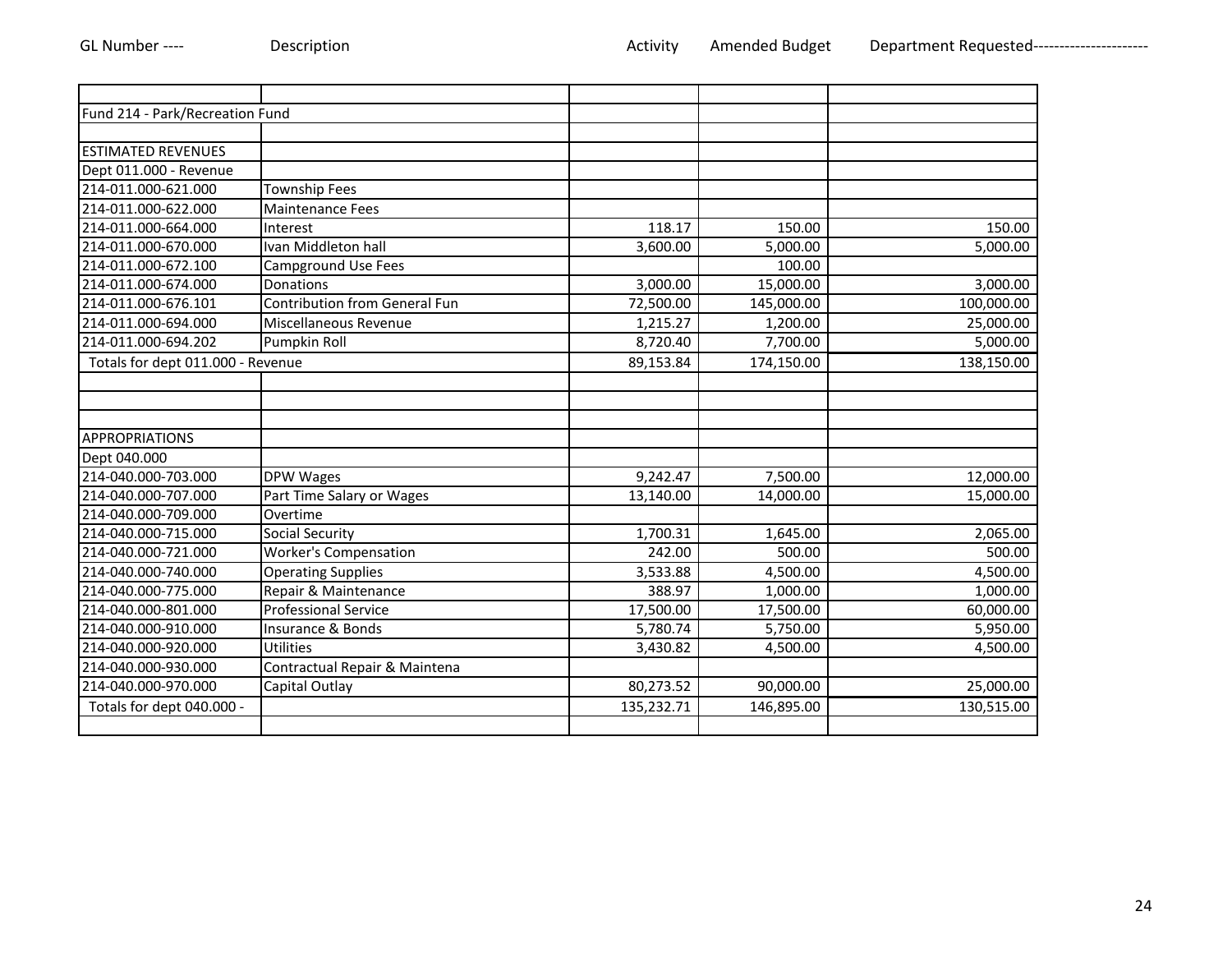| Dept 045.000                                   |                               |              |             |             |
|------------------------------------------------|-------------------------------|--------------|-------------|-------------|
| 214-045.000-703.000                            | DPW Wages                     | 369.12       | 750.00      | 750.00      |
| 214-045.000-707.000                            | Part Time Salary or Wages     | 495.00       | 1,200.00    | 1,200.00    |
| 214-045.000-709.000                            | Overtime                      |              |             |             |
| 214-045.000-715.000                            | <b>Social Security</b>        | 64.68        | 150.00      | 150.00      |
| 214-045.000-740.000                            | <b>Operating Supplies</b>     |              | 1,000.00    | 1,000.00    |
| 214-045.000-775.000                            | Repair & Maintenance          |              | 1,500.00    | 1,500.00    |
| 214-045.000-920.000                            | <b>Utilities</b>              | 2,293.89     | 3,000.00    | 3,300.00    |
| 214-045.000-930.000                            | Contractual Repair & Maintena | 44.50        | 500.00      | 500.00      |
| Totals for dept 045.000 -                      |                               | 3,267.19     | 8,100.00    | 8,400.00    |
| Dept 060.000                                   |                               |              |             |             |
| 214-060.000-740.302                            | Pumpkin Roll                  | 2,600.22     | 5,000.00    | 5,000.00    |
| 214-060.000-801.000                            | <b>Professional Service</b>   |              | 500.00      | 500.00      |
| Totals for dept 060.000 -                      |                               | 2,600.22     | 5,500.00    | 5,500.00    |
|                                                |                               |              |             |             |
| Dept 061.000 - Community Promotions            |                               |              |             |             |
| 214-061.000-702.000                            | Salaries                      |              |             |             |
| 214-061.000-703.000                            | DPW Wages                     | 5,175.43     | 7,565.00    | 7,790.00    |
| 214-061.000-707.000                            | Part Time Salary or Wages     | 1,702.50     | 800.00      | 2,000.00    |
| 214-061.000-709.000                            | Overtime                      | 503.75       | 750.00      | 750.00      |
| 214-061.000-715.000                            | <b>Social Security</b>        | 547.80       | 698.00      | 810.00      |
| 214-061.000-740.000                            | <b>Operating Supplies</b>     | 4,300.65     | 3,000.00    | 4,500.00    |
| 214-061.000-801.000                            | <b>Professional Service</b>   |              | 200.00      | 200.00      |
| 214-061.000-940.000                            | <b>Equipment Rental</b>       |              | 250.00      | 250.00      |
| Totals for dept 061.000 - Community Promotions |                               | 12,230.13    | 13,263.00   | 16,300.00   |
| Dept 062.000 - Pavilion                        |                               |              |             |             |
| 214-062.000-740.000                            | <b>Operating Supplies</b>     |              | 1,000.00    | 1,000.00    |
| 214-062.000-920.000                            | <b>Utilities</b>              | 3,964.92     | 4,500.00    | 4,500.00    |
| Totals for dept 062.000 - Pavilion             |                               | 3,964.92     | 5,500.00    | 5,500.00    |
|                                                |                               |              |             |             |
| TOTAL APPROPRIATIONS                           |                               | 157,295.17   | 179,258.00  | 166,215.00  |
|                                                |                               |              |             |             |
| NET OF REVENUES/APPROPRIATIONS - FUND 214      |                               | (68, 141.33) | (5, 108.00) | (28,065.00) |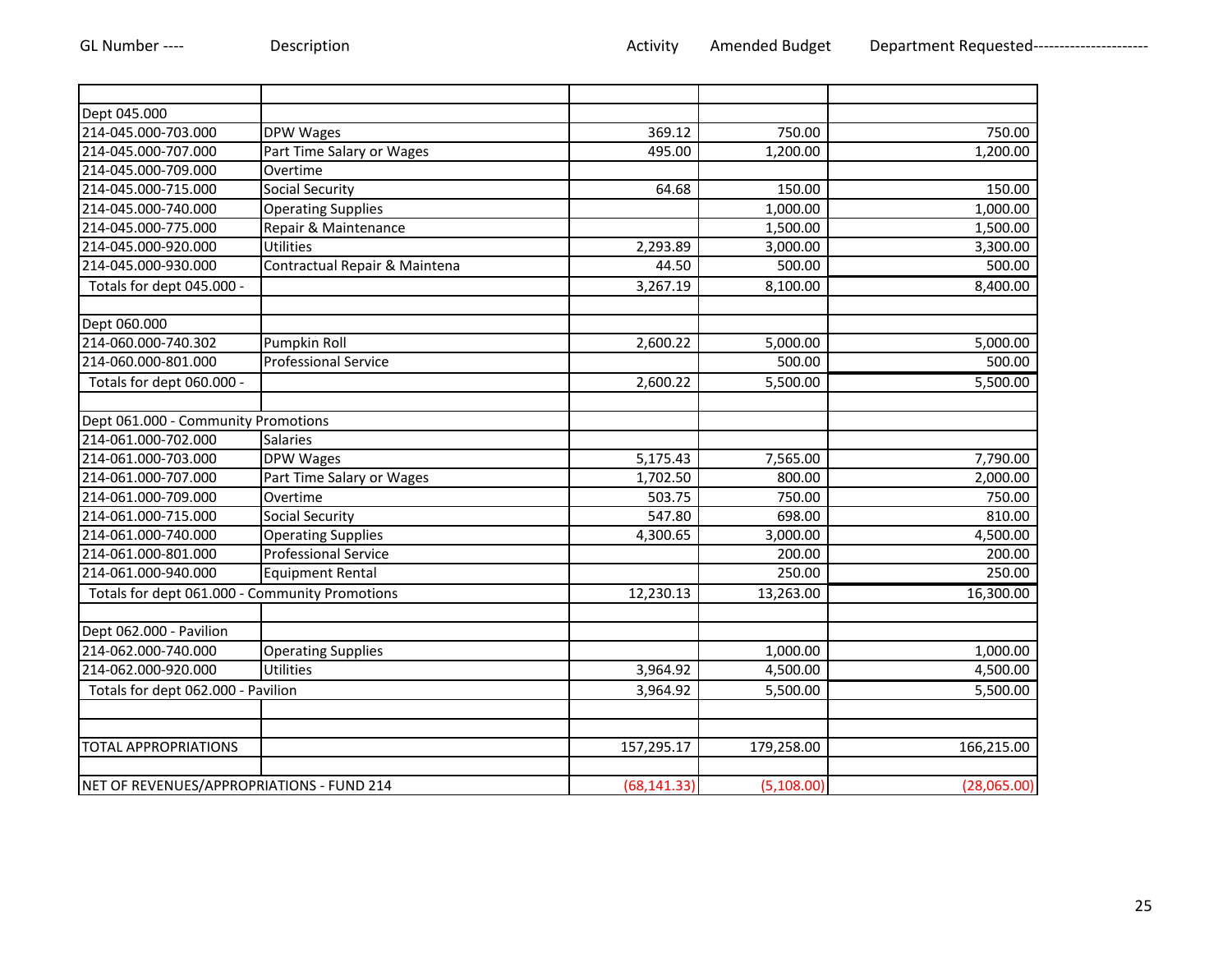| Fund 245 - Vassar Econ Develop Comm (EDC) |                                    |           |           |           |
|-------------------------------------------|------------------------------------|-----------|-----------|-----------|
|                                           |                                    |           |           |           |
| <b>ESTIMATED REVENUES</b>                 |                                    |           |           |           |
| Dept 011.000 - Revenue                    |                                    |           |           |           |
| 245-011.000-406.000                       | TIF Payment EDC/DDA                | 37,255.69 | 27,000.00 | 37,250.00 |
| 245-011.000-664.000                       | Interest                           | 101.67    | 50.00     | 150.00    |
| 245-011.000-673.100                       | Sale of Property                   |           |           |           |
| 245-011.000-681.003                       | Andrea Kern EDC Loan Repay         |           |           |           |
| 245-011.000-681.004                       | Ron Anderson EDC Loan Repay        | 2,220.05  | 4,000.00  | 3,805.00  |
| 245-011.000-681.005                       | Kara Agans EDC Loan Repay          |           | 2,400.00  | 2,400.00  |
| 245-011.000-681.007                       | CHRISTMAS CAFE EDC LOAN REPAY      | 166.66    |           | 1,000.00  |
| 245-011.000-694.000                       | Miscellaneous Revenue              |           |           |           |
| Totals for dept 011.000 - Revenue         |                                    | 39,744.07 | 33,450.00 |           |
|                                           |                                    |           |           |           |
| TOTAL ESTIMATED REVENUES                  |                                    | 39,744.07 | 33,450.00 | 44,605.00 |
|                                           |                                    |           |           |           |
|                                           |                                    |           |           |           |
| <b>APPROPRIATIONS</b>                     |                                    |           |           |           |
| Dept 070.000 - EDC                        |                                    |           |           |           |
| 245-070.000-740.000                       | <b>Operating Supplies</b>          |           | 10.00     | 10.00     |
| 245-070.000-801.000                       | <b>Professional Service</b>        | 14,849.04 | 15,000.00 | 15,000.00 |
| 245-070.000-801.003                       | <b>Audit Professional Services</b> |           |           |           |
| 245-070.000-820.000                       | Dues & Subscriptions               |           |           |           |
| 245-070.000-888.940                       | <b>Community Promotion</b>         |           |           |           |
| 245-070.000-900.000                       | Printing & Publishing              |           |           |           |
| 245-070.000-910.000                       | Insurance & Bonds                  |           |           |           |
| 245-070.000-930.000                       | Contractual Repair & Maintena      |           | 500.00    | 500.00    |
| 245-070.000-956.000                       | Miscellaneous                      | 120.00    |           |           |
| 245-070.000-962.101                       | Administration to General Fun      | 1,250.00  | 2,500.00  | 5,500.00  |
| 245-070.000-970.000                       | Capital Outlay                     | 1,961.56  | 3,000.00  | 0.00      |
| Totals for dept 070.000 - EDC             |                                    | 18,180.60 | 21,010.00 |           |
|                                           |                                    |           |           |           |
| <b>TOTAL APPROPRIATIONS</b>               |                                    | 18,180.60 | 21,010.00 | 21,010.00 |
|                                           |                                    |           |           |           |
| NET OF REVENUES/APPROPRIATIONS - FUND 245 |                                    | 21,563.47 | 12,440.00 | 23,595.00 |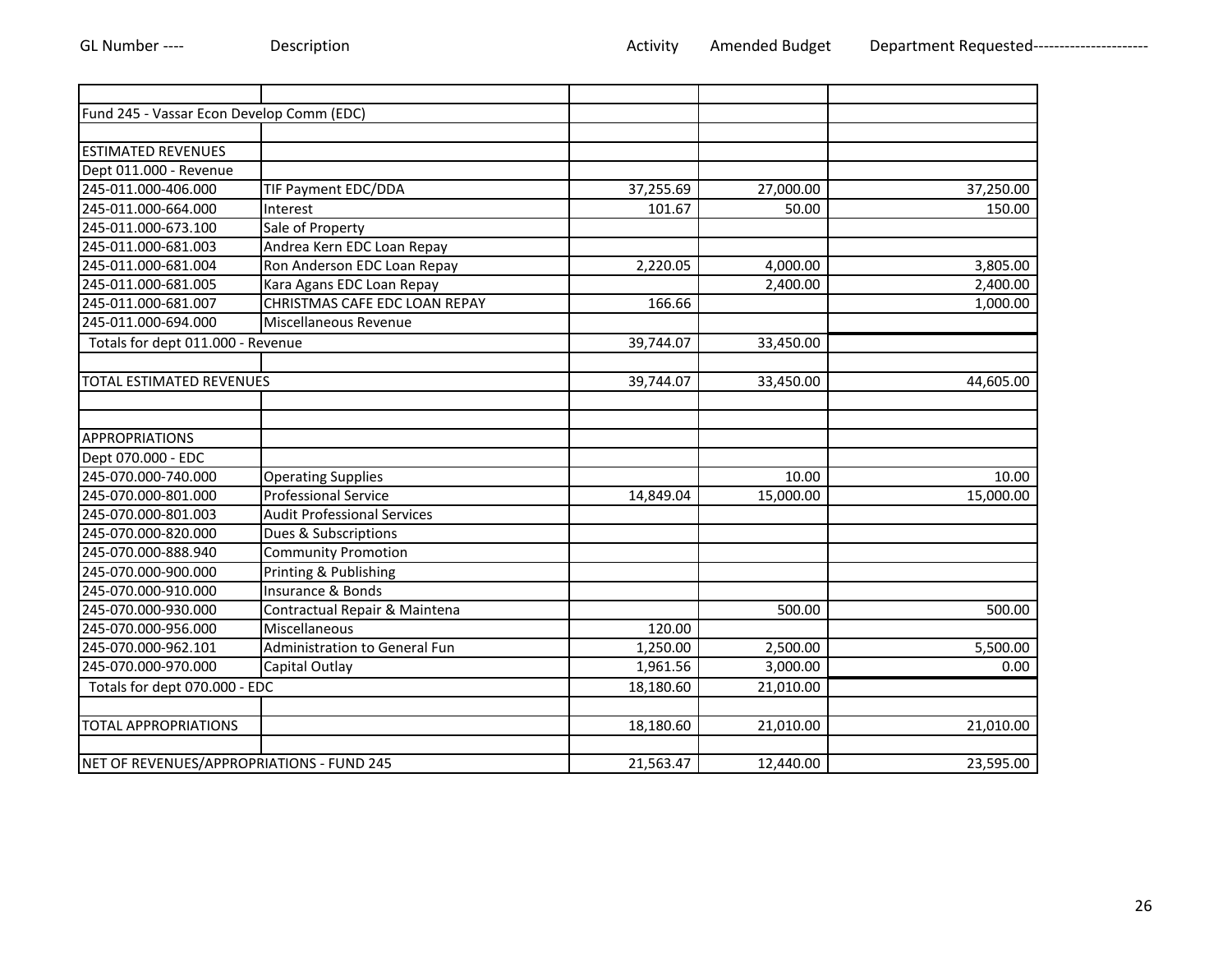| Fund 248 - Downtown Develop Auth (DDA)    |                                    |           |           |           |
|-------------------------------------------|------------------------------------|-----------|-----------|-----------|
|                                           |                                    |           |           |           |
| <b>ESTIMATED REVENUES</b>                 |                                    |           |           |           |
| Dept 011.000 - Revenue                    |                                    |           |           |           |
| 248-011.000-406.000                       | TIF Payment EDC/DDA                | 24,418.33 | 24,000.00 | 24,000.00 |
| 248-011.000-664.000                       | Interest                           | 48.59     | 40.00     | 75.00     |
| 248-011.000-674.000                       | Donations                          |           |           |           |
| 248-011.000-694.000                       | Miscellaneous Revenue              | 1,050.00  |           |           |
| Totals for dept 011.000 - Revenue         |                                    | 25,516.92 | 24,040.00 |           |
| TOTAL ESTIMATED REVENUES                  |                                    | 25,516.92 | 24,040.00 | 24,075.00 |
|                                           |                                    |           |           |           |
| <b>APPROPRIATIONS</b>                     |                                    |           |           |           |
| Dept 080.000 - DDA                        |                                    |           |           |           |
| 248-080.000-715.000                       | Social Security                    | 66.17     | 75.00     | 75.00     |
| 248-080.000-740.000                       | <b>Operating Supplies</b>          |           |           |           |
| 248-080.000-801.000                       | <b>Professional Service</b>        | 10,288.00 | 7,000.00  | 10,000.00 |
| 248-080.000-801.003                       | <b>Audit Professional Services</b> |           |           |           |
| 248-080.000-820.000                       | Dues & Subscriptions               | 125.00    | 225.00    | 225.00    |
| 248-080.000-888.940                       | <b>Community Promotion</b>         |           | 1,800.00  | 1,800.00  |
| 248-080.000-900.000                       | Printing & Publishing              |           |           |           |
| 248-080.000-910.000                       | Insurance & Bonds                  |           |           |           |
| 248-080.000-930.000                       | Contractual Repair & Maintena      |           | 6,000.00  | 1,000.00  |
| 248-080.000-956.000                       | Miscellaneous                      |           |           |           |
| 248-080.000-962.101                       | Administration to General Fun      | 1,250.00  | 2,500.00  | 5,500.00  |
| 248-080.000-970.000                       | Capital Outlay                     | 13,783.15 | 3,000.00  | 0.00      |
| Totals for dept 080.000 - DDA             |                                    | 25,512.32 | 20,600.00 |           |
| <b>TOTAL APPROPRIATIONS</b>               |                                    | 25,512.32 | 20,600.00 | 18,600.00 |
| NET OF REVENUES/APPROPRIATIONS - FUND 248 |                                    | 4.60      | 3,440.00  | 5,475.00  |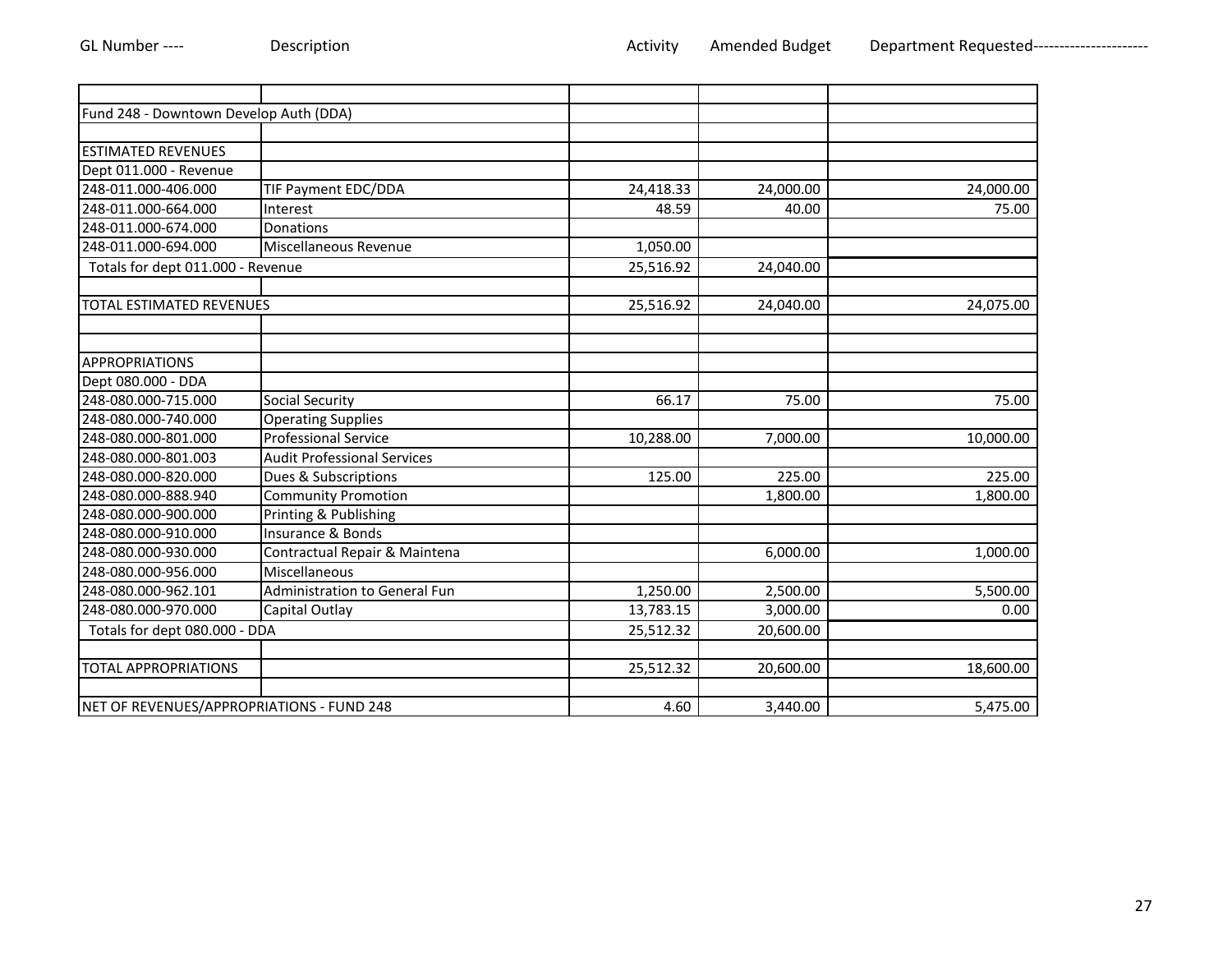| Fund 395 - DDA Revolving Loan Fund        |                               |       |        |       |
|-------------------------------------------|-------------------------------|-------|--------|-------|
|                                           |                               |       |        |       |
| <b>ESTIMATED REVENUES</b>                 |                               |       |        |       |
| Dept 011.000 - Revenue                    |                               |       |        |       |
| 395-011.000-664.000                       | Interest                      | 10.28 | 25.00  | 25.00 |
| 395-011.000-680.003                       | Vassar Florist & Gifts Paymen |       | 500.00 | 0.00  |
| Totals for dept 011.000 - Revenue         |                               | 10.28 | 525.00 |       |
|                                           |                               |       |        |       |
| <b>TOTAL ESTIMATED REVENUES</b>           |                               | 10.28 | 525.00 | 25.00 |
|                                           |                               |       |        |       |
|                                           |                               |       |        |       |
| NET OF REVENUES/APPROPRIATIONS - FUND 395 |                               | 10.28 | 525.00 | 25.00 |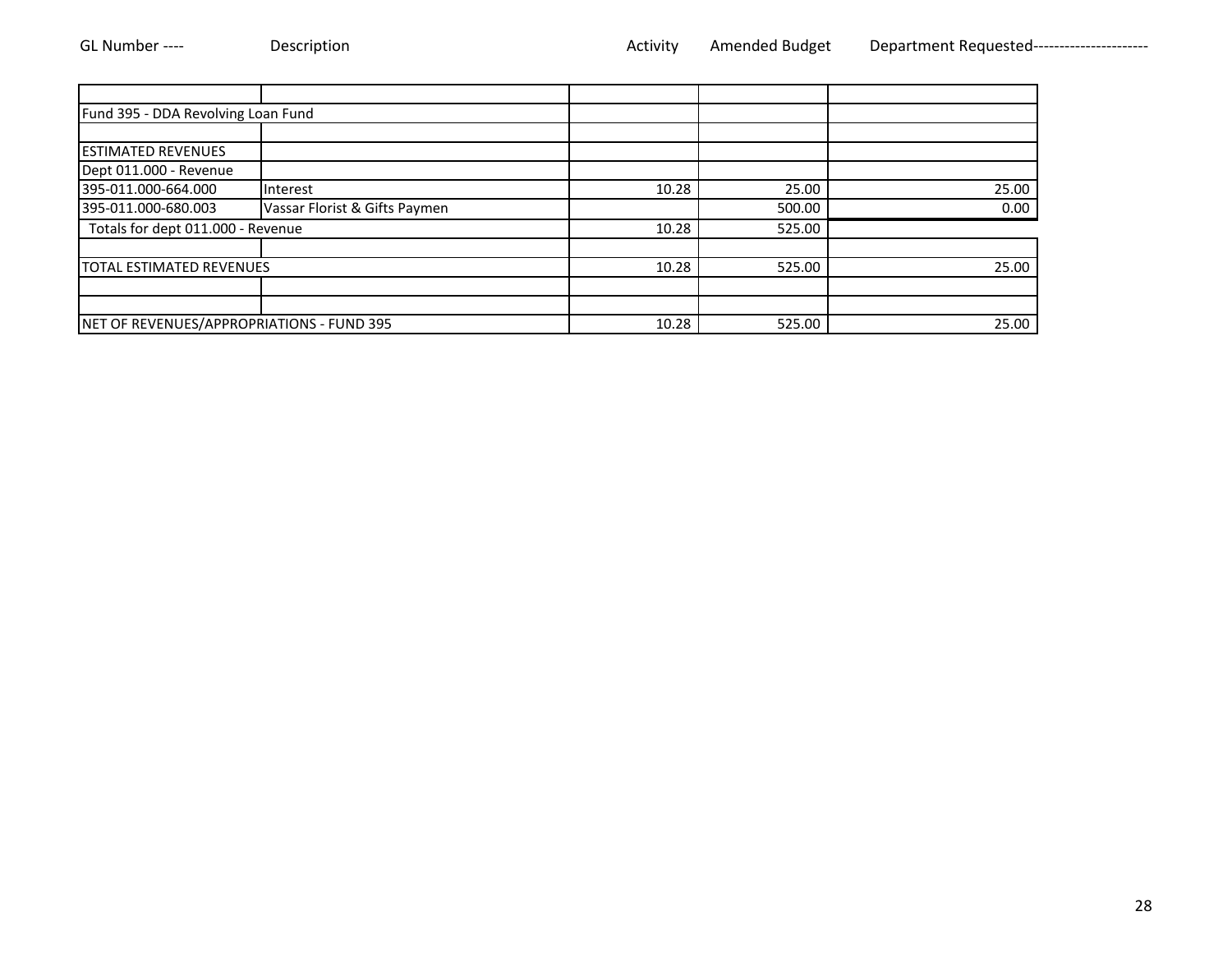| Fund 590 - Sewer Fund                   |                               |            |            |            |
|-----------------------------------------|-------------------------------|------------|------------|------------|
|                                         |                               |            |            |            |
| <b>ESTIMATED REVENUES</b>               |                               |            |            |            |
| Dept 011.000 - Revenue                  |                               |            |            |            |
| 590-011.000-623.000                     | <b>Inspection Fees</b>        | 1,800.00   | 2,000.00   | 2,000.00   |
| 590-011.000-642.000                     | <b>Charges for Sales</b>      | 377,564.26 | 697,320.00 | 769,400.00 |
| 590-011.000-664.000                     | Interest                      | 794.55     | 1,500.00   | 1,000.00   |
| 590-011.000-694.000                     | Miscellaneous Revenue         | 6,660.00   | 7,500.00   | 7,500.00   |
| Totals for dept 011.000 - Revenue       |                               | 386,818.81 | 708,320.00 |            |
|                                         |                               |            |            |            |
| <b>TOTAL ESTIMATED REVENUES</b>         |                               | 386,818.81 | 708,320.00 | 779,900.00 |
|                                         |                               |            |            |            |
|                                         |                               |            |            |            |
|                                         |                               |            |            |            |
|                                         |                               |            |            |            |
|                                         |                               |            |            |            |
|                                         |                               |            |            |            |
| <b>APPROPRIATIONS</b>                   |                               |            |            |            |
| Dept 547.000                            |                               |            |            |            |
| 590-547.000-995.000                     | Debt Service Interest         | 521.81     | 780.00     | 0.00       |
| 590-547.000-995.200                     | Principal                     | 23,688.00  | 47,376.00  | 0.00       |
| Totals for dept 547.000 -               |                               | 24,209.81  | 48,156.00  | 0.00       |
|                                         |                               |            |            |            |
| Dept 548.000 - Mains & Pumps            |                               |            |            |            |
| 590-548.000-702.000                     | <b>Salaries</b>               |            |            |            |
| 590-548.000-703.000                     | DPW Wages                     | 4,221.36   | 4,500.00   | 7,000.00   |
| 590-548.000-707.000                     | Part Time Salary or Wages     | 622.50     | 500.00     | 750.00     |
| 590-548.000-709.000                     | Overtime                      | 4,097.00   | 7,500.00   | 7,500.00   |
| 590-548.000-715.000                     | <b>Social Security</b>        | 663.43     | 695.00     | 1,170.00   |
| 590-548.000-740.000                     | <b>Operating Supplies</b>     | 795.42     | 2,500.00   | 2,500.00   |
| 590-548.000-775.000                     | Repair & Maintenance          | 2,199.90   | 5,000.00   | 5,000.00   |
| 590-548.000-801.000                     | <b>Professional Service</b>   | 1,525.33   | 7,500.00   | 7,000.00   |
| 590-548.000-850.000                     | Communication                 | 1,151.02   | 3,000.00   | 3,000.00   |
| 590-548.000-920.000                     | Utilities                     | 647.09     | 1,500.00   | 1,800.00   |
| 590-548.000-930.000                     | Contractual Repair & Maintena | 3,124.50   | 12,000.00  | 10,000.00  |
| 590-548.000-940.000                     | <b>Equipment Rental</b>       | 2,259.20   | 5,800.00   | 5,800.00   |
| Totals for dept 548.000 - Mains & Pumps |                               | 21,306.75  | 50,495.00  | 51,520.00  |
|                                         |                               |            |            |            |
|                                         |                               |            |            |            |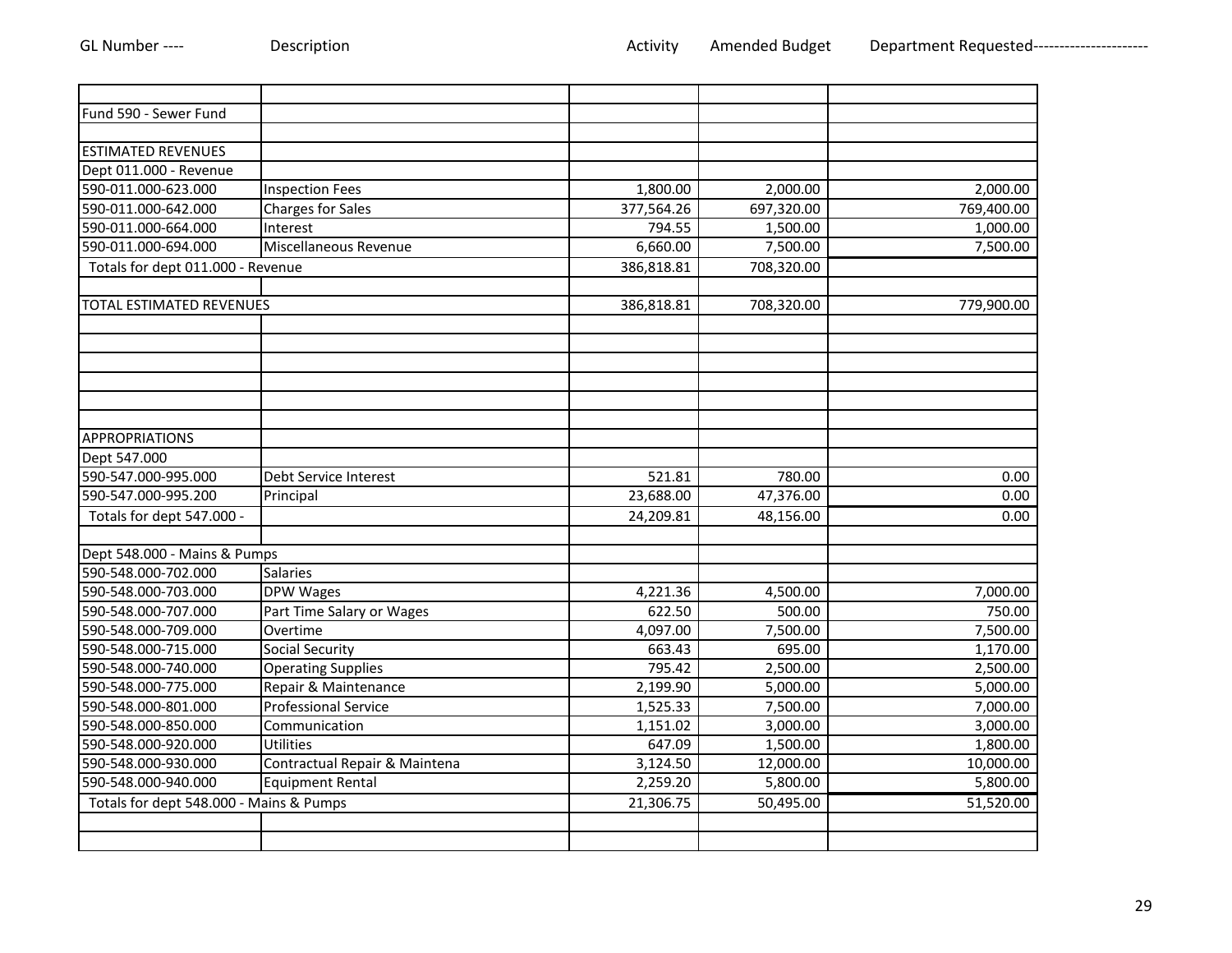| Dept 550.000 - Plant #2 Operating            |                                  |            |            |                       |
|----------------------------------------------|----------------------------------|------------|------------|-----------------------|
| 590-550.000-702.000                          | <b>Salaries</b>                  | 72,117.14  | 85,345.00  | 88,560.00             |
| 590-550.000-702.125                          | <b>MEBS Section 125</b>          | 2,287.36   | 2,288.00   | 0.00                  |
| 590-550.000-702.500                          | Longevity                        | 1,000.00   | 1,000.00   | 800.00                |
| 590-550.000-703.000                          | <b>DPW Wages</b>                 | 472.36     | 3,000.00   | $\overline{1,000.00}$ |
| 590-550.000-703.100                          | DPW Vehicle Maintenance          |            | 500.00     | 500.00                |
| 590-550.000-704.100                          | <b>Superintendent Wages</b>      | 10,275.80  | 15,250.00  | 63,135.00             |
| 590-550.000-707.000                          | Part Time Salary or Wages        | 9,951.55   | 16,640.00  | 16,000.00             |
| 590-550.000-709.000                          | Overtime                         | 17,814.20  | 20,500.00  | 20,600.00             |
| 590-550.000-715.000                          | <b>Social Security</b>           | 9,563.62   | 11,850.00  | 15,250.00             |
| 590-550.000-716.000                          | Hospitalization                  | 18,183.71  | 25,219.00  | 39,510.00             |
| 590-550.000-716.300                          | Hospitalization - WWTP Supt.     | 5,784.05   | 9,045.00   | 12,042.00             |
| 590-550.000-717.000                          | Life Insurance                   | 256.80     | 1,000.00   | 1,000.00              |
| 590-550.000-718.000                          | Retirement                       | 12,161.03  | 12,800.00  | 25,654.00             |
| 590-550.000-720.000                          | Vacation                         | 2,829.79   | 7,565.00   | 4,325.00              |
| 590-550.000-720.100                          | Personal Leave                   | 555.67     | 2,200.00   | 2,195.00              |
| 590-550.000-721.000                          | <b>Worker's Compensation</b>     | 746.44     | 2,000.00   | 2,000.00              |
| 590-550.000-722.000                          | <b>Sick Leave</b>                | 1,287.37   | 2,200.00   | 2,200.00              |
| 590-550.000-723.000                          | <b>Unemployment Compensation</b> | 9.35       | 120.00     | 120.00                |
| 590-550.000-724.000                          | <b>Deferred Compensation</b>     | 1,500.00   | 1,500.00   | 1,200.00              |
| 590-550.000-725.000                          | Clothing & Boot Allowance        |            | 850.00     | 850.00                |
| 590-550.000-727.000                          | <b>Office Supplies</b>           |            | 250.00     | 250.00                |
| 590-550.000-740.000                          | <b>Operating Supplies</b>        | 16,927.22  | 18,000.00  | 18,000.00             |
| 590-550.000-775.000                          | Repair & Maintenance             | 4,510.74   | 25,000.00  | 25,000.00             |
| 590-550.000-801.000                          | <b>Professional Service</b>      | 5,842.66   | 15,000.00  | 15,000.00             |
| 590-550.000-911.100                          | Medical Reimbursement Employe    | 2,100.00   | 3,600.00   | 3,600.00              |
| 590-550.000-920.000                          | <b>Utilities</b>                 | 42,149.39  | 67,200.00  | 82,000.00             |
| 590-550.000-930.000                          | Contractual Repair & Maintena    | 28,236.74  | 40,000.00  | 40,000.00             |
| 590-550.000-940.000                          | <b>Equipment Rental</b>          | 255.36     | 1,200.00   | 1,200.00              |
| 590-550.000-956.000                          | Miscellaneous                    |            |            |                       |
| 590-550.000-965.492                          | Transfer to Equip. Replacemen    |            | 70,200.00  | 70,200.00             |
| 590-550.000-970.000                          | Capital Outlay                   | 56,287.81  | 130,000.00 | 41,000.00             |
| Totals for dept 550.000 - Plant #2 Operating |                                  | 323,106.16 | 591,322.00 | 593,191.00            |
|                                              |                                  |            |            |                       |
|                                              |                                  |            |            |                       |
|                                              |                                  |            |            |                       |
|                                              |                                  |            |            |                       |
|                                              |                                  |            |            |                       |
|                                              |                                  |            |            |                       |
|                                              |                                  |            |            |                       |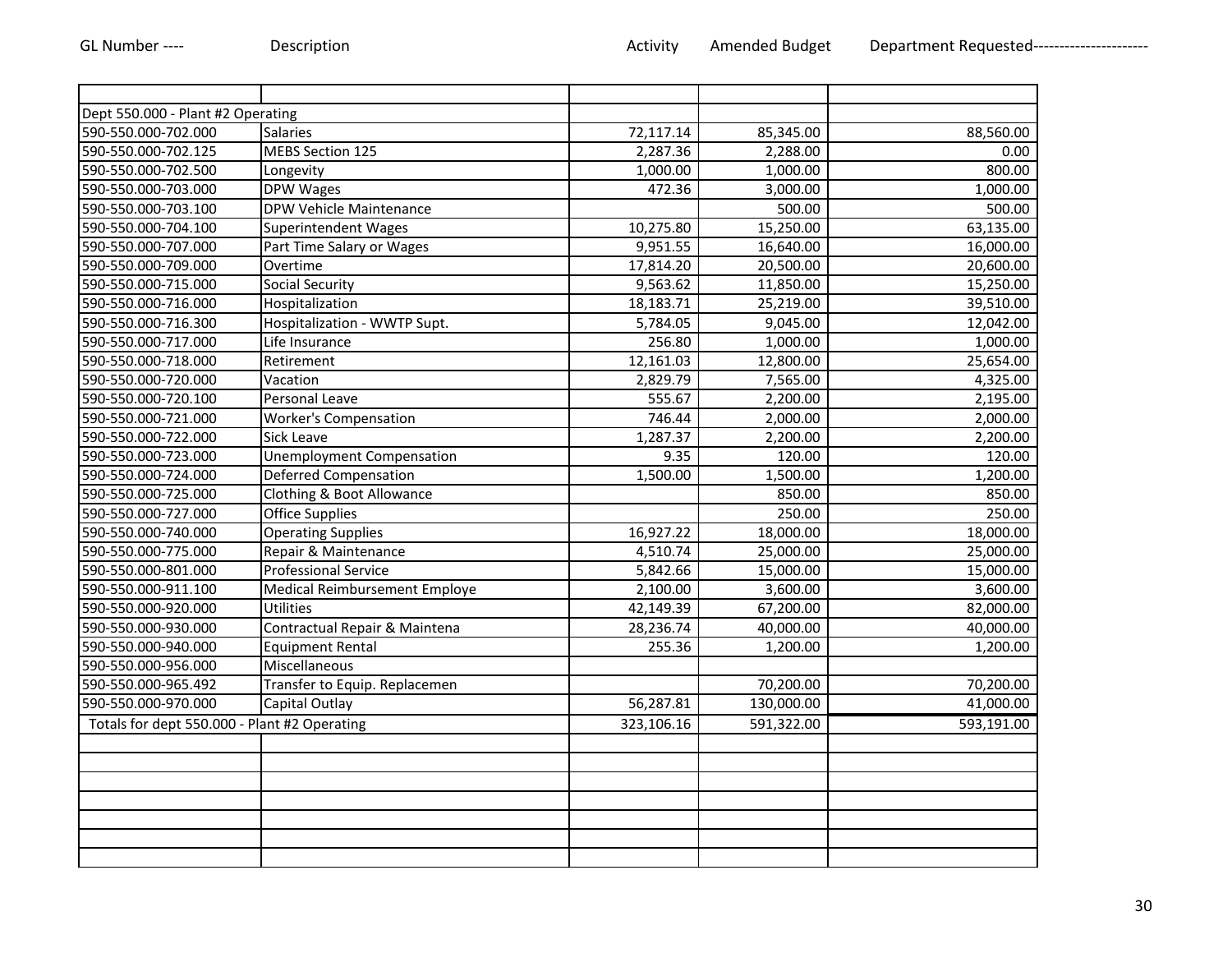| Dept 553.000 - Overhead & Administration  |                                                     |              |              |            |
|-------------------------------------------|-----------------------------------------------------|--------------|--------------|------------|
| 590-553.000-702.000                       | <b>Salaries</b>                                     |              |              |            |
| 590-553.000-715.000                       | Social Security                                     |              | 50.00        |            |
| 590-553.000-727.000                       | <b>Office Supplies</b>                              | 2,184.21     | 2,500.00     | 3,000.00   |
| 590-553.000-730.000                       | Postage                                             | 208.76       | 2,000.00     | 3,000.00   |
| 590-553.000-751.000                       | Gas & Oil                                           | 1,097.99     | 1,200.00     | 1,500.00   |
| 590-553.000-801.000                       | <b>Professional Service</b>                         | 48.00        | 100.00       | 100.00     |
| 590-553.000-836.000                       | Fees & Permits                                      | 1,950.00     | 3,000.00     | 3,000.00   |
| 590-553.000-850.000                       | Communication                                       | 1,617.73     | 3,500.00     | 3,500.00   |
| 590-553.000-873.000                       | Conference & Travel                                 | 475.78       | 3,000.00     | 3,000.00   |
| 590-553.000-910.000                       | Insurance & Bonds                                   | 7,339.69     | 7,365.00     | 7,560.00   |
| 590-553.000-962.101                       | Administration to General Fun                       | 17,500.00    | 35,000.00    | 40,000.00  |
| 590-553.000-995.000                       | Debt Service Interest                               | 4,002.95     | 7,400.00     | 6,610.00   |
| 590-553.000-995.200                       | Principal                                           | 41,528.11    | 41,500.00    | 72,440.00  |
|                                           | Totals for dept 553.000 - Overhead & Administration | 77,953.22    | 106,615.00   | 143,710.00 |
|                                           |                                                     |              |              |            |
| <b>TOTAL APPROPRIATIONS</b>               |                                                     | 446,575.94   | 796,588.00   | 788,421.00 |
|                                           |                                                     |              |              |            |
| NET OF REVENUES/APPROPRIATIONS - FUND 590 |                                                     | (59, 757.13) | (88, 268.00) | (8,521.00) |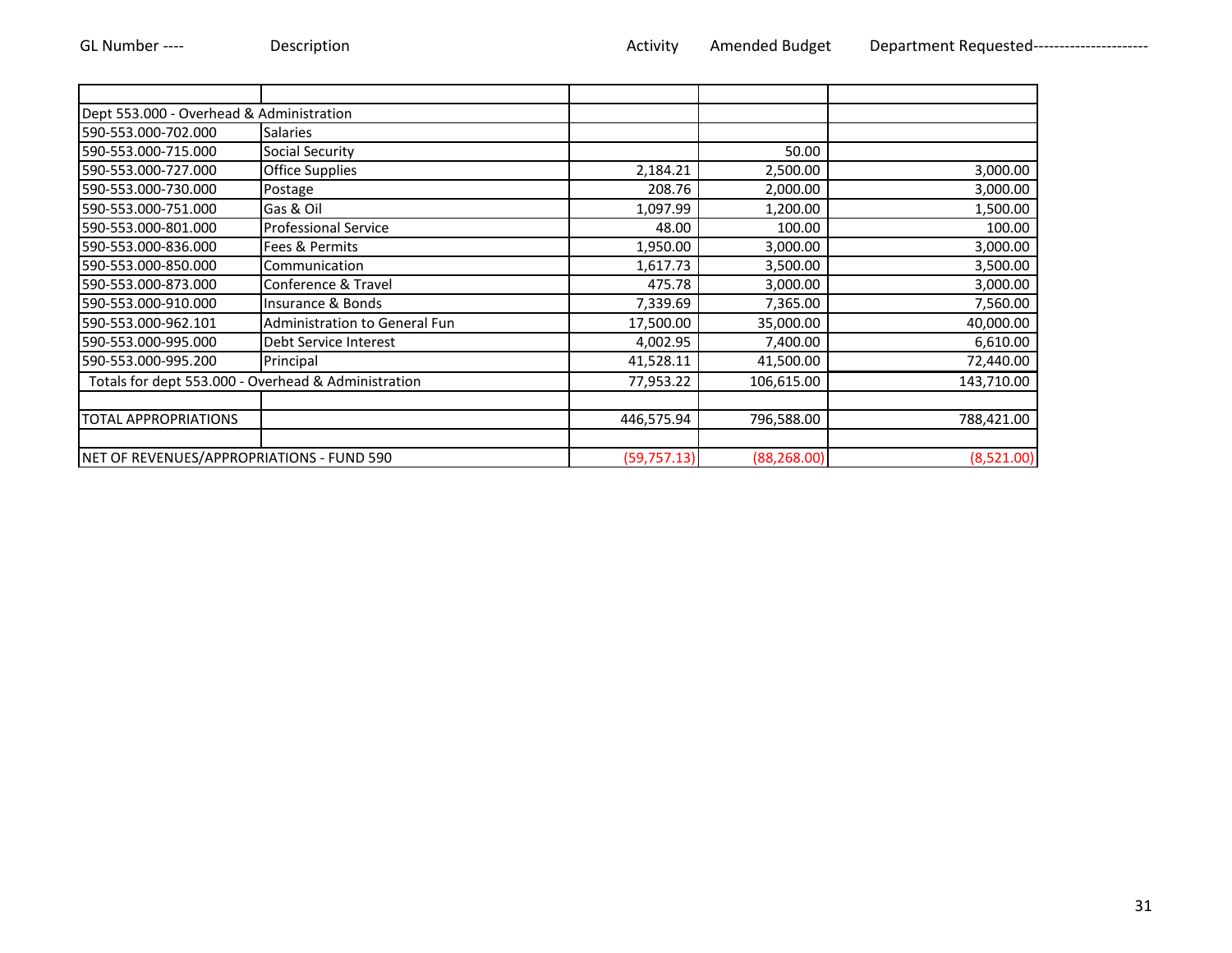| Fund 591 - Water Fund             |                              |            |            |            |
|-----------------------------------|------------------------------|------------|------------|------------|
|                                   |                              |            |            |            |
| <b>ESTIMATED REVENUES</b>         |                              |            |            |            |
| Dept 011.000 - Revenue            |                              |            |            |            |
| 591-011.000-623.000               | <b>Inspection Fees</b>       |            |            |            |
| 591-011.000-642.000               | <b>Charges for Sales</b>     | 231,268.55 | 453,609.00 | 510,900.00 |
| 591-011.000-656.000               | Penalties                    | 7,580.00   | 15,500.00  | 15,000.00  |
| 591-011.000-664.000               | Interest                     | 190.08     | 1,200.00   | 500.00     |
| 591-011.000-676.200               | <b>State Reimbursement</b>   |            | 2,400.00   | 3,000.00   |
| 591-011.000-679.000               | <b>Insurance Settlement</b>  | 14,780.00  | 14,780.00  |            |
| 591-011.000-694.000               | Miscellaneous Revenue        | 3,700.00   | 4,000.00   | 4,000.00   |
| Totals for dept 011.000 - Revenue |                              | 257,518.63 | 491,489.00 |            |
|                                   |                              |            |            |            |
| <b>TOTAL ESTIMATED REVENUES</b>   |                              | 257,518.63 | 491,489.00 | 533,400.00 |
|                                   |                              |            |            |            |
|                                   |                              |            |            |            |
|                                   |                              |            |            |            |
|                                   |                              |            |            |            |
| APPROPRIATIONS                    |                              |            |            |            |
| Dept 536.000 - Water              |                              |            |            |            |
| 591-536.000-702.000               | <b>Salaries</b>              |            |            |            |
| 591-536.000-702.125               | <b>MEBS Section 125</b>      | 2,483.52   | 4,060.00   | 4,360.00   |
| 591-536.000-703.000               | DPW Wages                    | 23,545.51  | 53,600.00  | 45,324.00  |
| 591-536.000-703.500               | Longevity                    |            |            |            |
| 591-536.000-704.100               | <b>Superintendent Wages</b>  | 9,447.60   | 15,250.00  | 22,080.00  |
| 591-536.000-707.000               | Part Time Salary or Wages    | 12,793.27  | 18,640.00  | 16,000.00  |
| 591-536.000-709.000               | Overtime                     | 6,078.65   | 12,500.00  | 14,000.00  |
| 591-536.000-715.000               | <b>Social Security</b>       | 4,719.32   | 6,482.00   | 7,070.00   |
| 591-536.000-716.000               | Hospitalization              | 9,312.57   | 14,610.00  | 22,660.00  |
| 591-536.000-716.500               | Hospitalization - DPW Supt.  | 7,446.64   | 11,653.00  | 16,783.00  |
| 591-536.000-716.600               | <b>RETIREE INS</b>           | 1,200.00   | 1,800.00   | 1,800.00   |
| 591-536.000-717.000               | Life Insurance               |            |            |            |
| 591-536.000-718.000               | Retirement                   | 4,090.02   | 8,500.00   | 23,526.00  |
| 591-536.000-720.000               | Vacation                     |            |            | 1,858.00   |
| 591-536.000-720.100               | Personal Leave               |            |            | 1,115.00   |
| 591-536.000-721.000               | <b>Worker's Compensation</b> | 569.38     | 1,000.00   | 1,000.00   |
| 591-536.000-722.000               | Sick Leave                   |            |            | 750.00     |
|                                   |                              |            |            | 178,326.00 |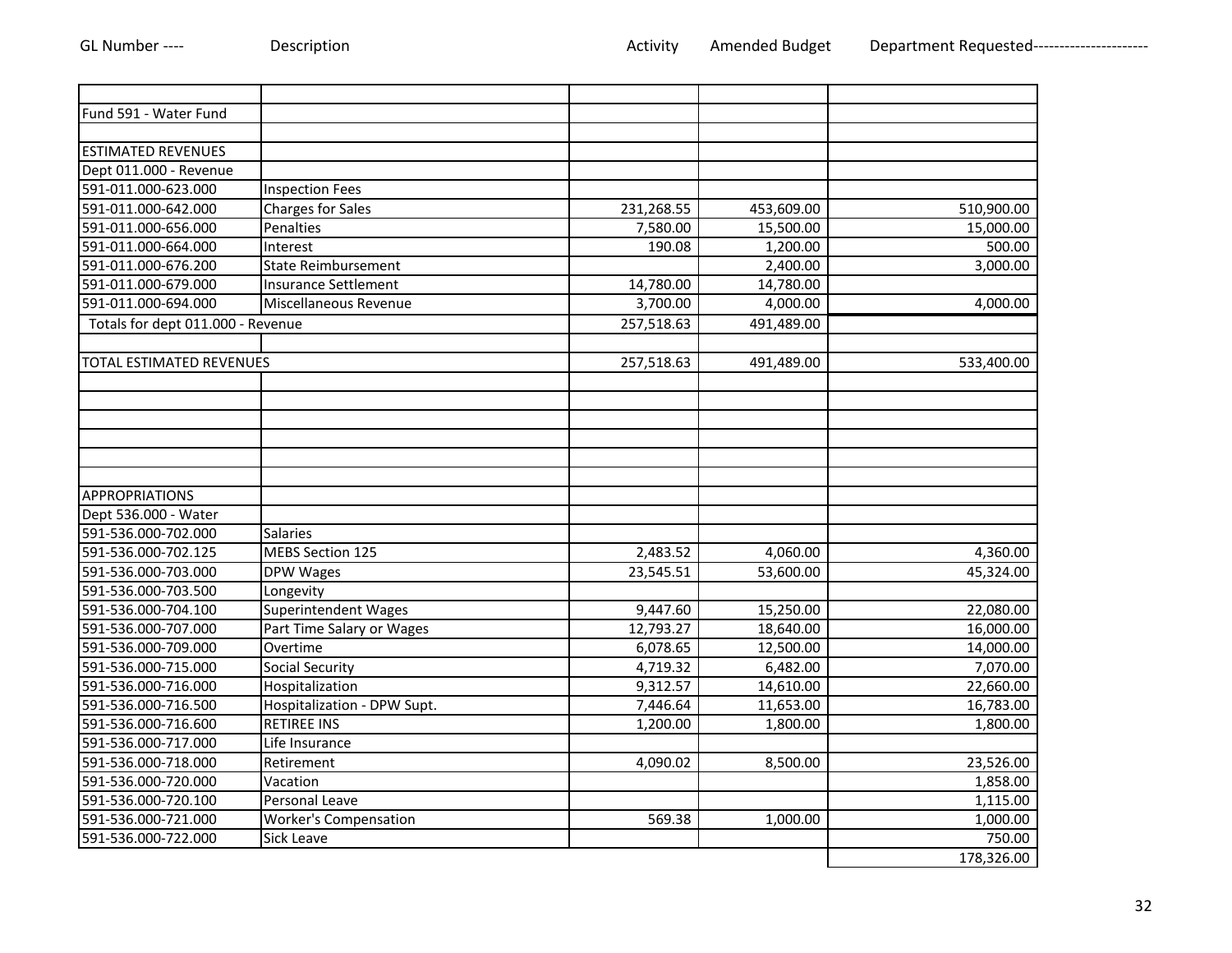|                                 |                                  |            |            | 178,326.00 |
|---------------------------------|----------------------------------|------------|------------|------------|
| 591-536.000-723.000             | <b>Unemployment Compensation</b> |            | 45.00      | 45.00      |
| 591-536.000-724.000             | <b>Deferred Compensation</b>     | 300.00     | 300.00     | 300.00     |
| 591-536.000-725.000             | Clothing & Boot Allowance        |            |            | 425.00     |
| 591-536.000-727.000             | <b>Office Supplies</b>           | 440.80     | 1,000.00   | 1,000.00   |
| 591-536.000-730.000             | Postage                          |            | 2,500.00   | 3,000.00   |
| 591-536.000-740.000             | <b>Operating Supplies</b>        | 12,479.94  | 18,000.00  | 18,000.00  |
| 591-536.000-751.000             | Gas & Oil                        | 582.37     | 2,000.00   | 2,000.00   |
| 591-536.000-775.000             | Repair & Maintenance             | 13,170.36  | 15,000.00  | 15,000.00  |
| 591-536.000-801.000             | Professional Service             | 4,299.06   | 9,500.00   | 16,000.00  |
| 591-536.000-803.000             | <b>Engineering Services</b>      |            | 7,500.00   | 12,000.00  |
| 591-536.000-836.000             | Fees & Permits                   | 1,414.15   | 5,000.00   | 5,000.00   |
| 591-536.000-850.000             | Communication                    | 995.20     | 2,800.00   | 2,800.00   |
| 591-536.000-873.000             | Conference & Travel              | 967.50     | 2,500.00   | 2,500.00   |
| 591-536.000-910.000             | Insurance & Bonds                | 4,010.35   | 3,810.00   | 4,130.00   |
| 591-536.000-920.000             | Utilities                        | 14,731.91  | 24,000.00  | 24,000.00  |
| 591-536.000-930.000             | Contractual Repair & Maintena    | 5,341.92   | 20,000.00  | 20,000.00  |
| 591-536.000-940.000             | <b>Equipment Rental</b>          | 5,895.30   | 15,000.00  | 15,000.00  |
| 591-536.000-962.101             | Administration to General Fun    | 17,500.00  | 35,000.00  | 40,000.00  |
| 591-536.000-965.492             | Transfer to Equip. Replacemen    |            | 70,700.00  | 70,700.00  |
| 591-536.000-970.000             | Capital Outlay                   | 44,658.81  | 99,000.00  | 55,000.00  |
| 591-536.000-995.000             | Debt Service Interest            | 4,097.19   | 7,500.00   | 6,765.00   |
| 591-536.000-995.200             | Principal                        | 42,505.72  | 42,500.00  | 74,138.00  |
| Totals for dept 536.000 - Water |                                  | 255,077.06 | 531,750.00 | 566,129.00 |
|                                 |                                  |            |            |            |
| Dept 538.000                    |                                  |            |            |            |
| 591-538.000-703.000             | DPW Wages                        |            | 500.00     | 500.00     |
| 591-538.000-715.000             | <b>Social Security</b>           |            | 40.00      | 40.00      |
| 591-538.000-717.000             | Life Insurance                   |            |            |            |
| 591-538.000-740.000             | <b>Operating Supplies</b>        | 68.79      | 1,500.00   | 1,500.00   |
| 591-538.000-801.000             | <b>Professional Service</b>      | 814.00     | 1,200.00   | 1,200.00   |
| Totals for dept 538.000 -       |                                  | 882.79     | 3,240.00   | 3,240.00   |
|                                 |                                  |            |            |            |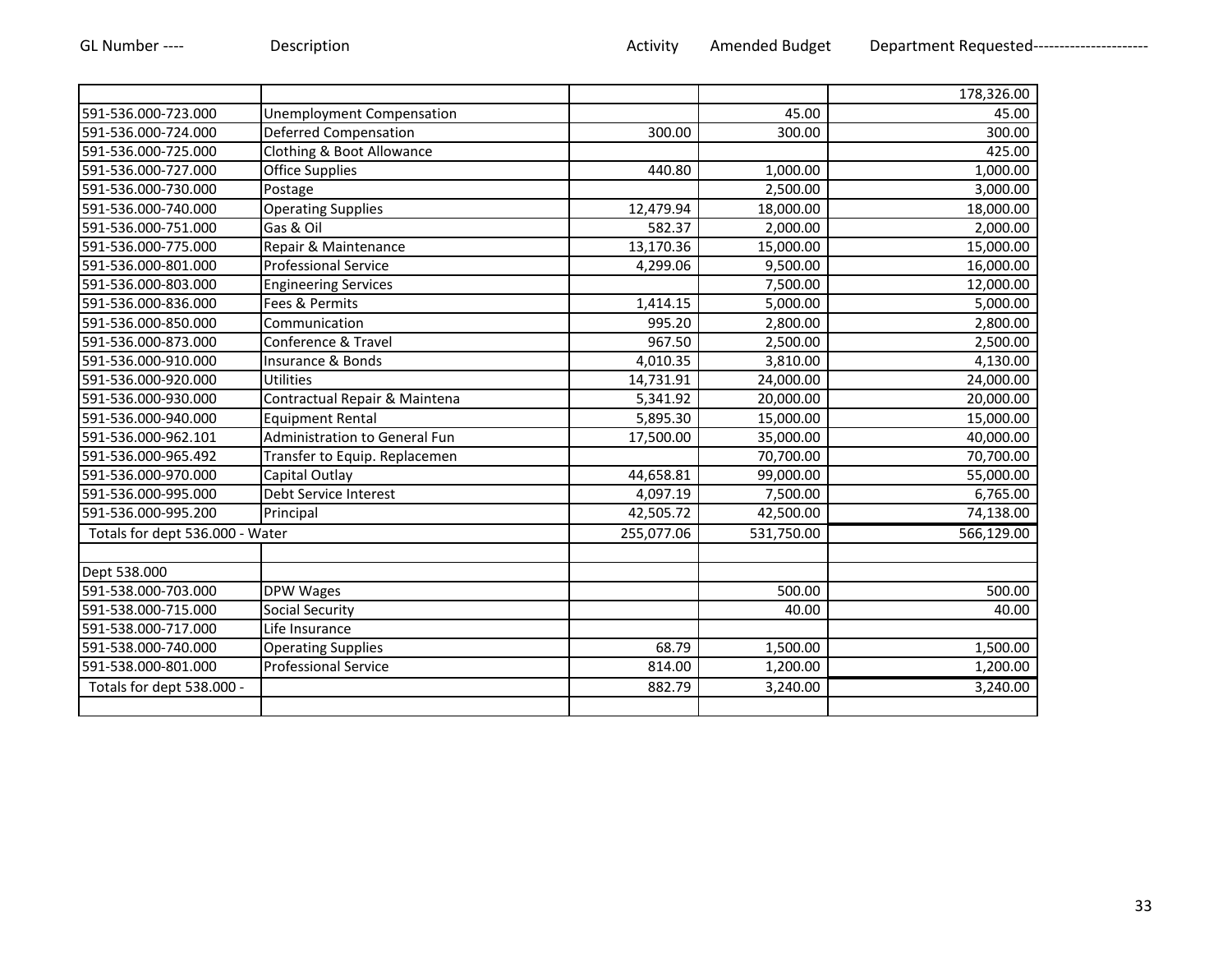| Dept 547.000                |                                           |            |                              |             |
|-----------------------------|-------------------------------------------|------------|------------------------------|-------------|
| 591-547.000-995.000         | Debt Service Interest                     | 403.39     | 602.00                       | 0.00        |
| 591-547.000-995.200         | Principal                                 | 18,312.00  | 36,624.00                    | 0.00        |
| Totals for dept 547.000 -   |                                           | 18,715.39  | 37,226.00                    | 0.00        |
|                             |                                           |            |                              |             |
|                             |                                           |            |                              |             |
| <b>TOTAL APPROPRIATIONS</b> |                                           | 274,675.24 | 572,216.00                   | 569,369.00  |
|                             |                                           |            |                              |             |
|                             | NET OF REVENUES/APPROPRIATIONS - FUND 591 |            | (80, 727.00)<br>(17, 156.61) | (35,969.00) |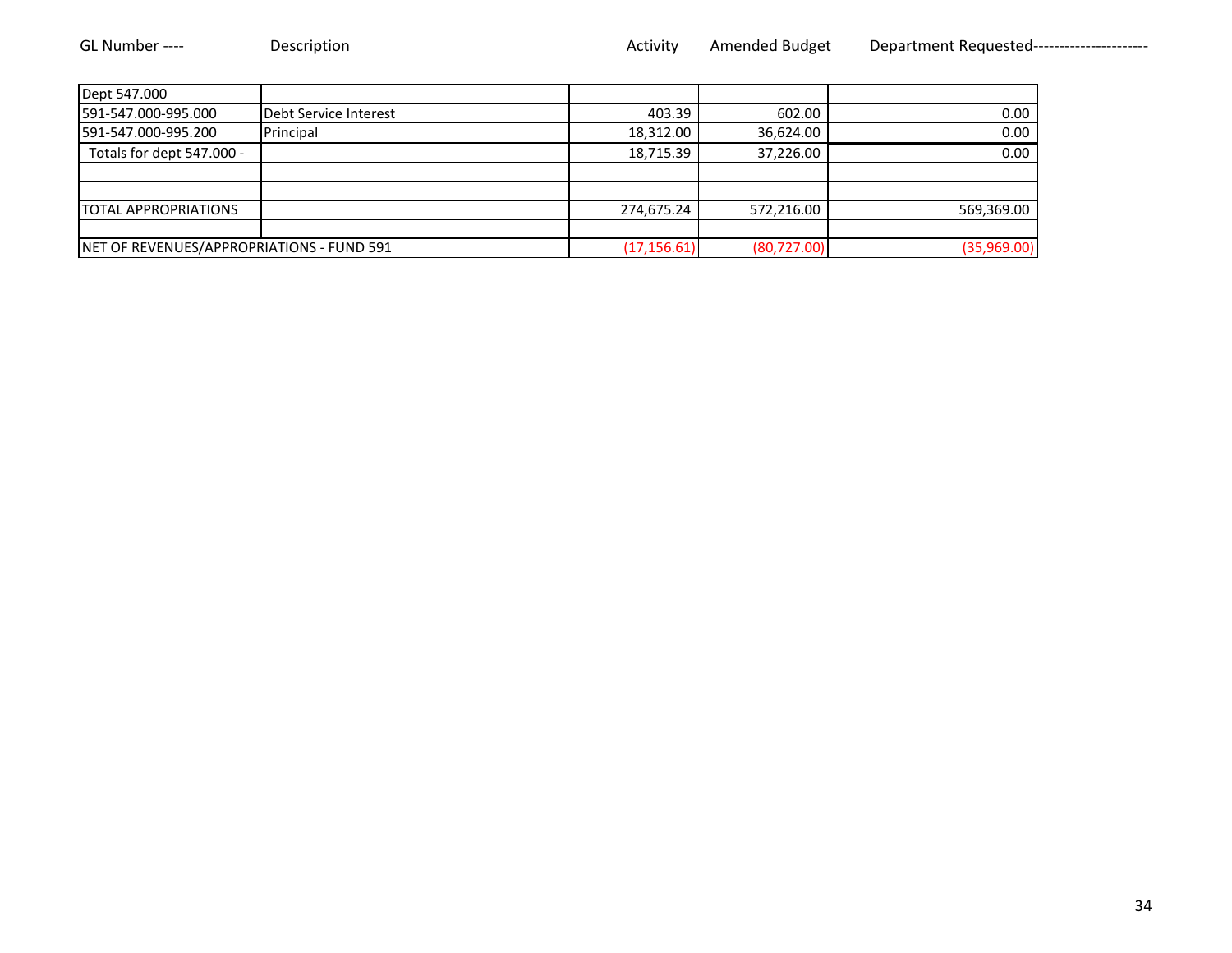| Fund 594 - Sewer Debt                     |                           |           |           |           |
|-------------------------------------------|---------------------------|-----------|-----------|-----------|
|                                           |                           |           |           |           |
| <b>ESTIMATED REVENUES</b>                 |                           |           |           |           |
| Dept 011.000 - Revenue                    |                           |           |           |           |
| 594-011.000-627.200                       | Sewer Debt Service Charge | 30,041.31 | 60,000.00 | 60,000.00 |
| 594-011.000-664.000                       | Interest                  | 32.25     | 25.00     | 45.00     |
| 594-011.000-694.000                       | Miscellaneous Revenue     |           |           |           |
| Totals for dept 011.000 - Revenue         |                           | 30,073.56 | 60,025.00 |           |
| <b>TOTAL ESTIMATED REVENUES</b>           |                           | 30,073.56 | 60,025.00 | 60,045.00 |
|                                           |                           |           |           |           |
| <b>APPROPRIATIONS</b>                     |                           |           |           |           |
| Dept 906.000 - Debt Service               |                           |           |           |           |
| 594-906.000-995.000                       | Debt Service Interest     | 4,479.40  | 9,435.00  | 8,373.00  |
| 594-906.000-995.200                       | Principal                 | 14,000.00 | 50,565.00 | 51,627.00 |
| Totals for dept 906.000 - Debt Service    |                           | 18,479.40 | 60,000.00 |           |
|                                           |                           |           |           |           |
| <b>TOTAL APPROPRIATIONS</b>               |                           | 18,479.40 | 60,000.00 | 60,000.00 |
| NET OF REVENUES/APPROPRIATIONS - FUND 594 |                           | 11,594.16 | 25.00     | 45.00     |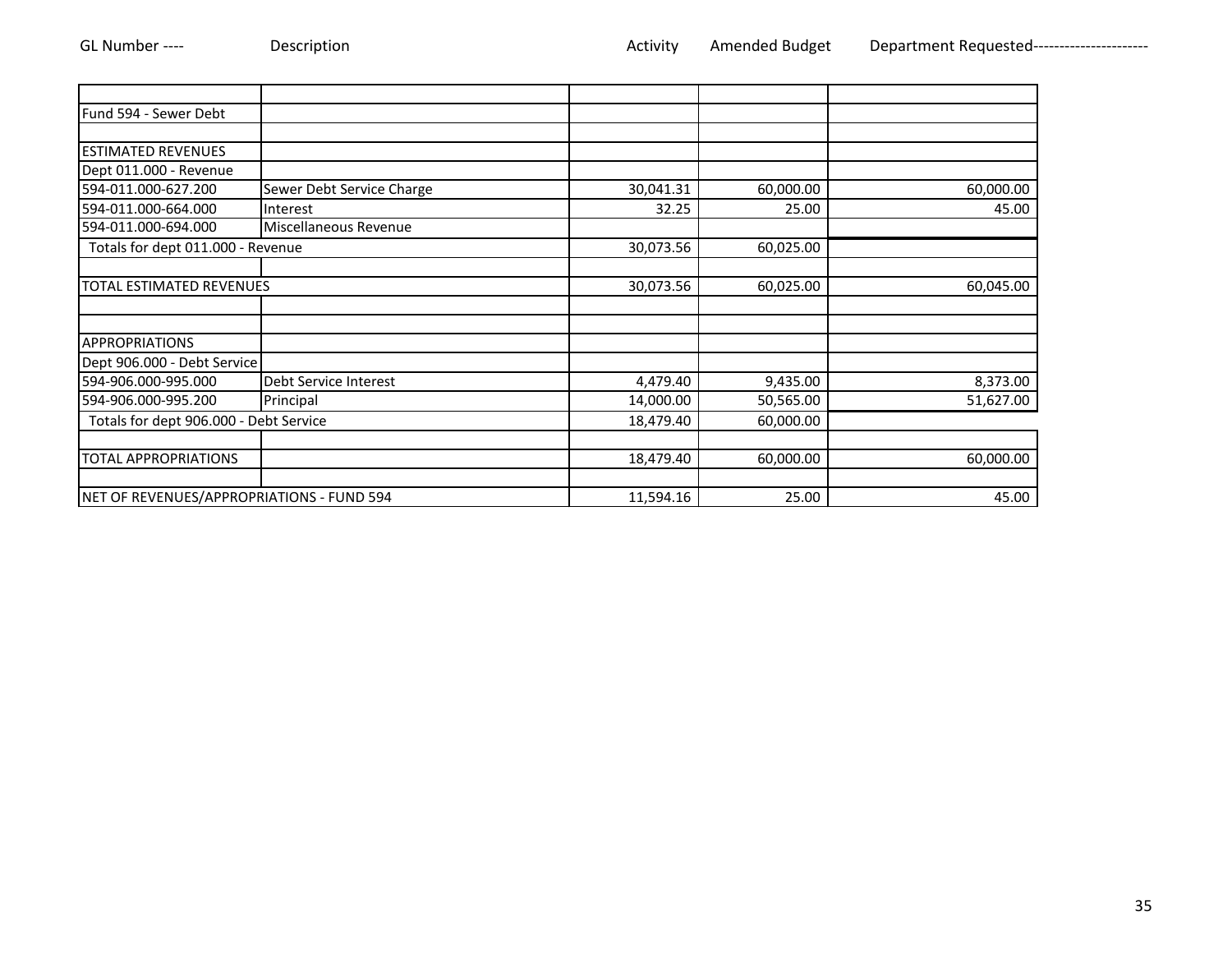| Fund 665 - Equipment Replacement Fund     |                               |             |           |              |
|-------------------------------------------|-------------------------------|-------------|-----------|--------------|
|                                           |                               |             |           |              |
| <b>ESTIMATED REVENUES</b>                 |                               |             |           |              |
| Dept 011.000 - Revenue                    |                               |             |           |              |
| 665-011.000-664.000                       | Interest                      | 52.07       | 150.00    | 100.00       |
| 665-011.000-673.000                       | Sale of Fixed Assets          |             |           |              |
| 665-011.000-676.101                       | Contribution from General Fun | 36,500.00   | 73,000.00 | 35,000.00    |
| 665-011.000-694.000                       | Miscellaneous Revenue         | 3,442.00    | 3,000.00  | 3,000.00     |
| Totals for dept 011.000 - Revenue         |                               | 39,994.07   | 76,150.00 |              |
| <b>TOTAL ESTIMATED REVENUES</b>           |                               | 39,994.07   | 76,150.00 | 38,100.00    |
|                                           |                               |             |           |              |
| <b>APPROPRIATIONS</b>                     |                               |             |           |              |
| Dept 975.000 - Equipment                  |                               |             |           |              |
| 665-975.000-970.000                       | Capital Outlay                |             |           |              |
| 665-975.000-970.001                       | <b>Equipment Purchases</b>    | 41,278.66   | 62,000.00 | 49,100.00    |
| 665-975.000-995.000                       | Debt Service Interest         |             | 3,895.00  | 3,526.00     |
| 665-975.000-995.200                       | Principal                     |             | 9,341.00  | 9,710.00     |
| Totals for dept 975.000 - Equipment       |                               | 41,278.66   | 75,236.00 |              |
| <b>TOTAL APPROPRIATIONS</b>               |                               | 41,278.66   | 75,236.00 | 62,336.00    |
| NET OF REVENUES/APPROPRIATIONS - FUND 665 |                               | (1, 284.59) | 914.00    | (24, 236.00) |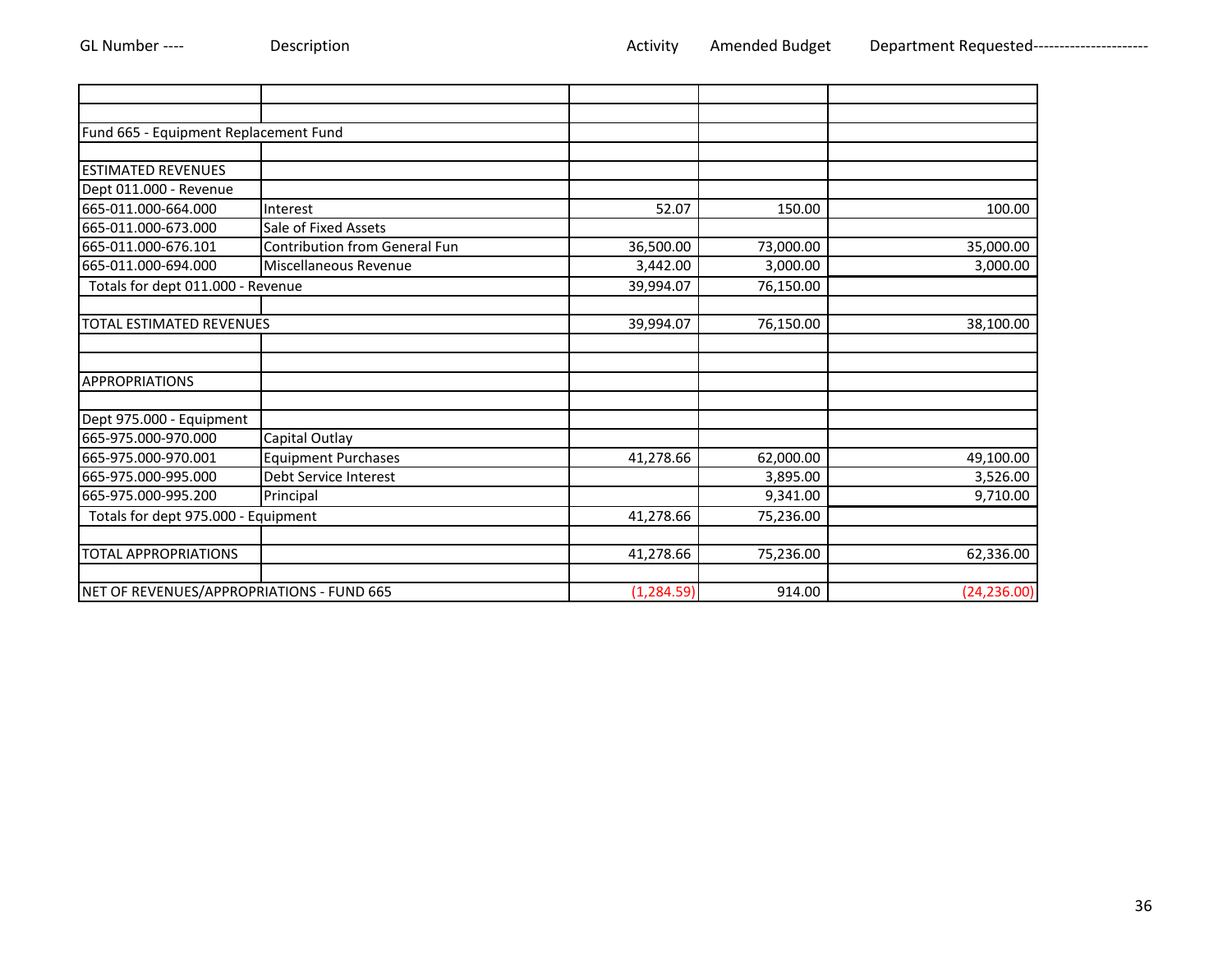| Fund 675 - Accumulated Sick Leave         |                                      |             |           |           |
|-------------------------------------------|--------------------------------------|-------------|-----------|-----------|
|                                           |                                      |             |           |           |
| <b>ESTIMATED REVENUES</b>                 |                                      |             |           |           |
| Dept 011.000 - Revenue                    |                                      |             |           |           |
| 675-011.000-664.000                       | Interest                             | (75.21)     | 10.00     | 10.00     |
| 675-011.000-676.101                       | <b>Contribution from General Fun</b> | 2,000.00    | 4,000.00  | 4,000.00  |
| Totals for dept 011.000 - Revenue         |                                      | 1,924.79    | 4,010.00  |           |
|                                           |                                      |             |           |           |
| <b>TOTAL ESTIMATED REVENUES</b>           |                                      | 1,924.79    | 4,010.00  | 4,010.00  |
|                                           |                                      |             |           |           |
|                                           |                                      |             |           |           |
| NET OF REVENUES/APPROPRIATIONS - FUND 675 |                                      | 1,924.79    | 4,010.00  | 4,010.00  |
|                                           |                                      |             |           |           |
| Fund 677 - Self Insurance Fund            |                                      |             |           |           |
|                                           |                                      |             |           |           |
| <b>ESTIMATED REVENUES</b>                 |                                      |             |           |           |
| Dept 011.000 - Revenue                    |                                      |             |           |           |
| 677-011.000-664.000                       | Interest                             | 0.94        | 10.00     | 10.00     |
| 677-011.000-676.101                       | <b>Contribution from General Fun</b> | 15,000.00   | 30,000.00 | 30,000.00 |
| 677-011.000-694.000                       | Miscellaneous Revenue                |             |           |           |
| Totals for dept 011.000 - Revenue         |                                      | 15,000.94   | 30,010.00 |           |
|                                           |                                      |             |           |           |
| <b>TOTAL ESTIMATED REVENUES</b>           |                                      | 15,000.94   | 30,010.00 | 30,010.00 |
|                                           |                                      |             |           |           |
|                                           |                                      |             |           |           |
| <b>APPROPRIATIONS</b>                     |                                      |             |           |           |
| Dept 985.000 - Self Insurance             |                                      |             |           |           |
| 677-985.000-911.700                       | Self Insurance Capital               | 30,000.00   | 30,000.00 | 30,000.00 |
| Totals for dept 985.000 - Self Insurance  |                                      | 30,000.00   | 30,000.00 |           |
|                                           |                                      |             |           |           |
| <b>TOTAL APPROPRIATIONS</b>               |                                      | 30,000.00   | 30,000.00 | 30,000.00 |
|                                           |                                      |             |           |           |
| NET OF REVENUES/APPROPRIATIONS - FUND 677 |                                      | (14,999.06) | 10.00     | 10.00     |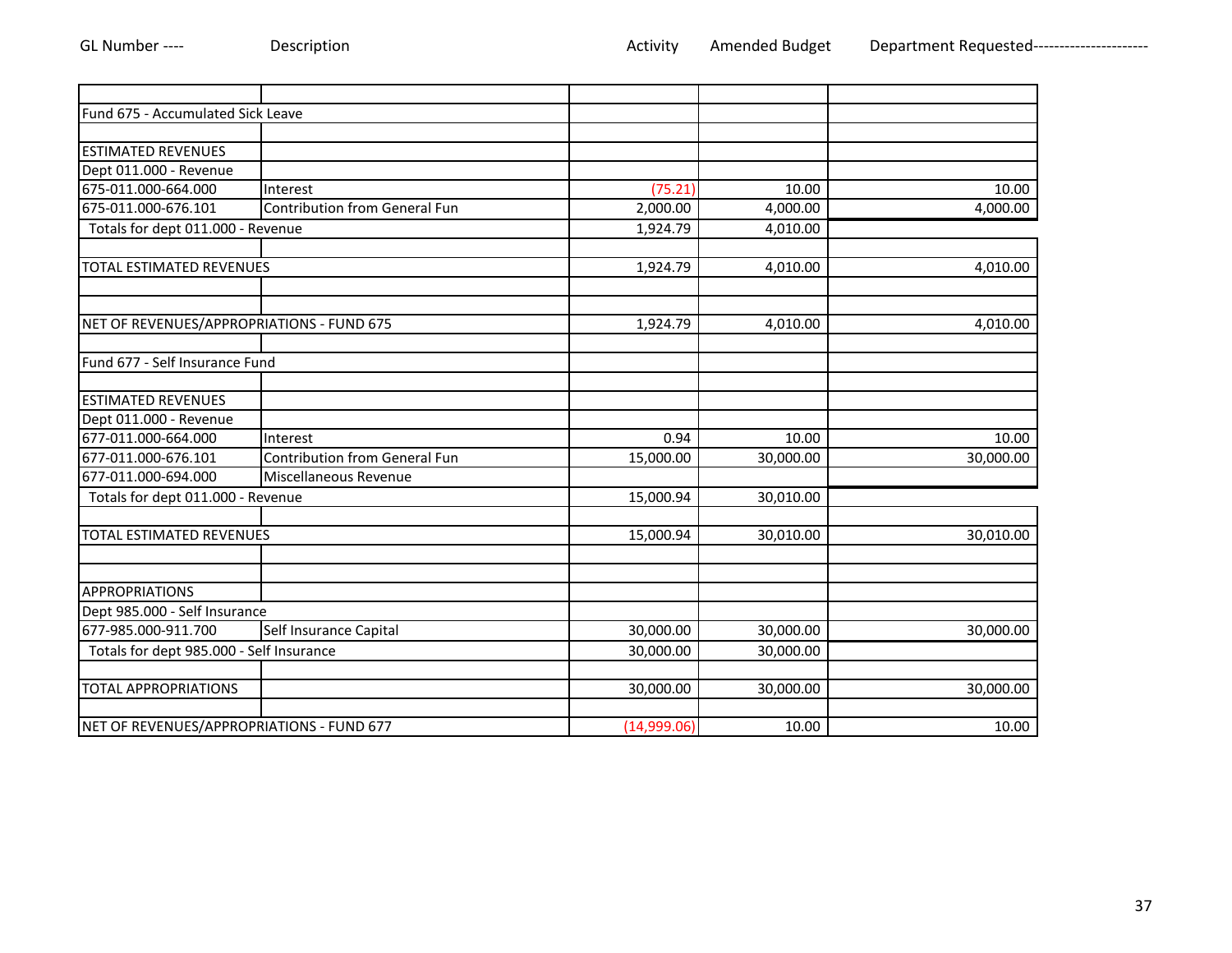| Fund 680 - COOL CITIES/YULETIDE           |                                       |          |           |           |
|-------------------------------------------|---------------------------------------|----------|-----------|-----------|
|                                           |                                       |          |           |           |
| <b>ESTIMATED REVENUES</b>                 |                                       |          |           |           |
| Dept 011.000 - Revenue                    |                                       |          |           |           |
| 680-011.000-664.000                       | Interest                              | (8.76)   | 10.00     | 10.00     |
| 680-011.000-676.101                       | <b>Contribution from General Fund</b> | 5,000.00 | 10,000.00 | 10,000.00 |
| 680-011.000-694.000                       | Miscellaneous Revenue                 | 4,000.00 | 5,000.00  | 5,000.00  |
| Totals for dept 011.000 - Revenue         |                                       | 8,991.24 | 15,010.00 |           |
|                                           |                                       |          |           |           |
| <b>TOTAL ESTIMATED REVENUES</b>           |                                       | 8,991.24 | 15,010.00 | 15,010.00 |
|                                           |                                       |          |           |           |
|                                           |                                       |          |           |           |
| <b>APPROPRIATIONS</b>                     |                                       |          |           |           |
| Dept 050.000 - Yuletide                   |                                       |          |           |           |
| 680-050.000-703.000                       | <b>DPW Wages</b>                      |          |           |           |
| 680-050.000-740.000                       | <b>Operating Supplies</b>             | 4,505.40 | 5,500.00  | 5,500.00  |
| 680-050.000-801.000                       | <b>Professional Service</b>           |          | 9,500.00  | 9,500.00  |
| 680-050.000-970.000                       | Capital Outlay                        |          |           |           |
| Totals for dept 050.000 - Yuletide        |                                       | 4,505.40 | 15,000.00 |           |
|                                           |                                       |          |           |           |
| <b>TOTAL APPROPRIATIONS</b>               |                                       | 4,505.40 | 15,000.00 | 15,000.00 |
|                                           |                                       |          |           |           |
| NET OF REVENUES/APPROPRIATIONS - FUND 680 |                                       | 4,485.84 | 10.00     | 10.00     |
|                                           |                                       |          |           |           |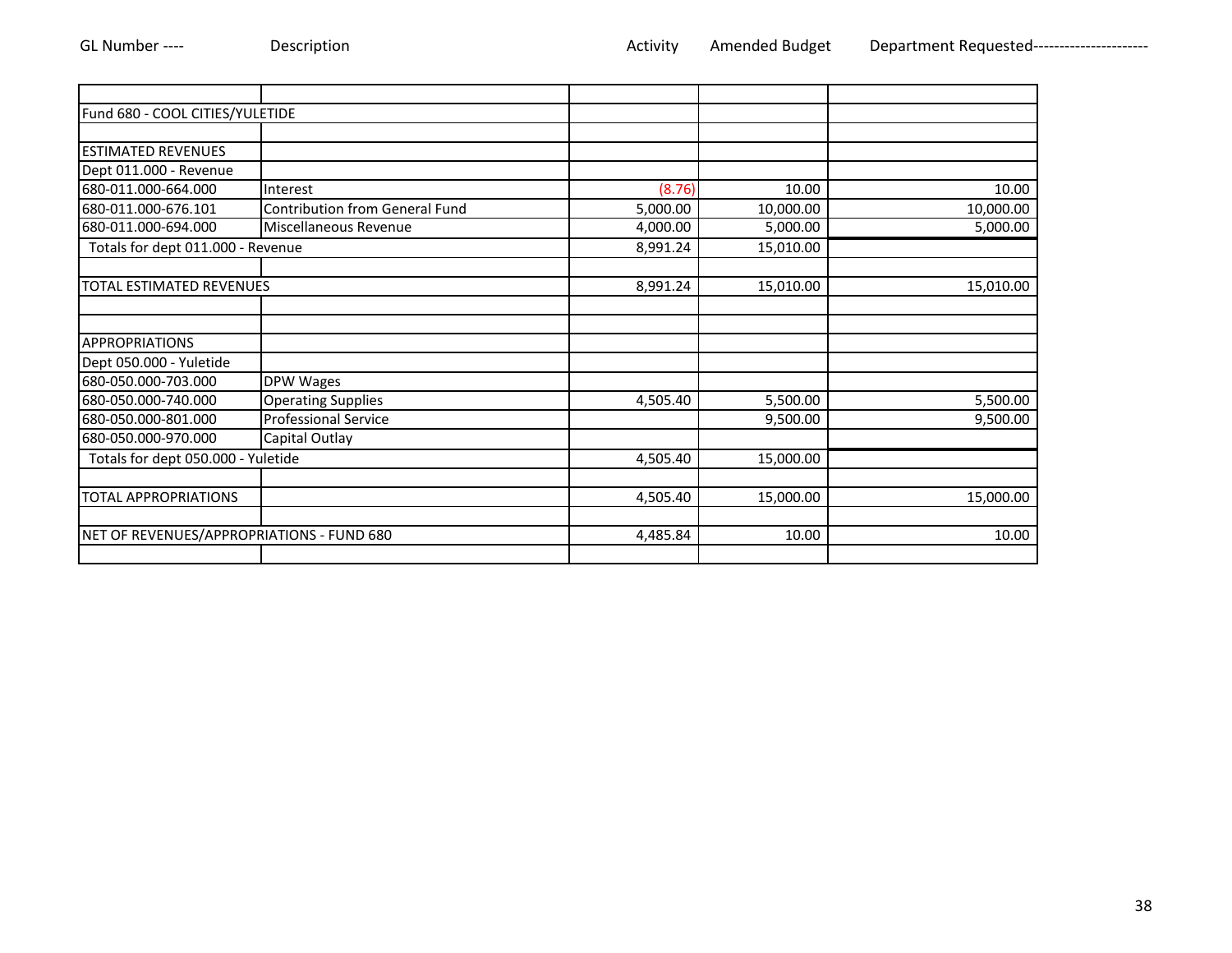| Fund 711 - Cemetery Trust Fund            |                               |        |        |        |
|-------------------------------------------|-------------------------------|--------|--------|--------|
|                                           |                               |        |        |        |
| <b>ESTIMATED REVENUES</b>                 |                               |        |        |        |
| Dept 011.000 - Revenue                    |                               |        |        |        |
| 711-011.000-643.000                       | Cemetery Perpetual Care       | 650.00 | 500.00 | 500.00 |
| 711-011.000-664.000                       | Interest                      |        |        |        |
| 711-011.000-674.000                       | Donations                     |        |        |        |
| 711-011.000-676.101                       | Contribution from General Fun |        |        |        |
| Totals for dept 011.000 - Revenue         |                               | 650.00 | 500.00 |        |
|                                           |                               |        |        |        |
| <b>TOTAL ESTIMATED REVENUES</b>           |                               | 650.00 | 500.00 | 500.00 |
|                                           |                               |        |        |        |
| NET OF REVENUES/APPROPRIATIONS - FUND 711 |                               | 650.00 | 500.00 | 500.00 |
|                                           |                               |        |        |        |